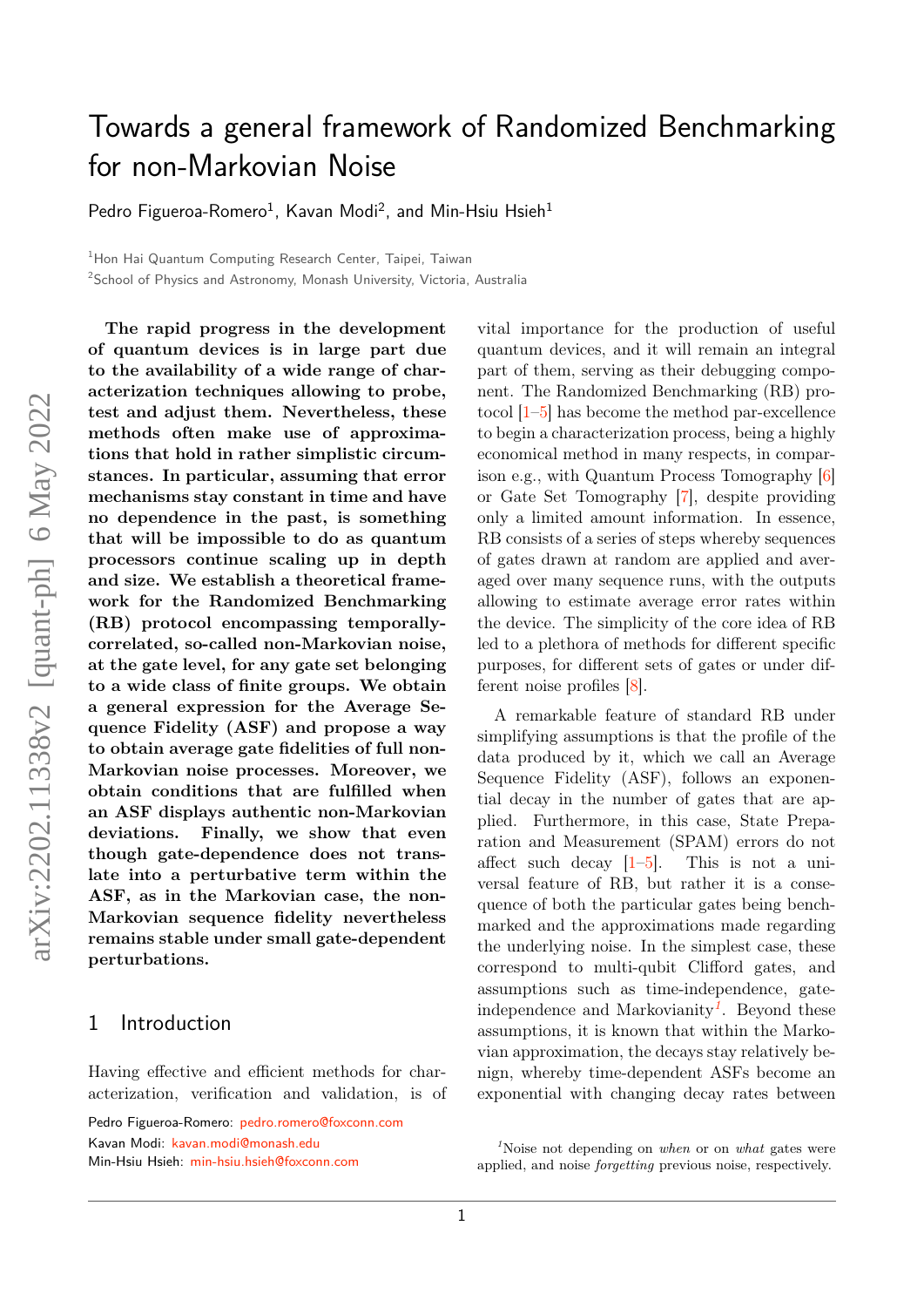steps, and gate-dependence simply adds up a perturbative term, itself decaying exponentially in sequence length.

Most literature to date on noise characterization techniques, including RB, begin by assuming Markovianity. The characterization of errors beyond this has largely remained unexplored. Due to the very fragility of open quantum systems and the often unstable nature of their surroundings, the Markovian assumption can quickly become ineffective, rendering standard methods unreliable. Indeed, time dependence in effects such as drift [\[9](#page-12-5)[–11\]](#page-12-6), crosstalk [\[12–](#page-12-7)[14\]](#page-12-8), leakage [\[15–](#page-12-9)[17\]](#page-12-10), as well as other memory effects, is an ubiquitous and unavoidable feature [\[10,](#page-12-11) [11,](#page-12-6) [18–](#page-12-12)[24\]](#page-13-0) of open quantum systems. Therefore, a framework for the characterization of temporally-correlated (non-Markovian) errors becomes a crucial aspect to address in order to reach scalability and reliability in quantum devices.

In this regime of non-Markovian noise, both particular cases  $[25-28]$  $[25-28]$ , as well as the general ASF [\[29\]](#page-13-3), have been studied, showing that the simplicity of RB can still be exploited. These, however, are, to date, restricted to the gate sets forming a unitary 2-design, of which the multiqubit Clifford group is an example [\[30\]](#page-13-4). Furthermore, as in the case for multi-qubit Cliffords, these gates are often built-up from other smaller generators, rather than being themselves simpler operations. While a generalization to gate sets forming finite groups in the case of Markovian noise has been addressed in quite some generality [\[8,](#page-12-4) [31,](#page-13-5) [32\]](#page-13-6), it has been hitherto unclear what happens in the non-Markovian scenario, and whether this regime can also be incorporated into a more general RB framework.

In this manuscript, we establish a framework for RB under generic non-Markovian noise, as long as it is gate-independent, for any gate set that forms a finite group admitting a multiplicityfree representation. This framework generalizes both the Markovian and non-Markovian cases for standard gate-independent RB considered thus far, and allows to tailor for most specific-purpose RB protocols developed within the Markovian assumption [\[8\]](#page-12-4). In particular, it lets us swiftly obtain a general ASF, propose an operational non-Markovian fidelity figure of merit, and obtain conditions under which noise will produce uniquely non-Markovian RB data. Furthermore, given that gate-dependence and more general context-dependence are also generally unavoidable in realistic scenarios, we argue that the Markovian, gate-dependent, results of [\[33,](#page-13-7) [34\]](#page-13-8) do not generalize trivially to the non-Markovian case. Nevertheless, we show stability under small gate-dependent perturbations, and discuss potential ways for general gate-dependence to be incorporated within our framework.

We thus establish a comprehensive, albeit by no means exhaustive, theoretical framework for RB with a wide class of gate sets for temporallycorrelated noise at the gate level. Given the pressing need to understand time-dependent noise effects in quantum technologies, as these scale-up in size and depth, this seeks to eventually incorporate non-Markovianity within a general framework for RB, in the spirit of [\[8\]](#page-12-4), or further within a more general framework for quantum device characterization.

We begin with a review of standard RB and non-Markovianity in Section [2.](#page-2-0) We then present our main results, which are distributed as follows:

- $\Diamond$  In Section [3,](#page-4-0) we obtain a non-Markovian and gate-independent ASF for finite groups which clearly captures the role of the environment in carrying information about the average noise in a RB experiment. We do this by introducing quantities called quality maps, the central objects carrying average noise rates and the temporal correlations therein.
- $\Diamond$  In Section [4,](#page-6-0) we propose a method to operationally quantify average non-Markovian gate fidelities of full RB sequences by consistently averaging over initial states and measurements.
- $\Diamond$  In Section [5,](#page-8-0) we obtain sufficient and necessary conditions on the noise in order to witness authentically non-Markovian deviations in the ASF. In particular, we find that the noise on the full environment plus system has to be such that intermediate states increase in purity by at least the square of the size of the system.
- $\Diamond$  In Section [6,](#page-9-0) we incorporate gate-dependence and argue that the results in [\[33,](#page-13-7) [34\]](#page-13-8), showing that gate-dependence induces a single exponentially vanishing perturbative term on a Markovian ASF, do not carry on to the realm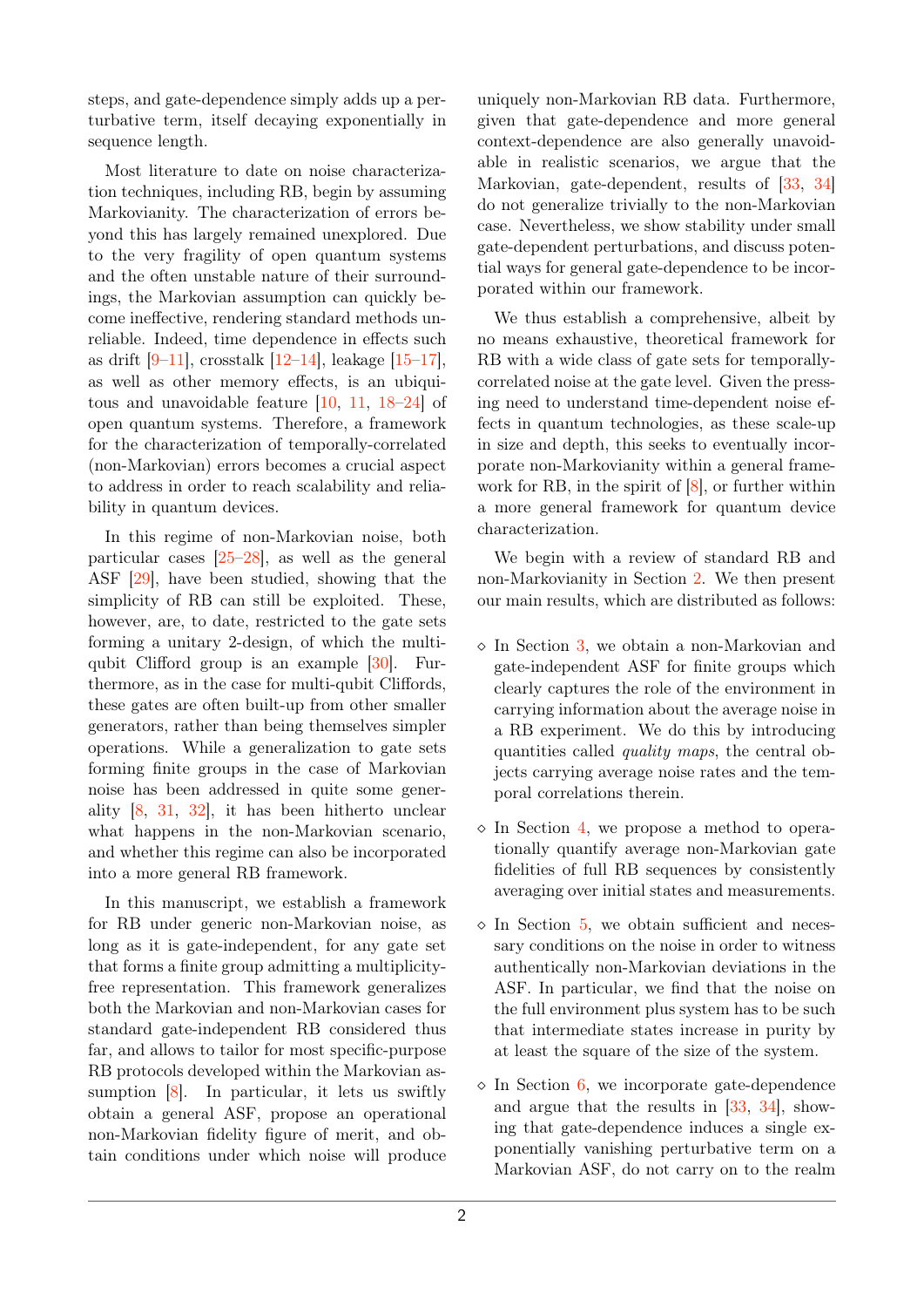of non-Markovian noise. Nevertheless, we show that both the ASF and the variance of the sequence fidelity remain stable under small gatedependent perturbations in the noise.

Finally, in Section [7,](#page-11-0) we give some perspective of our results and propose ways of moving forward in the treatment of non-Markovian noise within characterization protocols and techniques.

# <span id="page-2-0"></span>2 An overview of Randomized Benchmarking and non-Markovianity

### 2.1 Standard RB

Consider a sequence of *m* quantum gates,  $\mathcal{G}_m$  :=  $\bigcirc_{i=1}^{m} \mathcal{C}_i := \mathcal{C}_m \circ \cdots \circ \mathcal{C}_1$  with  $\circ$  denoting gate composition, followed by an inverse sequence, i.e., an undo-gate,  $\mathcal{C}_{m+1} := \bigcirc_{i=m}^1 \mathcal{C}_i^{-1}$ . This amounts to an overall map that is the identity gate. In the standard gate-independent RB protocol (shown in detail in Appendix [A.4\)](#page-17-0), one consid- $\text{vers a composition sequence } \mathcal{S}_m := \bigcirc_{i=1}^{m+1} (\Lambda_i \circ \mathcal{C}_i),$ where the Completely Positive Trace Preserving (CPTP) maps Λ*<sup>i</sup>* model gate-independent noise inherent to the physical realization of the gates. This is equivalently expressed as  $S_m$  =  $\Lambda_{m+1} \odot_{i=1}^{m} (\mathcal{G}_i^{\dagger})$  $\mathcal{G}_i^{\dagger} \circ \Lambda_i \circ \mathcal{G}_i$ . Experimentally, for a suitable initial state  $\rho$  and a Positive Operator Valued Measurement (POVM) element *M*, the protocol outputs give an estimate of the ASF,

<span id="page-2-3"></span>
$$
\mathcal{F}_m := \operatorname{tr} \{ M \mathbb{E}[\mathcal{S}_m(\rho)] \}, \tag{1}
$$

where averaging, denoted by E, is taken over all gates  $\mathcal{G}_i$ . This is the central quantity in standard RB.

Whenever the gates  $\mathcal{G}_i$  belong to a unitary 2design, i.e., a set with identical second moments as the uniform unitary group, and when the noise is time-independent, i.e.,  $\Lambda_1 = \Lambda_2 = \cdots = \Lambda_{m+1}$ , the ASF takes the form of a decaying exponential in the sequence length, with the rate of decay capturing the average gate fidelity of the physical gates with respect to the ideal ones*[2](#page-2-1)* , and

the SPAM errors being absorbed in both a multiplicative and an offset constants. In general, the functional form of the ASF depends not only on the specific gate set to be benchmarked, but also on the assumptions made about the noise. Both a class of non-Clifford gate sets has been considered  $[8, 12, 31, 32, 35-38]$  $[8, 12, 31, 32, 35-38]$  $[8, 12, 31, 32, 35-38]$  $[8, 12, 31, 32, 35-38]$  $[8, 12, 31, 32, 35-38]$  $[8, 12, 31, 32, 35-38]$  $[8, 12, 31, 32, 35-38]$  $[8, 12, 31, 32, 35-38]$  $[8, 12, 31, 32, 35-38]$  and the assumptions on the noise relaxed, e.g., for time-dependent [\[4,](#page-12-13) [5,](#page-12-1) [39\]](#page-13-11), gate-dependent [\[4,](#page-12-13) [33,](#page-13-7) [34,](#page-13-8) [40,](#page-13-12) [41\]](#page-13-13) or non-Markovian noise  $[27-29]$  $[27-29]$ , although to this day, arguably the least explored regime is that of non-Markovian noise.

#### 2.2 Non-Markovian Quantum Processes

Non-Markovianity generally refers to a dependence of subsequent outcomes on previous ones, and in the context of RB, it implies that the noise at a given step is temporally correlated with the noise that preceded it and that the data outputs cannot be obtained by modeling noise as local quantum channels. The functional form of the ASF for unitary 2-designs in the non-Markovian regime is not that of a decaying exponential in sequence length anymore, but rather that of a non-trivial function of the memory within the noise [\[29\]](#page-13-3): this makes the extraction of operationally meaningful figures of merit a more elaborated task than in the Markovian case, despite the simplicity of the RB protocol. Nevertheless, the mere fact that no physical system can be completely isolated from its surroundings requires considering the presence of temporal correlations.

Classically, non-Markovianity can be described by a stochastic process  $\{X_t\}$  where information is being sent between timesteps such that the state of the system is conditionally dependent on the past, i.e.

<span id="page-2-2"></span>
$$
\mathbb{P}(x_k|x_{k-1},\ldots,x_0) = \mathbb{P}(x_k|x_{k-1},\ldots,x_{k-\ell}),\ (2)
$$

for any integers  $0 \leq \ell \leq k$  and sequences of event outcomes  $x_i$ , with  $\mathbb{P}(\cdot|\cdot)$  denoting a conditional probability. In particular, when  $\ell = 1$ , the process is called *Markovian* and when  $\ell = 0$ it is called random; otherwise, the process is non-Markovian with Markov order  $\ell$ . The fact that the complexity in describing non-Markovian processes increases exponentially in increasing Markov-order can be seen from joint probabilities requiring up to  $\ell$ -point correlations within the respective conditional probabilities.

<span id="page-2-1"></span>*<sup>2</sup>*There are some caveats to this statement having to do with the concept of gauge-freedom in the representation of the gates; for detail, see e.g., the section "Randomized Benchmarking and Average Fidelity" of [\[8\]](#page-12-4).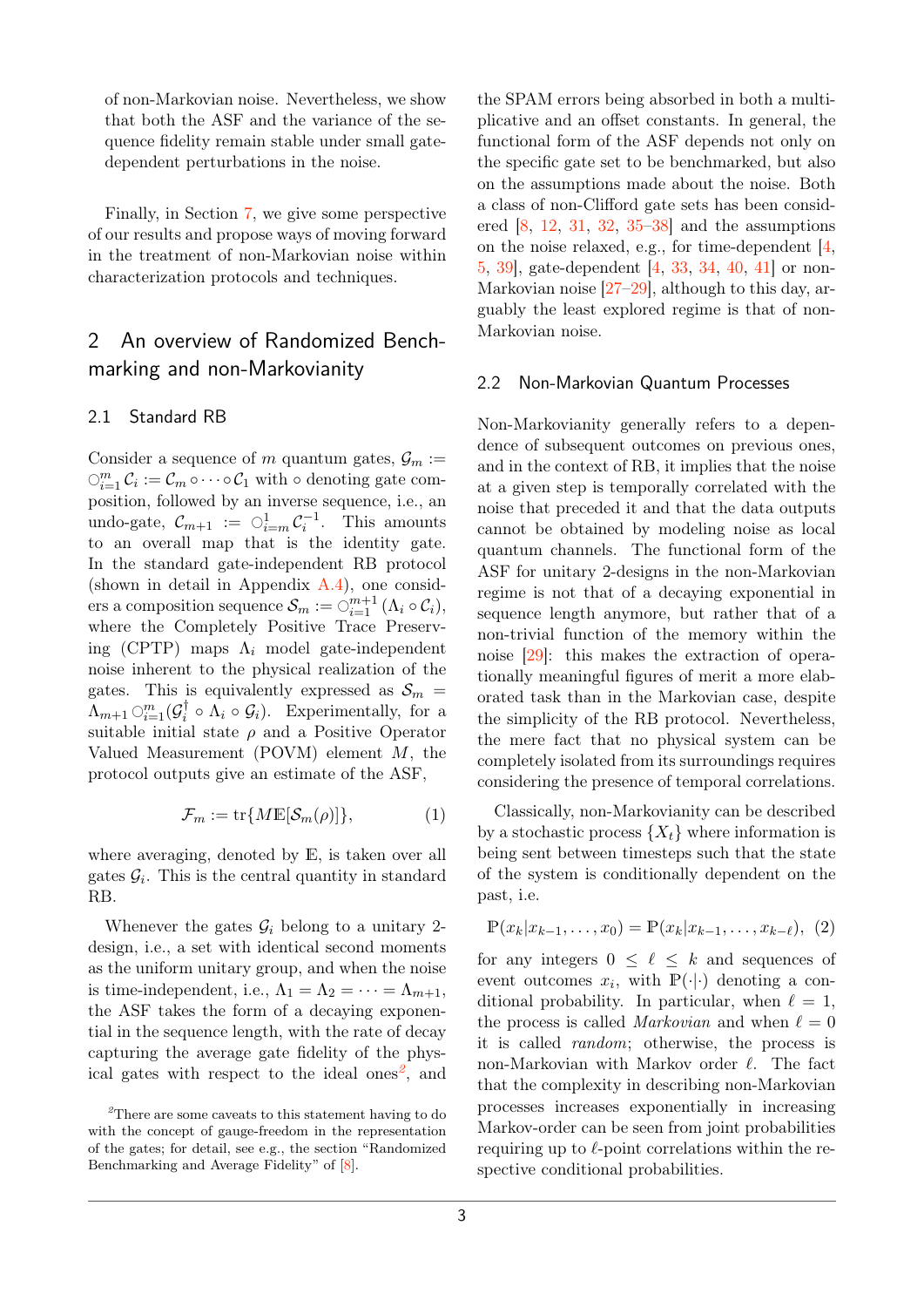Quantum mechanically, the process tensor*[3](#page-3-0)* framework [\[49](#page-14-0)[–56\]](#page-14-1), takes into account the invasive nature of observation to unambiguously provide a generalization of the condition in Eq. [\(2\)](#page-2-2), as shown in [\[50\]](#page-14-2). In this case, the medium for information to be sent across timesteps is an environment E, defined by a Hilbert space  $\mathscr{H}_{\mathsf{E}}$  part of a bipartite closed system  $\mathscr{H}_{\mathsf{E}} \otimes \mathscr{H}_{\mathsf{S}}$ , with S being the system of interest. Henceforth we set the respective dimensions as  $d_F d_S := \dim(\mathcal{H}_F \otimes \mathcal{H}_S)$ . Then, for an initial state  $\rho$  of **SE**, and upon measuring a POVM  $\mathcal{J}_k := \{M_{x_n}^{(k)}\}_{x_n}$  on system S, we may describe the probability of observing a sequence of quantum events  $x_k, \ldots, x_0$  by

<span id="page-3-1"></span>
$$
\mathbb{P}(x_k,\ldots,x_0|\mathcal{J}_k,\ldots,\mathcal{J}_0):=\text{tr}\left[M_{x_k}\rho^{(k)}\right],\quad(3)
$$

where  $\rho^{(k)} := \bigcirc_{i=1}^{k-1} (\mathcal{U}_i \circ \mathcal{A}_{x_i}) \rho$  is the state of sys- $\tan S$  at the  $k^{\text{th}}$  timestep, with  $\mathcal{U}_i$  being unitary maps on SE describing the evolution of the full system between timesteps and  $A_{x_i}$  being Completely Positive (CP) maps acting on system S alone: precisely, each  $\mathcal{J}_i := \{ \mathcal{A}_{x_n}^{(i)} \}_{x_n}$  is called an instrument, where  $\mathcal{A}_{x_n}^{(i)}$  is an experimental intervention represented by a CP map with state outcome  $x_n$ , and such that  $\sum_{x_n} \mathcal{A}_{x_n}^{(i)} = \mathcal{A}^{(i)}$  is a CPTP map.

We drop the super-indices in Eq.  $(3)$  for clarity, which we may write more succinctly as the inner product

$$
\mathbb{P}(x_k,\ldots,x_0|\mathcal{J}_k,\ldots,\mathcal{J}_0) = \text{tr}\left(\Upsilon_k \Theta_k^{\mathrm{T}}\right), \quad (4)
$$

where T denotes a transpose, and  $\Upsilon_k$  and  $\Theta_k$  are tensors containing all dynamics  $\{\mathcal{U}_i\}$  and all interventions  $\{\mathcal{A}_i\}$ ; in the Choi-Jamiołkowski representation, these take the form

$$
\Upsilon_k := \text{tr}_{\mathsf{E}} \left\{ \left[ \mathop{\odot}_{i=1}^k (\mathcal{U}_i \otimes \mathcal{I}_{\text{aux}} \circ \mathscr{S}_i) \right] \rho \otimes \psi^{\otimes k} \right\}, \tag{5}
$$

$$
\Theta_k := M_{x_k} \otimes \left[ \mathop{\otimes}_{i=1}^{k-1} (\mathbb{1}_{\mathsf{A}_i} \otimes \mathcal{A}_{x_i}) \right] \psi^{\otimes k}, \tag{6}
$$

where  $aux := A_1B_1...A_kB_k$ , with  $A_i$ ,  $B_i$  being  $d_{\mathsf{S}}$ -dimensional auxiliary spaces,  $\mathscr{S}_i$  being a swap map between S and  $A_i$ , and  $\psi = \sum |i i \rangle \langle j j|$  being an unnormalized maximally entangled state.

<span id="page-3-0"></span><sup>3</sup>The object we call process tensor is also known in different settings as quantum comb  $[42, 43]$  $[42, 43]$  $[42, 43]$ , causal box  $[44]$ , correlation kernel [\[45\]](#page-13-18), process matrix [\[46\]](#page-14-3), channel with memory  $[47]$ , or strategy  $[48]$ , to mention some.

The process tensor framework thus allows to neatly separate the underlying dynamical source for any given quantum process, including all temporal correlations therein, from all experimentally controllable operations. This description is entirely general as a quantum stochastic process framework [\[52,](#page-14-6) [55\]](#page-14-7), and similarly the instruments used to describe interventions are entirely general and can be temporally correlated themselves. Similar to the case of quantum states, the choice of employing a Choi state representation in Eq. [\(5\)](#page-3-2) allows us to readily deduce properties of the process. In particular, temporal properties get codified as spatial properties within the Choi state, so that a Markov process takes an uncorrelated form,  $\Upsilon^{(Mkv)} :=$ N *<sup>i</sup>* Y*i*:*i*−<sup>1</sup> ⊗ *ρ*S, with Y*i*:*i*−<sup>1</sup> being individual Choi states of dynamics connecting the  $(i-1)$ <sup>th</sup> and  $i$ <sup>th</sup> steps. This implies that we may quantify the non-Markovianity of a process by simply quantifying its distinguishability from the closest Markovian one, i.e.,  $\mathcal{N} := \min_{\Upsilon(Mkv)} d(\Upsilon, \Upsilon^{(Mkv)})$ , for any operationally meaningful distance measure  $d(\cdot, \cdot)$ .

#### 2.3 Non-Markovian RB

<span id="page-3-3"></span>As stochastic processes are ubiquitous in science, the process tensor framework has proven useful in a wide range of topics, from the foundational  $[52, 57-61]$  $[52, 57-61]$  $[52, 57-61]$ , to the applied in the characterization and control of quantum devices [\[62–](#page-14-10)[65\]](#page-14-11). In the case of RB, it is clear that we can describe the ASF in Eq.  $(1)$  as a contraction of process tensors without a need to assume Markovianity for the noise. That is, we now have

<span id="page-3-4"></span>
$$
S_m = \text{tr}_{\mathsf{E}} \circ \Lambda_{m+1} \bigodot_{i=1}^{m} \left[ \left( \mathcal{I}_{\mathsf{E}} \otimes \mathcal{G}_i^{\dagger} \right) \circ \Lambda_i \circ (\mathcal{I}_{\mathsf{E}} \otimes \mathcal{G}_i) \right], (7)
$$

<span id="page-3-2"></span>where  $\mathcal{I}_E$  is an identity map on E, while  $\Lambda$  is now a CPTP map on  $SE$  and  $G_i$  acts solely on S. The probabilities rendered by the ASF now correspond to Eq. [\(4\)](#page-3-3) by replacing  $\mathcal{U}_i \to \Lambda_i$  in  $\Upsilon_m$ , and replacing  $\mathcal{A}_i \to \mathcal{G}_i^{\dagger} \circ \mathcal{G}_{i-1}$  in  $\Theta_m$ , which is then averaged over each  $\mathcal{G}_i$  gate.

As it will prove convenient, henceforth we will employ the superoperator [\[66\]](#page-14-12) (a.k.a. Liouville [\[39\]](#page-13-11) or natural [\[67\]](#page-14-13)) representation of quantum channels, whereby quantum states get represented as vectors and quantum channels as matrices, both in spaces with respective dimensions squared. This is briefly detailed in Appendix  $A.3$ .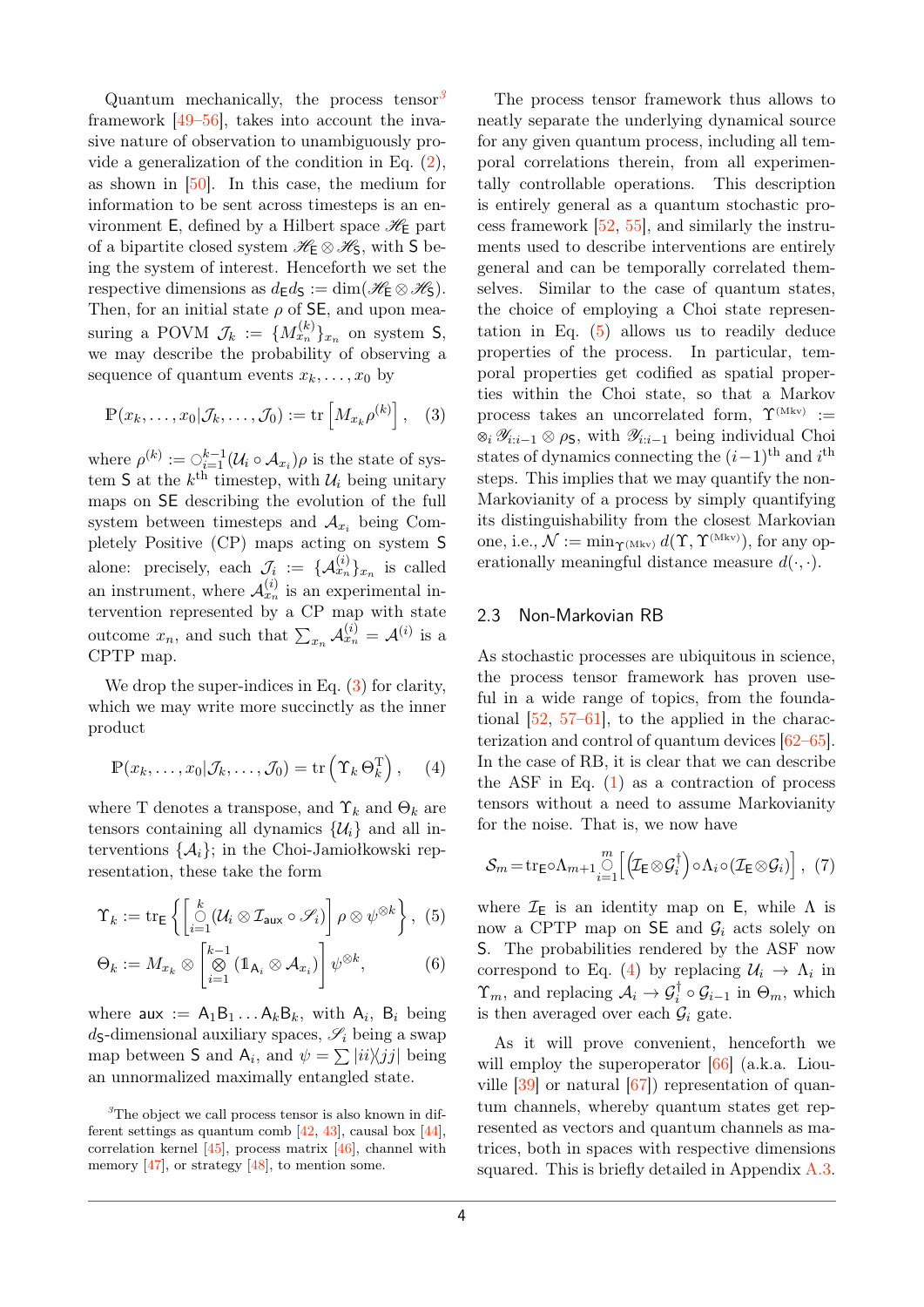**Notation 1.** *In particular, we distinguish the vectorized and the superoperator representation, respectively, by the double ket notation,*  $|\cdot\rangle$ *, and by hats on maps,*  $\hat{\mathcal{X}}$ .

That is, the ASF for a non-Markovian RB experiment is equivalently written as

$$
\mathcal{F}_m = \langle \! \langle M | \mathbb{E}(\hat{\mathcal{S}}_m) | \rho \rangle \! \rangle, \tag{8}
$$

$$
\hat{\mathcal{S}}_m = \hat{\text{tr}} \hat{\text{L}} \hat{\Lambda}_{m+1} \prod_{i=m}^1 \left( \mathbb{1}_{\mathsf{E}} \otimes \hat{\mathcal{G}}_i^{\dagger} \right) \hat{\Lambda}_i \left( \mathbb{1}_{\mathsf{E}} \otimes \hat{\mathcal{G}}_i \right), \tag{9}
$$

where  $1_{\mathsf{E}}$  is an identity on a  $d_{\mathsf{E}}^2$ -dimensional environment **E**,  $\hat{X}$  are  $d^2 \times d^2$  matrices (for either *d* ∼ *d*<sub>S</sub> or *d* ∼ *d*<sub>E</sub>*d*<sub>S</sub></sub> $)$  and  $| \cdot \rangle$  is a *d*<sub>E</sub><sup>2</sup>*d*<sub>S</sub><sup>2</sup> vector, with  $\langle \langle \cdot | := ( | \cdot \rangle \rangle )^{\mathrm{T}}$  being a co-vector. We will simply denote the spaces by E or S, with their dimensionality being implied by context.

In [\[29\]](#page-13-3), the exact functional form of the non-Markovian gate-independent ASF was computed for unitary 2-designs, and a set of methods was presented to estimate features of the noise. Despite this, such functional form remains somewhat obscure mathematically. Below we expand the class of gates considered to finite groups, and along we obtain an ASF which is much more transparent as to what the mechanism is behind the data of an RB experiment subject to gateindependent non-Markovian noise.

# <span id="page-4-0"></span>3 Non-Markovian Average Sequence Fidelity Beyond Unitary 2-Designs

We now relax the unitary 2-design restriction on the gates to be benchmarked to any finite-group admitting a multiplicity-free representation*[4](#page-4-1)* . For all necessary background details on the representation of finite groups, we refer to Appendix [A.1.](#page-15-0)

**Notation 2.** *Henceforth, we let* G *be a finite subgroup of the ds-dimensional unitary group*  $U(d<sub>S</sub>)$ *, such that the superoperator representation of the* G *gates in Eq.* [\(7\)](#page-3-4) *and Eq.* [\(9\)](#page-4-2)*,*

<span id="page-4-3"></span>
$$
\hat{\mathcal{G}} = \bigoplus_{\pi \in R_{\mathbb{G}}} \phi_{\pi}(g)^{\otimes n_{\pi}}, \tag{10}
$$

<span id="page-4-1"></span>*<sup>4</sup>*Relaxing this restriction can be done similarly as in [\[8\]](#page-12-4); an in-depth analysis of this case might eventually be needed, given its experimental relevance, see e.g. [\[68\]](#page-14-14).

*is multiplicity-free, i.e.,*  $n_{\pi} = 1$  *for all*  $\phi_{\pi}$ *, and where*  $\phi_{\pi}$  *are the irreducible representations and R*G *is a set of labels for the corresponding irreducible subspaces.*

We begin with a proposition and a definition, both of which will make clearer the expression for the ASF of a RB experiment under non-Markovian noise with gates sampled uniformly from the group G.

<span id="page-4-2"></span>**Proposition** (Subspace  $\phi$ -twirl). Let  $\mathcal{T}_{\phi}$  denote *the so-called twirl associated to the representation φ of* G*, i.e.*

$$
\mathcal{T}_{\phi}(\cdot) := \frac{1}{|\mathbb{G}|} \sum_{g \in \mathbb{G}} \phi(g)(\cdot) \phi(g)^{\dagger}, \quad (11)
$$

*then, for a given CP map* Λ*, we can write*

$$
\left(\mathcal{I}_{\mathsf{E}}\otimes\mathcal{T}_{\phi}\right)\hat{\Lambda}=\sum_{\pi\in R_{\mathsf{G}}}\left(\hat{\mathcal{Q}}_{\pi}\otimes\hat{\mathcal{P}}_{\pi}\right),\qquad(12)
$$

where  $\hat{\mathcal{P}}_{\pi}$  *is a projector operator onto the irreducible subspace defined by*  $\phi_{\pi}$ *, and* 

<span id="page-4-4"></span>
$$
\hat{\mathcal{Q}}_{\pi} := \sum_{e,e',\varepsilon,\varepsilon'=1}^{d_{\mathsf{E}}} f_{\pi}^{ee'\varepsilon\varepsilon'} |ee'\rangle\langle\varepsilon\varepsilon'|,\tag{13}
$$

where 
$$
f_{\pi}^{ee'\varepsilon\epsilon'} := \frac{\text{tr}\left(\langle ee' | \hat{\Lambda} | \varepsilon \varepsilon' \rangle \hat{\mathcal{P}}_{\pi}\right)}{\text{tr}\left(\hat{\mathcal{P}}_{\pi}\right)}
$$
 (14)

*with*  $\{ |e\rangle \}_{e=1}^{d_{\mathsf{E}}}$ ,  $\{ |e'\rangle \}_{e'=1}^{d_{\mathsf{E}}}$  *and*  $\{ | \varepsilon \rangle \}_{\varepsilon=1}^{d_{\mathsf{E}}}$ ,  $\{ | \varepsilon' \rangle \}_{\varepsilon'=1}^{d_{\mathsf{E}}}$ *all being arbitrary orthonormal bases for* E*, and with identities on system* S *being implicit (e.g.,*  $\langle e \vert$  *means*  $\langle e \vert \otimes \mathbb{1}_{S} \rangle$ .

The proof that Proposition [3](#page-4-3) is true, can be seen in Appendix [B.1,](#page-19-0) and it follows directly from Schur's lemma applied to the *φ*-twirl.

In the absence of an environment, i.e., with  $\Lambda =$  $\Lambda^{\text{(Mkv)}}$  being a noise map acting solely on S, this is  $\mathcal{T}_{\phi}(\hat{\Lambda}^{(\text{Mkv})}) = \sum_{\pi} f_{\pi} \hat{\mathcal{P}}_{\pi}$ , where

<span id="page-4-5"></span>
$$
f_{\pi} := \frac{\text{tr}(\hat{\Lambda}^{(\text{Mkv})}\hat{\mathcal{P}}_{\pi})}{\text{tr}(\hat{\mathcal{P}}_{\pi})},\tag{15}
$$

was labeled a *quality factor* in [\[32\]](#page-13-6) within the context of RB. This motivates the following.

**Definition** (Quality maps). Let us denote by  $\vec{\epsilon}_n^{(l)}$ *the sequence of* **E**-orthonormal basis labels  $\epsilon_1$ ,  $\epsilon'_1$ ,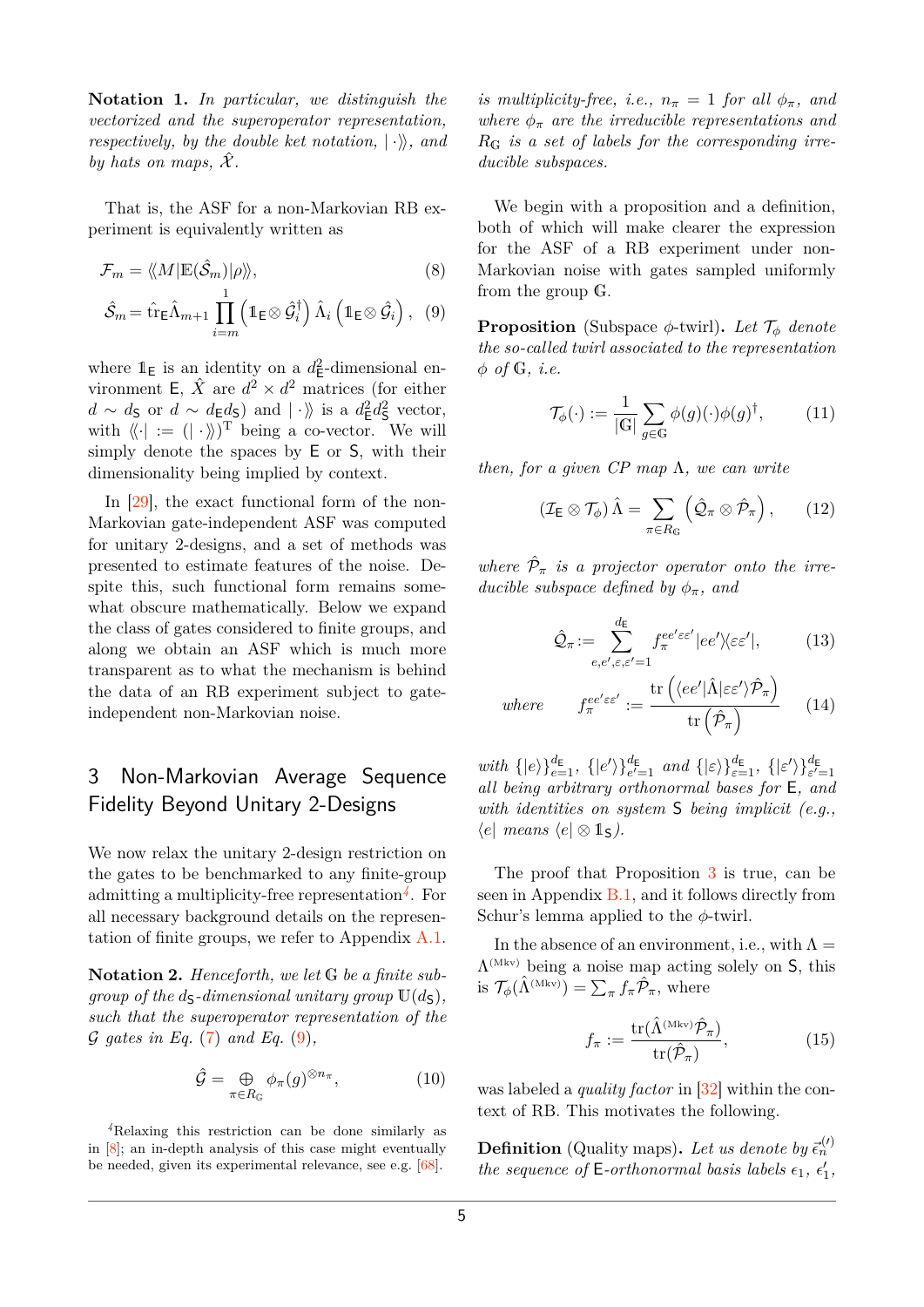$\epsilon_2, \epsilon'_2, \ldots, \epsilon_{n-1}, \epsilon'_{n-1}.$  We call the map between E *spaces,*

$$
\hat{\mathcal{Q}}_{n,\pi} := \sum_{e,e',\varepsilon,\varepsilon'=1}^{d_{\mathsf{E}}} \mathbf{f}_{n,\pi}^{ee'\varepsilon\varepsilon'} |ee'\rangle\langle\varepsilon\varepsilon'|,\qquad(16)
$$

*the length-n quality map associated to noise CP*  $maps \Lambda_1, \Lambda_2, \ldots, \Lambda_n$  *onto the*  $\pi^{th}$  *subspace defined by*  $\phi_{\pi}$ *, where* 

$$
\mathbf{f}_{n,\pi}^{ee'\varepsilon\varepsilon'} := \sum_{\{\epsilon_i,\epsilon'_i=1\}}^{\underline{d_{\mathsf{E}}}} \frac{\operatorname{tr}\left(\langle ee'\bar{\epsilon}_n^{(\prime)}|\otimes_i\hat{\Lambda}_i|\bar{\epsilon}_n^{(\prime)}\varepsilon\varepsilon'\rangle\hat{\mathcal{P}}_{\pi}^{\otimes n}\right)}{\operatorname{tr}\left(\hat{\mathcal{P}}_{\pi}^{\otimes n}\right)},\tag{17}
$$

*with sum over all*  $\epsilon_1, \epsilon'_1, \ldots, \epsilon_{n-1}, \epsilon'_{n-1}$ *, is called an n*-point quality factor, with  $\hat{\mathcal{P}}_{\pi}$  being the pro*jector operator onto the corresponding irreducible subspace.*

A length-1 quality map corresponds to that in Eq. [\(13\)](#page-4-4), i.e.  $\hat{Q}_{n=1,\pi} = \hat{Q}_{\pi}$ , and such that  $f_{n=1,\pi}^{ee' \varepsilon e'} = f_{\pi}^{ee' \varepsilon e'}$ . For general *n*, the *n*-point quality factor  $f_{n,\pi}^{ee' \varepsilon \varepsilon'}$  can be read as the components of an environment-dependent *n*-point function with correlations between maps  $\Lambda_1, \ldots, \Lambda_n$ , mediated through the environment via the  $\epsilon_i^{(l)}$  $i^{\prime\prime}$  components. This is because we may equivalently write the *n*point quality factor as a product of single 1-point quality factors contracted through the environment, that is,

$$
\mathbf{f}_{n,\pi}^{ee'\varepsilon\varepsilon'} = \sum_{\{\epsilon_i,\epsilon'_i=1\}}^{d_{\mathsf{E}}} f_{(1),\pi}^{ee'\epsilon_1\epsilon'_1} f_{(2),\pi}^{\epsilon_1\epsilon'_1\epsilon_2\epsilon'_2} \cdots f_{(n),\pi}^{\epsilon_{n-1}\epsilon'_{n-1}\varepsilon\varepsilon'}
$$
\n(18)

where  $f_{(i),\pi}^{abcd} := \text{tr}(\langle ab|\hat{\Lambda}_i|cd\rangle\hat{\mathcal{P}}_{\pi})/\text{tr}(\hat{\mathcal{P}}_{\pi}),$  i.e., the subindex in parenthesis refers to the quality factor being associated to the  $i^{\text{th}}$  noise map  $\Lambda_i$ , and sum is over all  $\epsilon_i$  and  $\epsilon'_i$  indices.

In the absence of an environment, with  $\Lambda_1^{(\text{Mkv})}, \ldots, \Lambda_m^{(\text{Mkv})}$  acting solely on S, the quality map turns into a scalar  $\mathcal{Q}_{m,\pi} = \prod_i f_{(i),\pi}$ , product  $\inf m$  quality factors  $f_{(i),\pi} = \text{tr}(\hat{\Lambda}_i^{\text{(Mkv)}} \hat{\mathcal{P}}_{\pi}) / \text{tr}(\hat{\mathcal{P}}_{\pi}),$ which are now all independent of each other. In the context of RB, this renders the ASF as  $\mathcal{F}_m^{(\text{Mkv})} = \sum_{\pi} \prod_i f_{(i),\pi} \langle \! \langle M | \hat{\Lambda}_{m+1}^{(\text{Mkv})} \hat{\mathcal{P}}_{\pi} | \rho_{\text{s}} \rangle \! \rangle$  for timedependent noise, or as a linear combination of exponentials  $\mathcal{F}_m^{(\text{Mkv})} = \sum_{\pi} f_{\pi}^m \langle M | \hat{\Lambda}^{(\text{Mkv})} \hat{\mathcal{P}}_{\pi} | \rho_{\text{s}} \rangle \rangle$ , as in [\[31,](#page-13-5) [32\]](#page-13-6), for time-independent noise. For unitary 2-designs, as detailed in Appendix [A.6,](#page-18-0) there are two invariant subspaces with  $f_{\pi=1} = 1$  and  $f_{\pi=2} = (\text{tr}[\hat{\Lambda}^{(\text{Mkv})}] - 1)/(d_{\mathsf{S}}^2 - 1)$ , with the remain- $\log \langle \! \langle M|\hat{\Lambda}^{(\text{Mkv})}\hat{\mathcal{P}}_{\pi}|\rho_{\mathsf{S}}\rangle \! \rangle$  corresponding to the SPAM error constants *A* and *B*. The trace-preserving property of the noise gives rise to the constant unity factor  $f_{\pi=1}$  for the trivial subspace; otherwise, for trace non-increasing noise, this quality factor corresponds to a trace-loss quantifier.

Still within the Markovian case, as explained in [\[32\]](#page-13-6), for non-Clifford gate sets, the quality factors do not always have the same straightforward interpretation as a noise strength or traceloss, precisely because their contributions to the ASF end up in different irreducible subspaces, although these still generally provide information about the quality of the noisy gates. Turning to the non-Markovian case, we first present the following.

**Theorem** (Average Sequence Fidelity)**.** *Given a non-Markovian RB sequence*  $\mathcal{S}_m$  *of length m as in Eq.* [\(9\)](#page-4-2), with the gates  $\mathcal{G}_i$  *satisfying Eq.* [\(10\)](#page-4-3) *with irreducible representations*  $\phi_{\pi}$ *, and*  $\Lambda_i$  *being CP maps on* SE*, the corresponding ASF with an initial state ρ and measurement POVM element M is given by*

<span id="page-5-1"></span>
$$
\mathcal{F}_m = \sum_{\pi \in R_G} \langle M | \hat{\text{tr}}_{\text{E}} \hat{\Lambda}_{m+1} \left( \hat{\mathcal{Q}}_{m,\pi} \otimes \hat{\mathcal{P}}_{\pi} \right) | \rho \rangle \rangle, \ (19)
$$

*where R*G *is set of labels for the spaces associated to each irreducible representation, the*  $\hat{\mathcal{P}}_{\pi}$ *are projector operators onto these, and*  $Q_{m,\pi}$  *is the length-m quality map associated to the maps*  $\Lambda_1, \Lambda_2, \ldots, \Lambda_m$  *on the*  $\pi^{th}$  *irreducible subspace, as per Definition [3.](#page-4-5)*

<span id="page-5-0"></span>The proof follows directly from Proposition [3](#page-4-3) and Definition [3](#page-4-5) but is presented coherently as well in Appendix [B.1.](#page-19-0)

Despite dealing with a more general and abstract scenario than that of the unitary 2-design case, the ASF in Theorem [3](#page-5-0) is rather conceptually simple in that information about intermediate noise, including all its correlations, is carried through the length-*m* quality maps  $Q_{m,\pi}$ through the environment across the  $\pi$  irreducible subspaces. Similar to the Markov case, these subspaces might be thought of as quality sectors for the noise, being the trivial subspace the corresponding to the ideal noiseless case. As shown in detail in Appendix [B.2,](#page-20-0) the unitary 2-design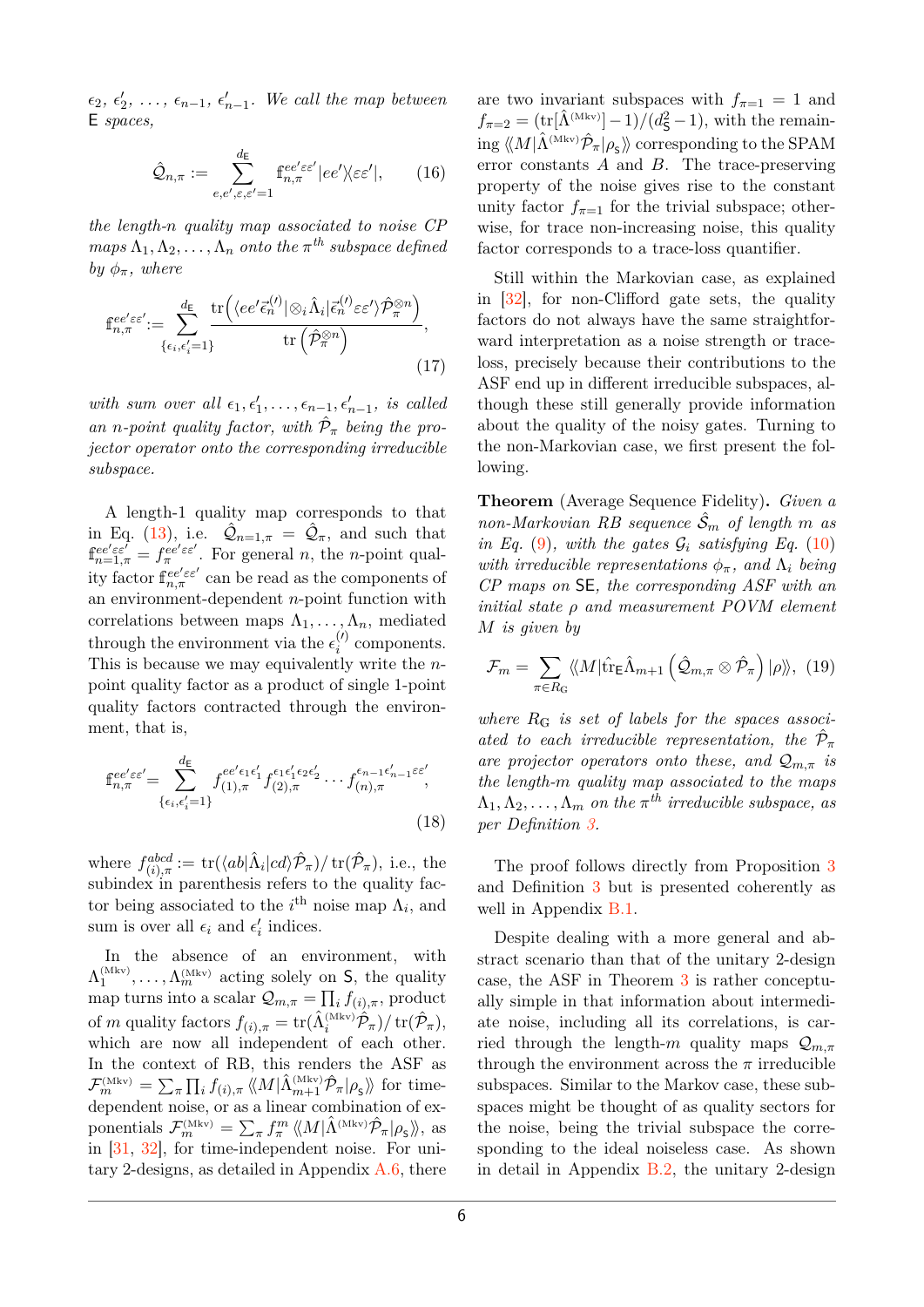case reduces to the expression obtained in [\[29\]](#page-13-3), of the form  $\mathcal{F}_m = \langle M | \hat{\text{tr}}_{\text{E}} \hat{\Lambda}_{m+1} | (\mathscr{A}_m + \mathscr{B}_m) \rho \rangle,$ where the maps  $\mathscr{A}_m$  and  $\mathscr{B}_m$  contain corresponding quality maps related to the depolarizing effect of the average over system S.

Now, given that in realistic scenarios temporal correlations are effectively finite [\[69,](#page-14-15) [70\]](#page-14-16), a relevant case is that when the ASF contains only a smaller length of non-Markovian behavior than that of the full sequence length. We then have the following.

**Corollary** (Finite non-Markovianity)**.** *Let*

<span id="page-6-2"></span>
$$
\Lambda = q\Gamma + (1-q)\Phi^{\text{(Mkv)}}, \text{ with } 0 \le q \le 1, \quad (20)
$$

*where* Γ *is a CP map between* SE *spaces and* Φ (Mkv) *is a CP map solely between* S *spaces. Then, for a RB sequence of length m, with timeindependent noise, i.e.,*  $\Lambda_i = \Lambda_j$  *for all*  $i \neq j$ *, we have*

$$
\mathcal{F}_m = (1 - q)^m \mathcal{F}_m^{(\text{Mkv})} + \sum_{\ell=1}^m {m \choose m - \ell} q^{\ell} (1 - q)^{m - \ell} \mathcal{F}_m^{(m - \ell)}, \tag{21}
$$

*where*  $\binom{a}{b}$  $\mathbf{b}_b^{(a)} := \frac{a!}{b!(a-b)!}$  *is a binomial coefficient, and where*

$$
\mathcal{F}_{m}^{(m-\ell)} := \sum_{\pi \in R_{\mathbb{G}}} f_{\pi}^{m-\ell} \langle \langle M | \hat{\text{tr}}_{\mathsf{E}} \hat{\Lambda} \left( \hat{\mathcal{Q}}_{\ell,\pi} \otimes \hat{\mathcal{P}}_{\pi} \right) | \rho \rangle \rangle, \tag{22}
$$

*with*  $f_{\pi}$  *being quality factors associated to*  $\Phi^{\text{(Mkv)}}$ and  $Q_{n,\pi}$  *the quality map associated to n copies of*  $\Gamma$ *. We denote by*  $\mathcal{F}_m^{(\text{Mkv})} = \mathcal{F}_m^{(m)}$  the fully Marko*vian ASF.*

The proof is shown in detail in Appendix [B.6](#page-23-0) for the more general time-dependent case, where similarly the noise at the  $i<sup>th</sup>$  step is modeled as  $\Lambda_i = q_i \Gamma_i + (1 - q_i) \Phi_i^{\text{(Mkv)}}$  with  $0 \le q_i \le 1$  and  $\Lambda_i \neq \Lambda_j$  for all  $i \neq j$ .

In particular, Eq. [\(21\)](#page-6-1) becomes a relevant perturbative non-Markovian expansion whenever  $0 \leq q \ll 1/2$ . This may serve to analyze finite non-Markovian deviations on smaller sequence length intervals whenever a model of the form in Eq.  $(20)$  is available. In any case, Eq.  $(22)$ describes a finite-memory ASF with  $\ell$  steps displaying non-Markovian deviations; this serves as a generalization of the finite-memory case for 2 designs introduced in [\[29\]](#page-13-3), and similarly may be used to estimate the Markov order, as well as several related features, for finite-memory effects in quantum devices.

In general, the central quantity capturing average noise in non-Markovian RB remains the quality maps  $\mathcal{Q}_{m,\pi}$ . In the following section we propose a way to operationally extract information about these through a slight modification to the standard RB protocol.

# <span id="page-6-0"></span>4 Average Gate (Process) Fidelity

<span id="page-6-1"></span>The main advantage of RB is that decays of the ASF can be straightforwardly estimated experimentally; in particular in the Markovian case, obtaining relevant figures of merit, such as the average gate fidelity of the physical gates relative to the ideal ones, is reduced to a fitting problem. In the case of finite groups, the fitting has to be done to a linear combination of exponentials: this can be achieved via a modified RB protocol called Character Randomized Benchmarking [\[32\]](#page-13-6), allowing to operationally estimate the individual decays over each irreducible subspace (including the non multiplicity-free case  $[8, 68]$  $[8, 68]$  $[8, 68]$ . While in the non-Markovian case it is possible to execute an analogous Character RB protocol, as pointed out in Appendix [B.7,](#page-25-0) the fact that the individual irreducible parts of the ASF are a non-trivial function of the environment, remains.

<span id="page-6-3"></span>In the case of Markovian, local noise in system S, the so-called average gate fidelity of physical gates, which we can model as  $\Lambda^{(\text{Mkv})} \circ C_i$ , with respect to the ideal gates  $\mathcal{C}_i$ , is equivalent to that of  $\Lambda^{\text{(Mkv)}}$  with respect to the identity  $\mathcal{I}_\mathsf{S}$ , which is defined as

<span id="page-6-4"></span>
$$
\mathfrak{F}_{\Lambda^{(\text{Mkv})}} := \int d\psi \, \langle \psi | \Lambda^{(\text{Mkv})} (|\psi \rangle \langle \psi |) | \psi \rangle, \qquad (23)
$$

with pure states  $|\psi\rangle \in \mathcal{H}_s$ . As in [\[32\]](#page-13-6), it can be shown that this gate fidelity is related to the data outputs of the RB protocol as

$$
\mathfrak{F}_{\Lambda^{(\text{Mkv})}} = \frac{d_{\mathsf{S}} + \sum_{\pi \in R_{\mathsf{G}}} f_{\pi} \operatorname{tr}(\hat{\mathcal{P}}_{\pi})}{d_{\mathsf{S}}(d_{\mathsf{S}} + 1)},\tag{24}
$$

where  $f_{\pi}$  here are the quality factors of  $\Lambda^{\text{(Mkv)}}$ , which can be estimated individually through Character RB.

For the non-Markovian case, however, the quality map is dependent on the environment E, and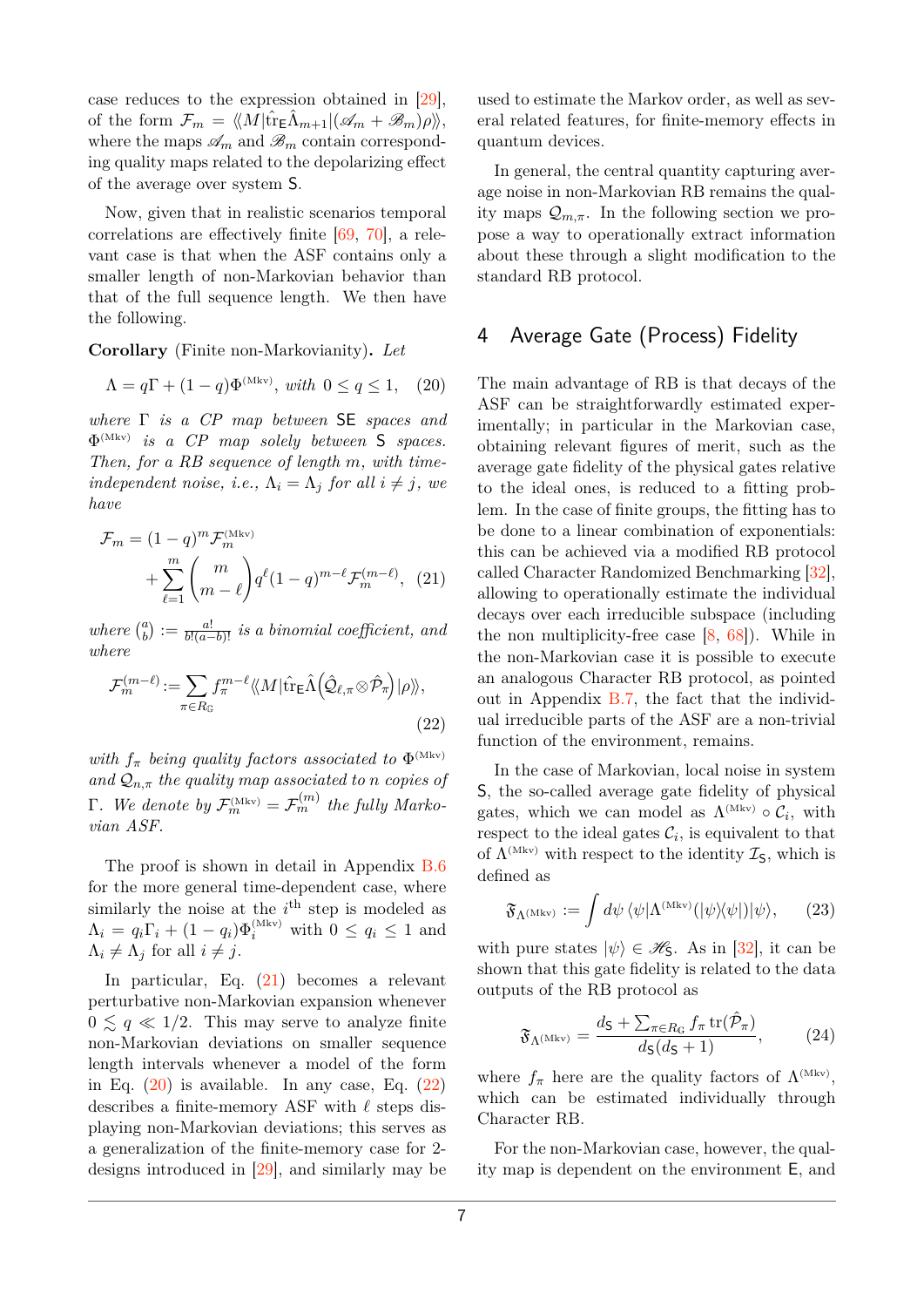furthermore, SPAM errors might correlate S with E, thus affecting the final fidelity outputs. This stresses the need of a figure of merit benchmarking full quantum noise processes rather than individual noise rates whenever errors are temporallycorrelated. In a sense, too, it is rather error correlations within SPAM which matter, rather than the local errors themselves.

Frameworks such as [\[71\]](#page-14-17) and [\[72\]](#page-15-1), generalizing the RB theoretical framework and technique have been proposed which could provide new ideas to tackle this problem. Here we point out the following. Let us define

$$
\hat{\mathbf{F}}_{m,\pi}^{\mathsf{S}}|\cdot\rangle\!\rangle := \hat{\mathrm{tr}}_{\mathsf{E}}\hat{\Lambda}_{m+1}\Big(\hat{\mathcal{Q}}_{m,\pi}\otimes\hat{\mathcal{P}}_{\pi}\Big)\hat{\Lambda}_{0}|\varepsilon\otimes\cdot\rangle\!\rangle, (25)
$$

where here  $\Lambda_0$ , acting on the full SE, encodes state preparation errors and correlations, for some fiducial pure state *ε* of E, and so that Eq. [\(19\)](#page-5-1) turns into  $\mathcal{F}_m = \sum_{\pi} \langle M | \hat{\mathsf{F}}^{\mathsf{S}}_{m,\pi} | \rho_{\mathsf{S}} \rangle$  for some prepared initial state  $\rho_{\rm s}$  of S. We can regard the output data of the ASF as a distribution in initial states  $\rho_{\rm s}$  and measurements *M*, which are the parameters we can still fix; further averaging over initial states and POVM elements is equivalent to obtaining the average gate fidelity of  $\sum_{\pi}$ **F**<sup>S</sup><sub>*m*,*π*</sub>, and individual instances for each subspace,  $\mathbf{F}_{m,\pi}^{\mathbf{S}}$ , can be estimated via Character RB.

As per the definition in Eq. [\(23\)](#page-6-4), for simplicity, we may consider first randomizing both the initial state and the measurement element with a fixed unitary map  $\mathcal U$ , drawn uniformly at random from a unitary 2-design, so that averaging over it gives the average gate fidelity of the map  $\mathbf{F}^{\mathsf{S}}_{m,\pi}$  with respect to the identity. That is, we take

$$
\rho_{\rm s} = \mathcal{N} \circ \mathcal{U}(|\psi\rangle\!\langle\psi|) \tag{26a}
$$

$$
M_r = \mathcal{M} \circ \mathcal{U}(|r\rangle\langle r|), \tag{26b}
$$

where  $\mathcal N$  and  $\mathcal M$  are noise, CP maps, and  $\mathcal U$  is a unitary map, all acting solely between S spaces, and with  $|\psi\rangle$ ,  $|r\rangle$  an arbitrary vector and orthonormal basis vector of S, respectively. The initial state  $\rho_{\scriptscriptstyle \sf S}$  is now a random initial noisy state with pure target state  $|\psi\rangle$ , and  $M_r$  is the  $r^{\text{th}}$  element of the random POVM  $[73]$   $\{M_r\}$ . The local SPAM noise,  $\mathcal N$  and  $\mathcal M$ , which we take as independent of  $U$ , are due to randomization and can now simply be absorbed in  $\Lambda_0$  and  $\Lambda_{m+1}$ in Eq. [\(25\)](#page-7-0). This could equivalently be done by drawing the gates  $\mathcal{G}_1 = \mathcal{G}_m = \mathcal{U}$  on each run of the RB protocol from a unitary 2-design.

As detailed in Appendix [C,](#page-26-0) averaging over such initial states and measurements, and taking the noise to be trace-preserving, we get

<span id="page-7-2"></span>
$$
\mathbb{E}_{\rho_{\mathsf{S}},M_r} \left[ \mathcal{F}_m \right] = A \mathfrak{F}_{\mathsf{F}}^{(m)} + B, \tag{27}
$$

where

<span id="page-7-1"></span>
$$
\mathfrak{F}_{\mathsf{F}}^{(m)} = \frac{d_{\mathsf{S}} + \sum_{\pi} \text{tr}\left(\hat{\mathsf{F}}_{m,\pi}^{\mathsf{S}}\right)}{d_{\mathsf{S}}(d_{\mathsf{S}} + 1)},\tag{28}
$$

and

$$
A = 1 - d_{\mathsf{S}}B, \qquad B = \frac{1 - |\langle r|\psi\rangle|^2}{d_{\mathsf{S}} - 1}, \qquad (29)
$$

<span id="page-7-0"></span>which directly gives an average gate fidelity for the full *m*-step noisy process, taking into account all correlations within, including those induced by the SPAM noise. Ideally, the target initial state and measurement should satisfy  $\langle r|\psi\rangle = 1$ , so that  $\mathbb{E}_{\rho_{\mathsf{S}},M_r}\left[\mathcal{F}_m\right] = \mathfrak{F}_{\mathsf{F}}^{(m)}$  $\mathbf{F}^{(m)}$ ; otherwise the only problematic case is if these are mutually unbiased,  $|\langle r|\psi\rangle|^2 = 1/d<sub>S</sub>$ , where no information about the average gate fidelity is obtained.

In particular, Eq. [\(28\)](#page-7-1) is such that

<span id="page-7-3"></span>
$$
\operatorname{tr}\left(\hat{\mathbf{F}}_{m,\pi}^{\mathsf{S}}\right) \leq \|\hat{\mathscr{S}}\| \operatorname{tr}\left(\hat{\mathcal{Q}}_{m,\pi}\right) \operatorname{tr}\left(\hat{\mathcal{P}}_{\pi}\right),\qquad(30)
$$

where  $\hat{\mathscr{S}} := \hat{\Lambda}'_0 \hat{\mathfrak{S}}_{\varepsilon} \hat{\mathrm{tr}}_{\mathsf{E}} \hat{\Lambda}'_{m+1}$  is a SPAM-only operator, here with  $\hat{\mathfrak{S}}_{\varepsilon} := (|\varepsilon\rangle \otimes 1) \otimes (|\varepsilon\rangle \otimes 1)^*$ and primed operators,  $\Lambda'_0$  and  $\Lambda'_{m+1}$ , indicating the absorbed  $\mathcal N$  and  $\mathcal M$  local SPAM noise, respectively. While Eq.  $(27)$  already gives an operationally meaningful average gate fidelity for a full RB process, one may estimate separately the noise influence from SPAM-induced correlations from that within the quality map of the process via Character RB and Eq. [\(30\)](#page-7-3), albeit requiring a prior estimate for the weight of the SPAM noise.

Whenever the noise is effectively Markovian, clearly, averaging over initial states and measurements simply amounts to averaging the SPAM terms; while redundant when only the gate set is of interest, this could also serve to estimate systematic average SPAM error rates. The average gate fidelity in Eq. [\(28\)](#page-7-1) for the Markov case simply turns the trace into a product of quality parameters, including that of the SPAM noise; for the unitary 2-design case these can be related back to individual average gate fidelities, and the ASF is simply  $\mathbb{E}_{\rho_{\mathsf{S}},M_r}[\mathcal{F}_m] = \alpha p^m q + \beta$ for  $\alpha$ ,  $\beta$  constants just depending on the inner product of targets  $|\langle r|\psi\rangle|^2$ , and *q* the average noise-strength of the SPAM noise, as  $q =$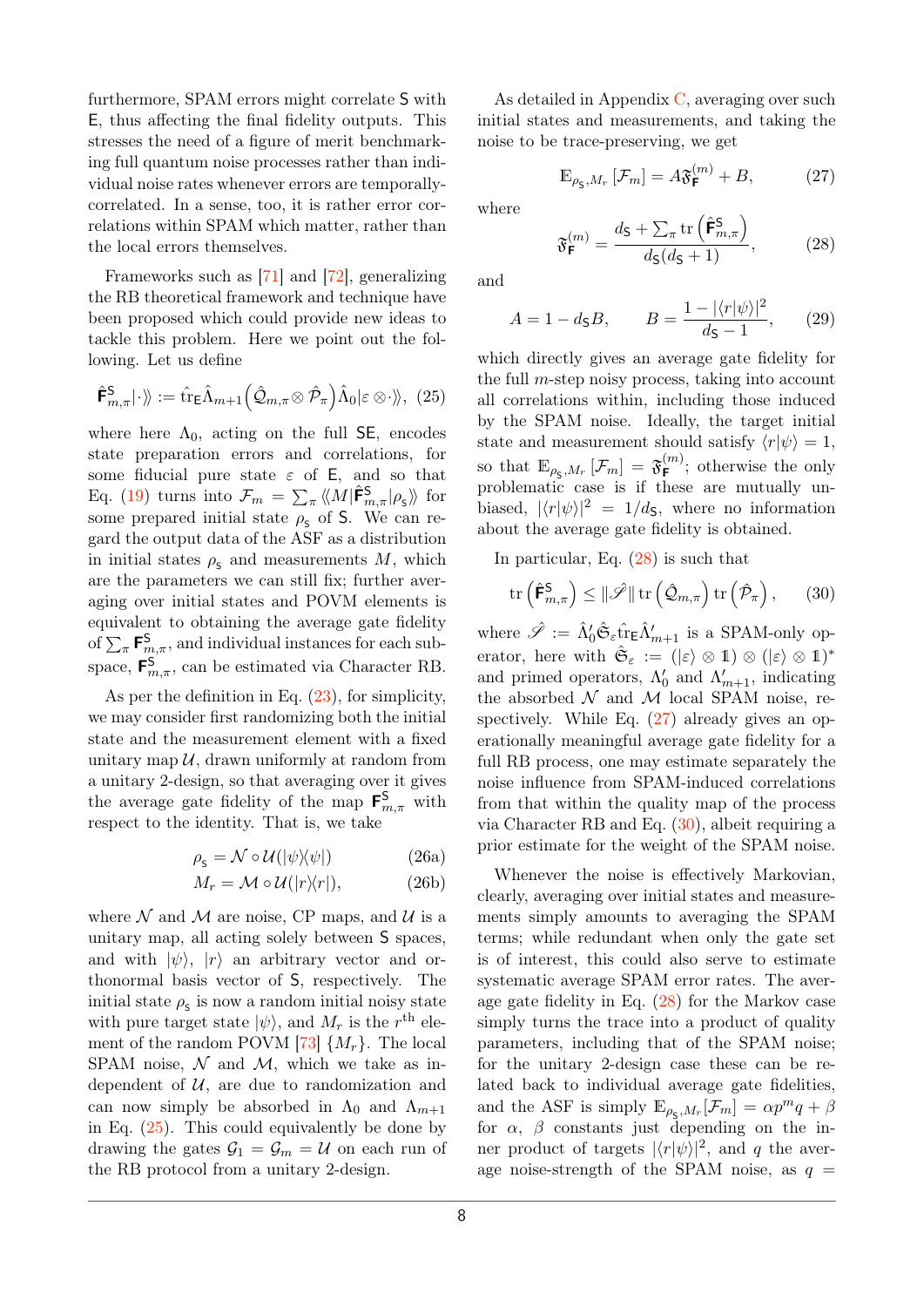$(\text{tr}[\hat{\Lambda}_0 \hat{\Lambda}_{m+1}] - 1)/(d_{\mathsf{S}}^2 - 1)$ . This is worked out in detail in Appendix [C.1.](#page-29-0)

A crucial difference now, is that not only the decay profile of the ASF, but also the average gate fidelity for the whole process is dependent nontrivially on the sequence length *m* through the environment via the quality factors  $Q_{m,\pi}$ . Then again, this is a consequence of the presence of multi-time correlations. While this implies that it is not possible to fit a simple function of sequence length to the ASF, it can serve as a diagnosis for non-Markovianity and a means to quantify it, as discussed next.

# <span id="page-8-0"></span>5 Signature of non-Markovian noise in Randomized Benchmarking

A first signature of non-Markovianity in a RB experiment is the display of deviations from an exponential decay in the ASF [\[29\]](#page-13-3). However, deviations might not be evident or significant, making the experiment blind to non-Markovianity, or the noise might be time-dependent but Markovian, not displaying multi-time correlations but rather some arbitrary temporal dependence changing the exponential rates of decay of the ASF data. Similarly, gate-dependence generally generates deviations from an exponential [\[34,](#page-13-8) [39\]](#page-13-11). Anyhow, using the framework established before, we may look for unique signatures of non-Markovianity.

In [\[39\]](#page-13-11) it is pointed out that, in the context of RB, if some of the (quality) parameters are observed to be greater than 1, the experimental noise must be non-Markovian. Wallman and Flammia notice that the decay of the ASF for time-dependent Markovian noise is given by products of time-dependent quality parameters, so that these can only change the rate of decay, as all of them are upper-bounded by unity. Having an increase within the ASF in increasing sequence length thus points to non-Markovianity. As can be seen with the analysis presented above, the same will hold for RB with the finite group G, with the decay specified by  $f_{(1),\pi} \cdots f_{(m),\pi}$ , and with each quality factor sat- $\text{isfying } f_{(i),\pi} = \text{tr}(\hat{\Lambda}\hat{\mathcal{P}}_{\pi})/\text{tr}(\hat{\mathcal{P}}_{\pi}) \leq 1 \text{ for all } \pi, \text{ due}$ to  $\Lambda$  being trace non-increasing, or in particular trace-preserving.

That is, in general having  $\mathcal{F}_n > \mathcal{F}_m$  for any

 $n > m$  must imply a non-Markovian effect, as this cannot be explained within the Markovian framework *[5](#page-8-1)* . Indeed, in the following lemma we give sufficient and necessary conditions, which can only be satisfied in a non-Markovian framework, for the condition  $\mathcal{F}_n > \mathcal{F}_m$  with  $n > m$  to occur.

**Lemma** (Conditions for non-monotonic ASF)**.** Let *n, m* be positive integers such that  $n > m$ , and let  $\mathcal{F}_n$  and  $\mathcal{F}_m$  be two ASF corresponding to *the same underlying noise process described by*  $CPTP$  maps  $\Lambda_1, \ldots, \Lambda_m$  and  $\Lambda_1, \ldots, \Lambda_n$ , respec*tively, acting on* SE*. A sufficient condition for*  $\mathcal{F}_n > \mathcal{F}_m$ *, is* 

<span id="page-8-2"></span>
$$
\hat{\Lambda}_{n+1}\left(\hat{\mathcal{Q}}_{n,\pi}\otimes\mathbb{1}\right)\succ\hat{\Lambda}_{m+1}\left(\hat{\mathcal{Q}}_{m,\pi}\otimes\mathbb{1}\right),\quad(31)
$$

*for all*  $\pi$ *, where*  $\mathcal{Q}_{m,\pi}$  *and*  $\mathcal{Q}_{n,\pi}$  *are corresponding quality maps to*  $\mathcal{F}_m$  *and*  $\mathcal{F}_n$ *, respectively; i.e., that the difference of matrix quality maps,*  $\hat{\Lambda}_{n+1}(\hat{\mathcal{Q}}_{n,\pi}\otimes\mathbb{1})-\hat{\Lambda}_{m+1}(\hat{\mathcal{Q}}_{m,\pi}\otimes\mathbb{1}),$  is positive *definite. Furthermore, the condition*

<span id="page-8-3"></span>
$$
\operatorname{tr}\left(\hat{\Lambda}_{n+1}\right)\prod_{i=m+1}^{n}\|\hat{\Lambda}_{i}\| > d_{\mathsf{S}}\operatorname{tr}\left(\hat{\Lambda}_{m+1}\right),\qquad(32)
$$

*is necessary, where*  $\|\cdot\|$  *denotes operator norm, here corresponding to maximum singular value.*

The proof is shown in Appendix [D,](#page-30-0) mainly relying on the inequalities  $tr(XY) \leq ||X|| tr(Y)$ for positive *X*, *Y*, and  $\|\text{tr}_A(X_{AB})\| \le d_A \|X_{AB}\|$ proven in [\[74\]](#page-15-3). While Eq. [\(31\)](#page-8-2) is an expected consequence of all information about the average noise being carried within the quality maps, Eq. [\(32\)](#page-8-3) places a relevant necessary constraint on the noise represented by the  $\Lambda_i$  maps. Clearly, conditions in Eq.  $(31)$  and Eq.  $(32)$  cannot be satisfied within Markovianity, i.e., if the quality maps are quality factors and if the noise maps act solely on subsystem S.

In particular, consider time-independent noise,  $\Lambda_i = \Lambda_j = \Lambda$  for all  $i \neq j$ , and  $n = m + 1$ , then Eq. [\(32\)](#page-8-3), now  $\|\hat{\Lambda}\| > d_{\mathsf{S}}$ , says that the maximum increase of purity by the map  $\Lambda$  on the full SE state at the corresponding step must be over  $d_{\mathsf{S}}^2$ , which already rules out, for example, coherent (unitary) noise. For an increase in the ASF after a

<span id="page-8-1"></span>*<sup>5</sup>*The case of gate-dependence, discussed in the following section, can be regarded as a form of non-Makovianity.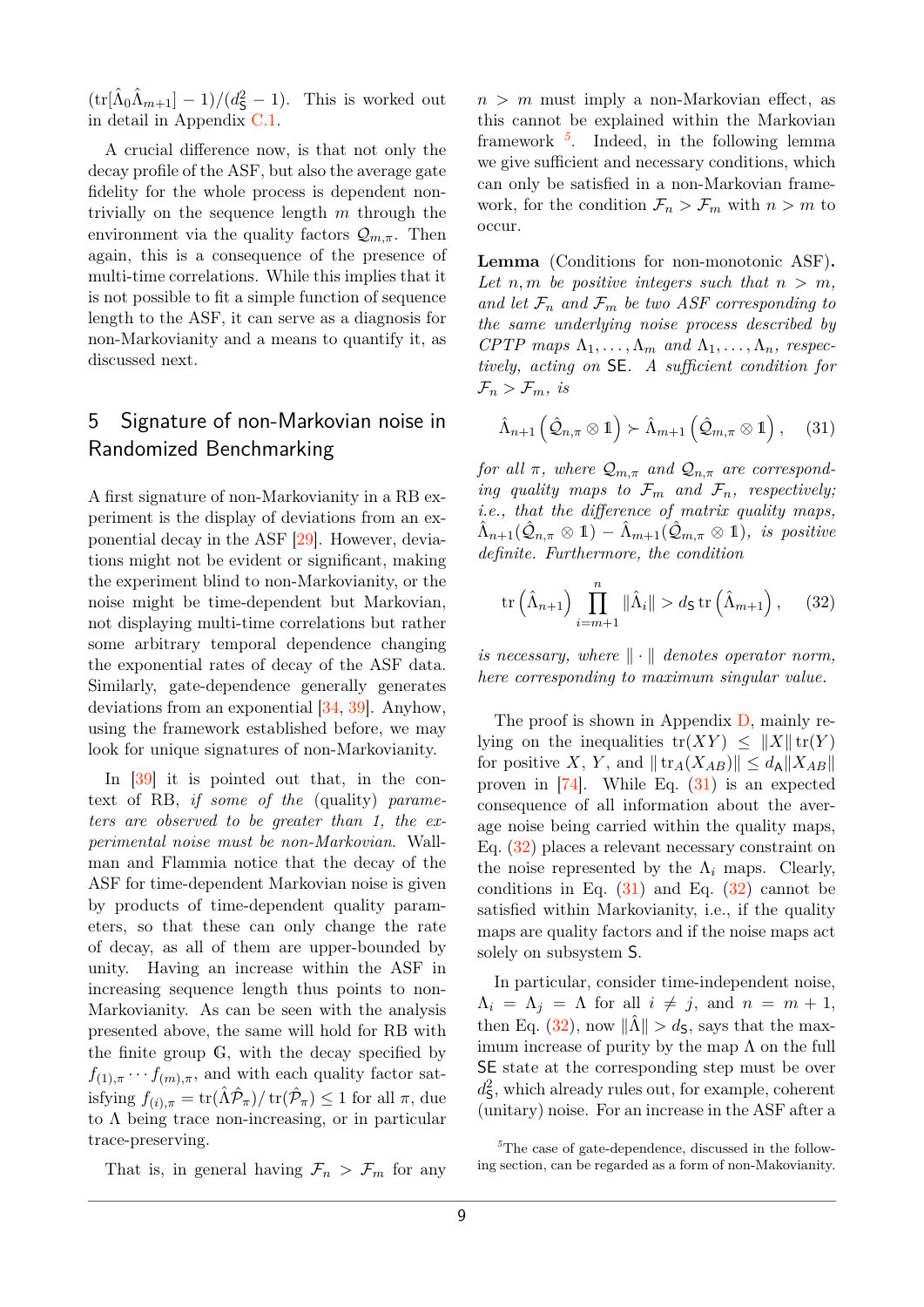sequence length *n*−*m >* 0 with time-independent noise, we get  $\|\hat{\Lambda}\| > d_{\mathsf{S}}^{1/(n-m)}$ . Moreover, this is relevant as well using the inequality  $\|\hat{\mathcal{X}}\| \leq \sqrt{d}$ for any CPTP map acting between *d*-dimensional spaces (Theorem II.I in [\[75\]](#page-15-4)), as it implies that the environment needs  $d_E > d_S^{2/(n-m)-1}$  to witness such  $\mathcal{F}_n > \mathcal{F}_m$  with  $n > m$ . In general, as the trace terms in Eq.  $(32)$  are normally in practice different from zero, and almost always close to dim<sup>2</sup> ES, this condition can be interpreted analogously, as requiring an increase of purity by the noise of at least  $d^2_{\mathsf{S}} \left( \operatorname{tr} \hat{\Lambda}_{m+1} / \operatorname{tr} \hat{\Lambda}_{n+1} \right)^2$ , with the ratio of traces being close to unity.

While Markovian time-dependence can be obtained via a superfluous environment getting discarded between steps, non-Markovianity implies a time-dependence such that an environment correlates timesteps with each other. In particular, with Markovian time-dependence, one can estimate average gate fidelities over arbitrary sequence length intervals, as also shown in [\[39\]](#page-13-11), because temporal modularity is such that products of quality factors satisfy  $(f_1 \cdots f_n)/(f_1 \cdots f_m)$  =  $f_{m+1} \cdots f_n$  for any  $n > m$  (and for all  $\pi$ , which we omitted here). An analogous property is not satisfied by quality maps, precisely due to any given step depending on all previous ones.

Understanding such unique non-Markovian deviations more deeply could be relevant to further be able to use this to one's own advantage, either for control, mitigation or otherwise, of the noise in question. Up to this point, however, we have assumed gate-independence for the noise: a remaining question is thus, what the impact of gate-dependence, and/or context errors, is when considered together with non-Markovianity?

# <span id="page-9-0"></span>6 Gate-dependence in non-Markovian Randomized Benchmarking

In [\[33,](#page-13-7) [34\]](#page-13-8), it was shown that taking into account gate-dependence within the noise, whenever we assume Markovianity, the ASF for a RB experiment with unitary 2-designs will behave as an exponential plus a perturbative term due to gatedependence, which itself decays exponentially in sequence-length. This result is further extended in [\[32\]](#page-13-6) to RB with the group G as we have considered here, with the same conclusion. Further analyses in more generality can also be seen in Ref. [\[8,](#page-12-4) [40\]](#page-13-12). This result, however, does not extend to the case of non-Markovian noise.

Here, to make this point<sup>[6](#page-9-1)</sup>, we follow the argument in [\[33\]](#page-13-7), which starts by noticing that instead of using the  $\Lambda$  maps, we could have instead chosen to model the noisy gates as  $\mathcal{J} := \mathcal{L} \circ \mathcal{G} \circ \mathcal{R}$  for CP maps  $\mathcal L$  and  $\mathcal R$ ; this would render an equivalent ASF to the standard Markovian one with unitary 2-designs. Having gate-dependent noise means either  $\mathcal{L}, \mathcal{R}$ , or both, depend on  $\mathcal{G}$ , and we can write, e.g.,  $\mathcal{J}^{(g)} := \mathcal{L}_g \circ \mathcal{G} \circ \mathcal{R}$ . More generally, then, we may define the map  $\Delta_g := \mathcal{J}^{(g)} + \mathcal{J}$ capturing all gate-dependence in the noisy gates. Denoting  $X_{j:i} = X_j \cdots X_i$ , we can expand the corresponding noisy sequence as

$$
\hat{\mathcal{S}}_{m}^{(g)} = \hat{\mathcal{J}}_{m+1:1}^{(g)}
$$
\n
$$
= \sum_{\{\ell_i=0\}}^{1} \hat{\mathcal{J}}_{m+1}^{\ell_{m+1}} \hat{\Delta}_{m+1}^{1-\ell_{m+1}} \cdots \hat{\mathcal{J}}_{1}^{\ell_{1}} \hat{\Delta}_{1}^{1-\ell_{1}}
$$
\n
$$
= \hat{\mathcal{J}}_{m+1:1} + \hat{\Delta}_{m+1:1} + \sum_{\{\ell_i=0\}}^{1} \left( \prod_{i=m+1}^{1} \hat{\mathcal{J}}_{i}^{\ell_{i}} \hat{\Delta}_{i}^{1-\ell_{i}} \right),
$$
\n
$$
\langle \{\text{all } \ell_i=0 \text{ or all } \ell_i=1\} \rangle \tag{33}
$$

<span id="page-9-2"></span>where here  $\Delta_i = \Delta_{g_i}$ , and where where the second line follows from the (multi) binomial theorem. Of particular relevance is the rightmost term in the last line in Eq.  $(33)$ , which mixes  $\mathcal{J}$ and  $\Delta$  terms: the result in [\[33\]](#page-13-7) (and generalization in[\[32\]](#page-13-6)) imply that for Markovian noise, such mixed terms do not contribute to the ASF, and that the term  $\Delta_{m+1:1}$  gives a contribution that vanishes exponentially in sequence length.

Generalizing this result with the group G, as in [\[32\]](#page-13-6), but when the noise is non-Markovian, would require for there to be  $\mathcal L$  and  $\mathcal R$  satisfying the properties

<span id="page-9-5"></span><span id="page-9-3"></span>
$$
\mathbb{E}\left[\hat{\mathcal{J}}^{(g)}\hat{\mathcal{L}}\hat{\mathcal{G}}^{\dagger}\right] = \hat{\mathcal{L}}\hat{\mathcal{D}}_{g},\tag{34a}
$$

$$
\mathbb{E}\left[\hat{\mathcal{G}}^{\dagger}\hat{\mathcal{R}}\,\hat{\mathcal{J}}^{(g)}\right] = \hat{\mathcal{D}}_g\hat{\mathcal{R}},\tag{34b}
$$

<span id="page-9-4"></span>
$$
\mathbb{E}\left[\hat{\mathcal{G}}\,\hat{\mathcal{R}}\hat{\mathcal{L}}\,\hat{\mathcal{G}}^{\dagger}\right] = \hat{\mathcal{D}}_{g},\tag{34c}
$$

<span id="page-9-1"></span> ${}^6A$  very detailed analysis, including an in-depth discus-sion of [\[33,](#page-13-7) [34\]](#page-13-8) (whose interpretation is seen to be equivalent), can be seen in [\[8\]](#page-12-4), including a further discussion of precisely *what RB actually measures* (also discussed and answered in [\[40\]](#page-13-12)), which we do not address here.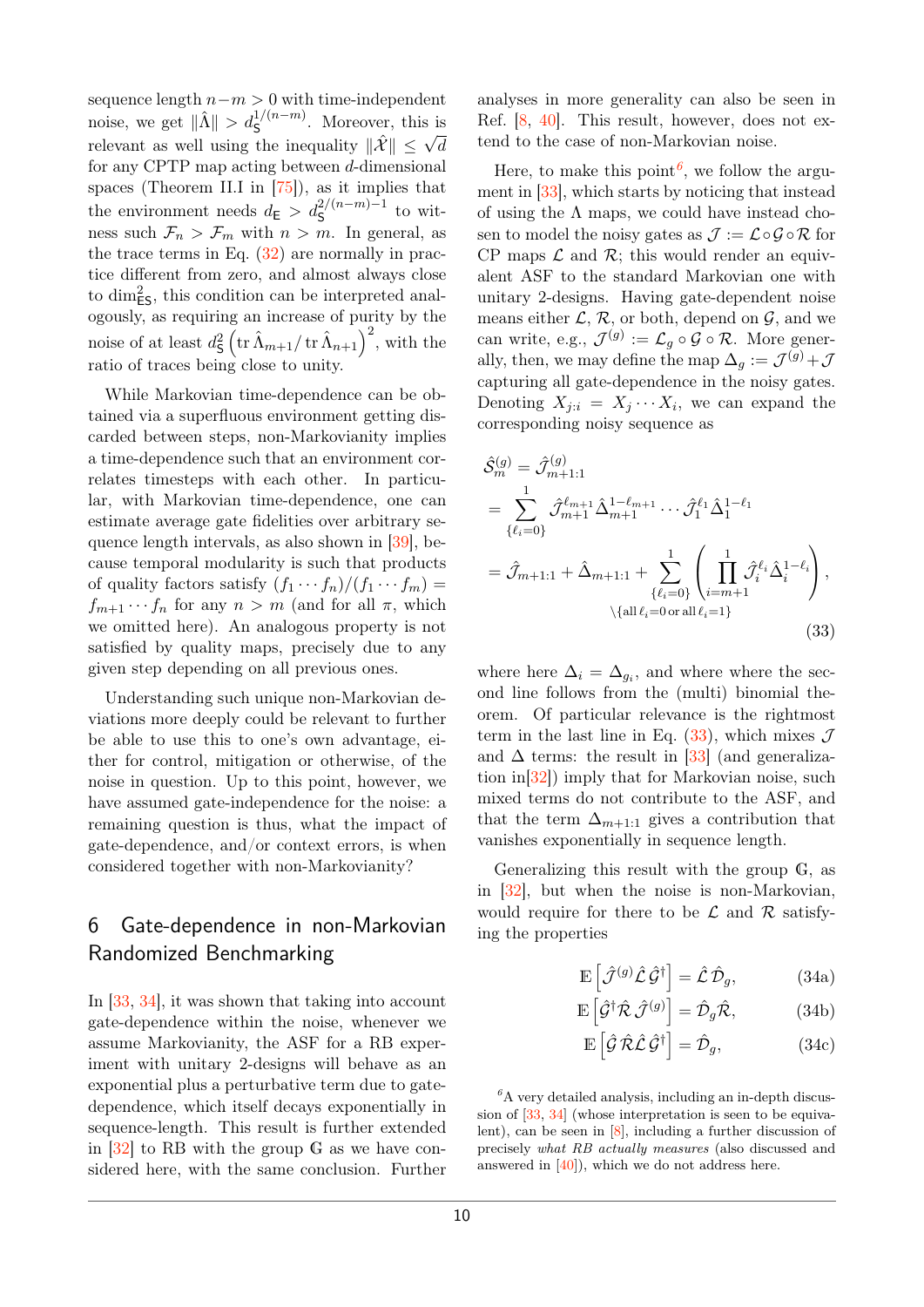where E here again is uniform averaging over the group G, and with

$$
\hat{\mathcal{D}}_g := \sum_{\pi \in R_{\mathbb{G}}} \hat{\mathcal{Q}}_\pi \otimes \hat{\mathcal{P}}_\pi, \tag{35}
$$

for some (length-1) quality map  $\mathscr{Q}_{\pi}$ , and where  $\hat{\mathcal{P}}_{\pi}$  is a projector onto the irreducible subspace defined by the representation  $\phi_{\pi}$  of G as in Eq. [\(10\)](#page-4-3).

Following [\[32\]](#page-13-6), we start by plugging the definition of  $\mathcal{D}_q$  in Eq. [\(34a\)](#page-9-3) and Eq. [\(34b\)](#page-9-4), together with the multiplicity-free decomposition in Eq.  $(10)$ , so that

$$
\sum_{\pi} \mathbb{E} \left[ \hat{\mathcal{J}}^{(g)} \hat{\mathcal{L}} \hat{\mathcal{P}}_{\pi} \phi_{\pi}(g)^{\dagger} \right] = \sum_{\pi} \hat{\mathcal{L}} \left( \hat{\mathcal{Q}}_{\pi} \otimes \hat{\mathcal{P}}_{\pi} \right), \quad (36a)
$$

$$
\sum_{\pi} \mathbb{E} \left[ \phi_{\pi}(g)^{\dagger} \hat{\mathcal{P}}_{\pi} \hat{\mathcal{R}} \hat{\mathcal{J}}^{(g)} \right] = \sum_{\pi} \left( \hat{\mathcal{Q}}_{\pi} \otimes \hat{\mathcal{P}}_{\pi} \right) \hat{\mathcal{R}}. \quad (36b)
$$

Now both  $\hat{\mathcal{P}}_{\pi}$  and  $\phi(g)$  act solely on **S**, so we now take without loss of generality,

$$
\hat{\mathcal{L}} := \sum_{\pi} \hat{\mathcal{L}}_{\pi}, \quad \hat{\mathcal{L}}_{\pi} \left( \mathbb{1}_{\mathsf{E}} \otimes \hat{\mathcal{P}}_{\lambda} \right) = \delta_{\pi\lambda} \hat{\mathcal{L}}_{\pi}, \quad (37a)
$$

$$
\hat{\mathcal{R}} := \sum_{\pi} \hat{\mathcal{R}}_{\pi}, \quad \left( \mathbb{1}_{\mathsf{E}} \otimes \hat{\mathcal{P}}_{\lambda} \right) \hat{\mathcal{R}}_{\pi} = \delta_{\pi\lambda} \hat{\mathcal{R}}_{\pi}, \quad (37b)
$$

both for all  $\lambda$ , and hence, writing corresponding identities explicitly, we have the equations

$$
\mathbb{E}\left[\hat{\mathcal{J}}^{(g)}\hat{\mathcal{L}}_{\pi}\left(\mathbb{1}_{\mathsf{E}}\otimes\phi_{\pi}(g)^{\dagger}\right)\right]=\hat{\mathcal{L}}_{\pi}\left(\hat{\mathcal{Q}}_{\pi}\otimes\mathbb{1}_{\mathsf{S}}\right),\tag{38a}
$$
\n
$$
\mathbb{E}\left[\left(\mathbb{1}_{\mathsf{E}}\otimes\phi_{\pi}(g)^{\dagger}\right)\hat{\mathcal{R}}_{\pi}\hat{\mathcal{J}}^{(g)}\right]=\left(\hat{\mathcal{Q}}_{\pi}\otimes\mathbb{1}_{\mathsf{S}}\right)\hat{\mathcal{R}}_{\pi},\tag{38b}
$$

and we can vectorize both sides*[7](#page-10-0)* , and reorder spaces to get

<span id="page-10-1"></span>
$$
\langle\!\langle \hat{\mathcal{L}}_{\pi} | \left\{ \mathbb{1}_{E} \otimes \mathbb{E} [ (\phi_{\pi}(g)^{*} \otimes \hat{\mathcal{J}}^{(g)})^{\mathrm{T}} ] \right\}\n= \langle\!\langle \hat{\mathcal{L}}_{\pi} | (\hat{\mathcal{Q}}_{\pi} \otimes \mathbb{1}_{SES}), \quad (39a)
$$
\n
$$
\left\{ \mathbb{1}_{E} \otimes \mathbb{E} [ (\phi_{\pi}(g)^{*} \otimes \hat{\mathcal{J}}^{(g)})^{\mathrm{T}} ] \right\} | \hat{\mathcal{R}}_{\pi} \rangle\!\rangle
$$
\n
$$
= (\hat{\mathcal{Q}}_{\pi} \otimes \mathbb{1}_{SES}) | \hat{\mathcal{R}}_{\pi} \rangle\!\rangle. \quad (39b)
$$

At this point, for Markovian noise, the quality map  $\mathscr{Q}_{\pi}$  is just a quality factor  $f_{\pi}$ , thus giving right and left eigenvalue equations for the operator  $\mathbb{E}[(\phi_{\pi}(g)^{*} \otimes \hat{\mathcal{J}}^{(g)})^{\mathrm{T}}]$ , and unfolding the proof for an existence of  $\mathcal{L}, \mathcal{R}$  operators satisfying all

<span id="page-10-0"></span> ${}^{7}$ By means of  $\text{vec}(AXB) = (A \otimes B^T) \text{vec}(X)$ ; this follows from the definition we employ here, vec  $(|i\rangle\langle j|) := |ij\rangle$ . Eq. [\(34\)](#page-9-5). This is not possible in general for the non-Markovian case, simply because of the presence of E. Furthermore, Eq. [\(39\)](#page-10-1) make manifest that average gate-dependent errors will get carried within E through quality maps.

We may notice, however, that if the gatedependence is small in the sense of the physical implementation being given by

$$
\mathcal{J}^{(\epsilon,g)} := \Lambda \circ \mathcal{G} + \epsilon \Delta_g,\tag{40}
$$

for an  $\epsilon$  scaled such that  $\|\hat{\Delta}_g\| \leq 1$ , then the ASF and its variance remain close to the unperturbed ones. This can be done as in [\[39\]](#page-13-11), as shown in Appendix [E.2,](#page-33-0) so that  $|\mathcal{F}_m - \mathcal{F}_m^{(\epsilon,g)}| \leq \delta_{\mathcal{F}}$ , where  $\mathcal{F}_m^{(\epsilon,g)}$  is the ASF corresponding to a sequence of perturbed gates  $\mathcal{J}_{m+1:1}^{(\epsilon,g)}$ , whenever

$$
\epsilon \lesssim \frac{\delta \mathcal{F}}{(m+1)d_{\mathsf{E}}d_{\mathsf{S}}},\tag{41}
$$

where in particular, with non-Markovian noise, the scaling with increasing  $d_{\mathsf{E}}$  also requires a smaller  $\epsilon$ , in a sense also pointing out the relevance of the environment for general, not necessarily small, gate-dependence. For the variance, similarly, if for some  $\delta \mathcal{V} > 0$ ,

$$
\epsilon \lesssim \frac{\delta \nu}{4(m+1)d_{\mathsf{E}}d_{\mathsf{S}}},\tag{42}
$$

then this implies  $|\mathcal{V}_m - \mathcal{V}_m^{(\epsilon,g)}| \leq \delta_{\mathcal{V}}$ , where  $\mathcal{V}_m$ and  $\mathcal{V}_m^{(g)}$  are variances of the unperturbed and perturbed sequence fidelities, respectively. This bound would thus require a perturbation a quarter times smaller for a change in variance of the same magnitude as a change in average of the sequence fidelity. Both bounds are almost the same as in  $[39]$ , with the extra  $d_{\mathsf{E}}$  factor being a consequence of the noise acting on the whole SE; the fact that RB is done only on subsystem S is of no consequence, as pointed out in Appendix [E.2.](#page-33-0)

The main upshot is that both gate-dependence or more general contextual effects, together with non-Markovian noise, in RB and almost surely in any other technique, would require a further dealing with the environment. One possible way forward could be to study non-Markovian gate-dependent RB with Fourier analysis, similar to [\[40\]](#page-13-12); this has the potential to be not only more compact and simple, but also to allow for more generality and to obtain deeper consequences.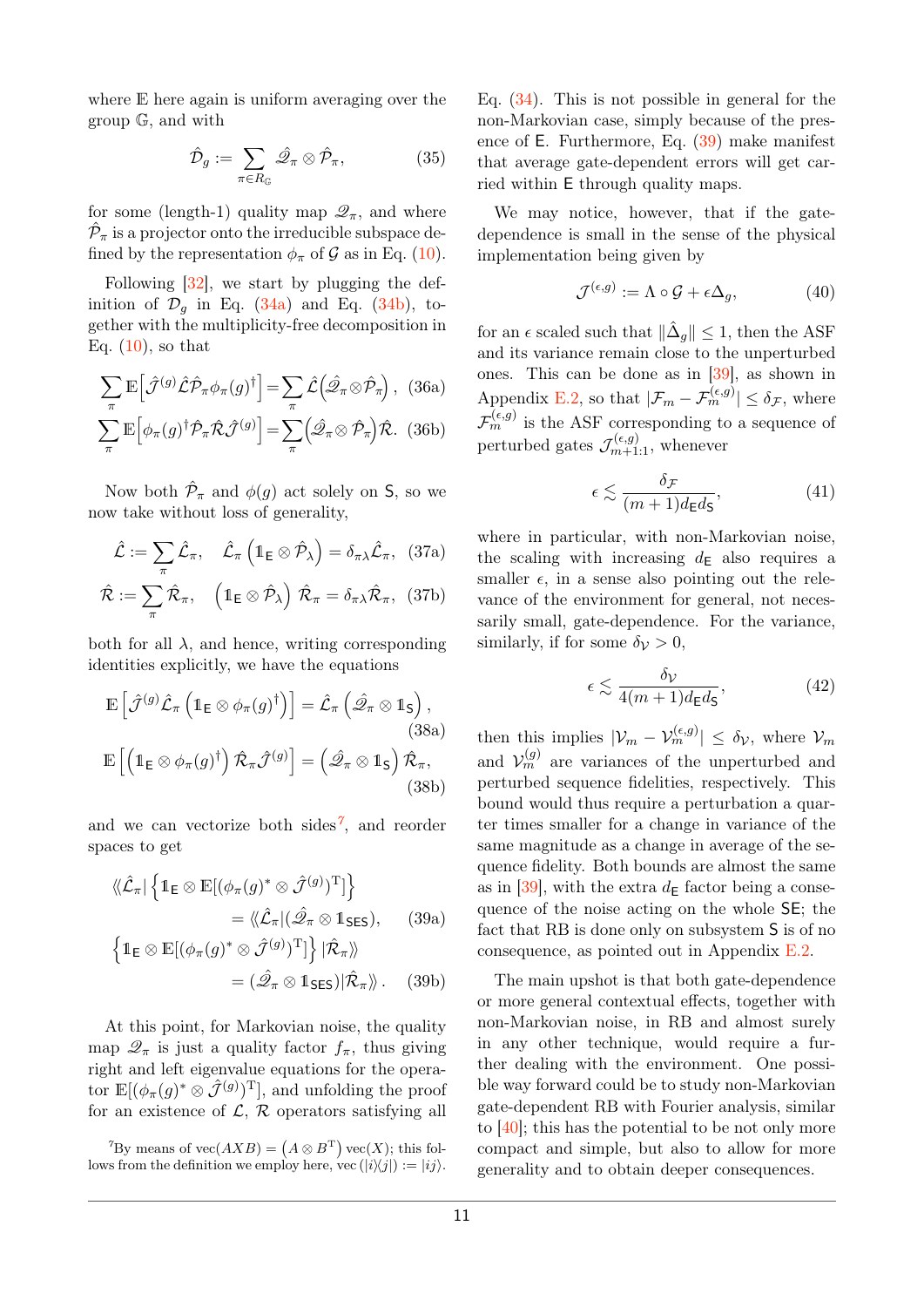# <span id="page-11-0"></span>7 Conclusions

We have established a Randomized Benchmarking (RB) framework for non-Markovian noise with gate sets forming a finite group which admits a multiplicity-free representation. Despite this being a more general and abstract case than that of unitary 2-designs [\[29\]](#page-13-3), it renders a much clearer functional form of the Average Sequence Fidelity (ASF) as described in terms of so-called quality maps, which carry average noise through the environment mediating temporal correlations. Quality maps naturally generalize the concept of quality parameters [\[32\]](#page-13-6), from Markovian to non-Markovian RB, as the central quantities capturing average noise rates within the ASF. The main difference between quality maps and quality factors, is that the first capture all temporal correlations within a RB experiment; as such, all information to be known about the intrinsic noise is carried through these, with all remaining quantities being experimental choices for the benchmarked gates, initial state and measurement.

The main obstacle to operationally extract average error rates from quality maps can be tracked back to the environment. Furthermore, the mere fact that prepared initial states and measurements can give rise to correlated State Preparation and Measurement (SPAM) errors, appears as a downside to employing the RB technique under this type of noise. Nevertheless, we have provided a means to bridge this gap and obtain an operational estimate of gate fidelities for full non-Markovian RB processes by simply extending the RB protocol to include a coherent averaging over initial states and measurements. This effectively removes the environmental functional dependence and renders a single figure of merit as an average gate fidelity of the full RB process, including the correlated SPAM. Further estimates of average noise of gates alone can then potentially be made through Character RB [\[32\]](#page-13-6) or otherwise.

In non-Markovian RB, given that noise rates at a given timestep will depend on all previous ones, gate fidelities for single gates make sense only when relative to a whole noise process. This prompts pointing out that purely non-Markovian behavior in RB can be detected, and accounted for as above, whenever fidelities are seen to in-

crease in subsequent timesteps. We obtained conditions under which these deviations can be observed, and in particular we highlight that it is necessary for the noise at a given step to increase the purity of the full SE state at such step by over  $d_{\mathsf{S}}^2$ , together with having an environment with a size over that of the system,  $d_{\mathsf{E}} > d_{\mathsf{S}}$ , to witness such increase in a subsequent step.

Finally, arguably one of the major hurdles to be cleared in any benchmarking or characterization technique, is incorporating non-Markovianity together with gate-dependence or a more general context-dependence. We noticed that, while the results of [\[32,](#page-13-6) [33\]](#page-13-7), showing that gate-dependence introduces a single perturbative term in the ASF (itself decaying exponentially in sequence length) do not extend trivially to the non-Markovian case, the stability bound of [\[39\]](#page-13-11) on the variance of the sequence fidelity still holds in the non-Markovian case when incorporating the size of the environment, and similarly for the ASF.

An overall highlight in our analysis is that the role of the environment in non-Markovian RB is to carry temporal correlations within the noise, as well as gate-dependence and potentially more general context dependence, through quality maps: further studying these quantities could give relevant insights into non-Markovian error mitigation or other advantageous uses of memory effects. This could be done, e.g., for specific microscopic models of noise stemming from the open quantum systems literature [\[76,](#page-15-5) [77\]](#page-15-6), or with general approaches, such as treating RB as convolution [\[40\]](#page-13-12). While non-Markovianity has stayed relatively in the dark when considered in the context of noise characterization techniques, it almost certainly can be smoothly incorporated into a generalized framework for RB in the spirit of [\[8\]](#page-12-4), and further allow for a more comprehensive understanding and control of memory effects in quantum technologies.

# Acknowledgements

The authors thank Joel Wallman for insightful discussion. KM acknowledges the support of Australian Research Council's Discovery Projects DP210100597 & DP220101793, and the International Quantum U Tech Accelerator award by the US Air Force Research Laboratory.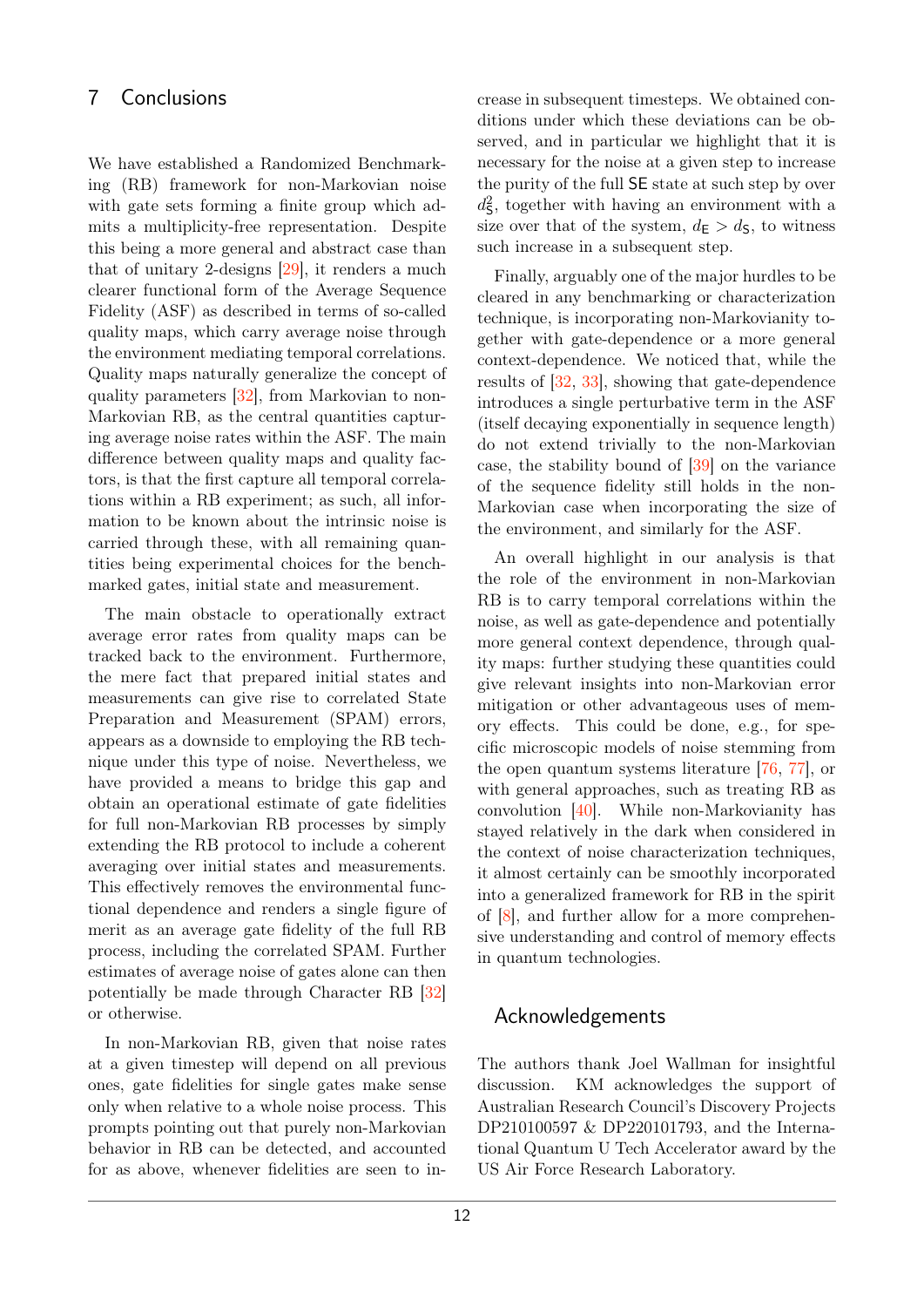# **References**

- <span id="page-12-0"></span>[1] J. Emerson, R. Alicki, and K. Życzkowski, "Scalable noise estimation with random unitary operators," [J. Opt. B-Quantum S.O.](https://doi.org/ 10.1088/1464-4266/7/10/021) 7, [S347 \(2005\).](https://doi.org/ 10.1088/1464-4266/7/10/021)
- [2] B. Lévi, C. C. López, J. Emerson, and D. G. Cory, "Efficient error characterization in quantum information processing," [Phys.](https://doi.org/ 10.1103/PhysRevA.75.022314) Rev. A 75[, 022314 \(2007\).](https://doi.org/ 10.1103/PhysRevA.75.022314)
- [3] E. Knill, D. Leibfried, R. Reichle, J. Britton, R. B. Blakestad, J. D. Jost, C. Langer, R. Ozeri, S. Seidelin, and D. J. Wineland, "Randomized benchmarking of quantum gates," Phys. Rev. A 77[, 012307 \(2008\).](https://doi.org/ 10.1103/PhysRevA.77.012307)
- <span id="page-12-13"></span>[4] E. Magesan, J. M. Gambetta, and J. Emerson, "Scalable and robust randomized benchmarking of quantum processes," [Phys. Rev.](https://doi.org/ 10.1103/PhysRevLett.106.180504) Lett. 106[, 180504 \(2011\).](https://doi.org/ 10.1103/PhysRevLett.106.180504)
- <span id="page-12-1"></span>[5] E. Magesan, J. M. Gambetta, and J. Emerson, "Characterizing quantum gates via randomized benchmarking," [Phys. Rev. A](https://doi.org/ 10.1103/PhysRevA.85.042311) 85, [042311 \(2012\).](https://doi.org/ 10.1103/PhysRevA.85.042311)
- <span id="page-12-2"></span>[6] I. L. Chuang and M. A. Nielsen, "Prescription for experimental determination of the dynamics of a quantum black box," [J. Mod.](https://doi.org/10.1080/09500349708231894) Optic 44[, 2455–2467 \(1997\).](https://doi.org/10.1080/09500349708231894)
- <span id="page-12-3"></span>[7] E. Nielsen, J. K. Gamble, K. Rudinger, T. Scholten, K. Young, and R. Blume-Kohout, "Gate set tomography," (2020), [arXiv:2009.07301 \[quant-ph\]](http://arxiv.org/abs/2009.07301) .
- <span id="page-12-4"></span>[8] J. Helsen, I. Roth, E. Onorati, A. H. Werner, and J. Eisert, "A general framework for randomized benchmarking," (2020), [arXiv:2010.07974 \[quant-ph\]](http://arxiv.org/abs/2010.07974) .
- <span id="page-12-5"></span>[9] S. J. van Enk and R. Blume-Kohout, "When quantum tomography goes wrong: drift of quantum sources and other errors," [New J.](https://doi.org/10.1088/1367-2630/15/2/025024) Phys. 15[, 025024 \(2013\).](https://doi.org/10.1088/1367-2630/15/2/025024)
- <span id="page-12-11"></span>[10] M. A. Fogarty, M. Veldhorst, R. Harper, C. H. Yang, S. D. Bartlett, S. T. Flammia, and A. S. Dzurak, "Nonexponential fidelity decay in randomized benchmarking with low-frequency noise," [Phys. Rev. A](https://doi.org/ 10.1103/PhysRevA.92.022326)  $92$ , [022326 \(2015\).](https://doi.org/ 10.1103/PhysRevA.92.022326)
- <span id="page-12-6"></span>[11] T. Proctor, M. Revelle, E. Nielsen, K. Rudinger, D. Lobser, P. Maunz, R. Blume-Kohout, and K. Young, "Detecting and tracking drift in quantum information processors," [Nat. Commun.](https://doi.org/10.1038/s41467-020-19074-4) 11, [5396 \(2020\).](https://doi.org/10.1038/s41467-020-19074-4)
- <span id="page-12-7"></span>[12] J. M. Gambetta, A. D. Córcoles, S. T. Merkel, B. R. Johnson, J. A. Smolin, J. M. Chow, C. A. Ryan, C. Rigetti, S. Poletto, T. A. Ohki, M. B. Ketchen, and M. Steffen, "Characterization of addressability by simultaneous randomized benchmarking," [Phys.](https://doi.org/10.1103/PhysRevLett.109.240504) Rev. Lett. 109[, 240504 \(2012\).](https://doi.org/10.1103/PhysRevLett.109.240504)
- [13] M. Sarovar, T. Proctor, K. Rudinger, K. Young, E. Nielsen, and R. Blume-Kohout, "Detecting crosstalk errors in quantum information processors," [Quantum](https://doi.org/10.22331/q-2020-09-11-321) 4, [321 \(2020\).](https://doi.org/10.22331/q-2020-09-11-321)
- <span id="page-12-8"></span>[14] P. Parrado-Rodríguez, C. Ryan-Anderson, A. Bermudez, and M. Müller, "Crosstalk Suppression for Fault-tolerant Quantum Error Correction with Trapped Ions," [Quan](https://doi.org/ 10.22331/q-2021-06-29-487)tum 5[, 487 \(2021\).](https://doi.org/ 10.22331/q-2021-06-29-487)
- <span id="page-12-9"></span>[15] C. J. Wood and J. M. Gambetta, "Quantification and characterization of leakage errors," Phys. Rev. A 97[, 032306 \(2018\).](https://doi.org/ 10.1103/PhysRevA.97.032306)
- [16] J. J. Wallman, M. Barnhill, and J. Emerson, "Robust characterization of leakage errors," New J. Phys. 18[, 043021 \(2016\).](https://doi.org/10.1088/1367-2630/18/4/043021)
- <span id="page-12-10"></span>[17] T. Chasseur and F. K. Wilhelm, "Complete randomized benchmarking protocol accounting for leakage errors," [Phys. Rev. A](https://doi.org/10.1103/PhysRevA.92.042333) 92, [042333 \(2015\).](https://doi.org/10.1103/PhysRevA.92.042333)
- <span id="page-12-12"></span>[18] K. Young, S. Bartlett, R. J. Blume-Kohout, J. K. Gamble, D. Lobser, P. Maunz, E. Nielsen, T. J. Proctor, M. Revelle, and K. M. Rudinger, [Diagnosing and Destroying](https://doi.org/10.2172/1671379) [Non-Markovian Noise](https://doi.org/10.2172/1671379), Tech. Rep. (U.S. Department of Energy, Office of Scientific and Technical Information, 2020).
- [19] C. A. Ryan, M. Laforest, and R. Laflamme, "Randomized benchmarking of single- and multi-qubit control in liquid-state NMR quantum information processing," [New J.](https://doi.org/10.1088/1367-2630/11/1/013034) Phys. 11[, 013034 \(2009\).](https://doi.org/10.1088/1367-2630/11/1/013034)
- [20] J. Bylander, S. Gustavsson, F. Yan, F. Yoshihara, K. Harrabi, G. Fitch, D. G. Cory, Y. Nakamura, J.-S. Tsai, and W. D. Oliver, "Noise spectroscopy through dynamical decoupling with a superconducting flux qubit," Nat. Phys. 7[, 565 \(2011\).](https://doi.org/10.1038/nphys1994)
- [21] C. Müller, J. Lisenfeld, A. Shnirman, and S. Poletto, "Interacting two-level defects as sources of fluctuating high-frequency noise in superconducting circuits," [Phys. Rev. B](https://doi.org/10.1103/PhysRevB.92.035442) 92, [035442 \(2015\).](https://doi.org/10.1103/PhysRevB.92.035442)
- [22] K. W. Chan, W. Huang, C. H. Yang, J. C. C.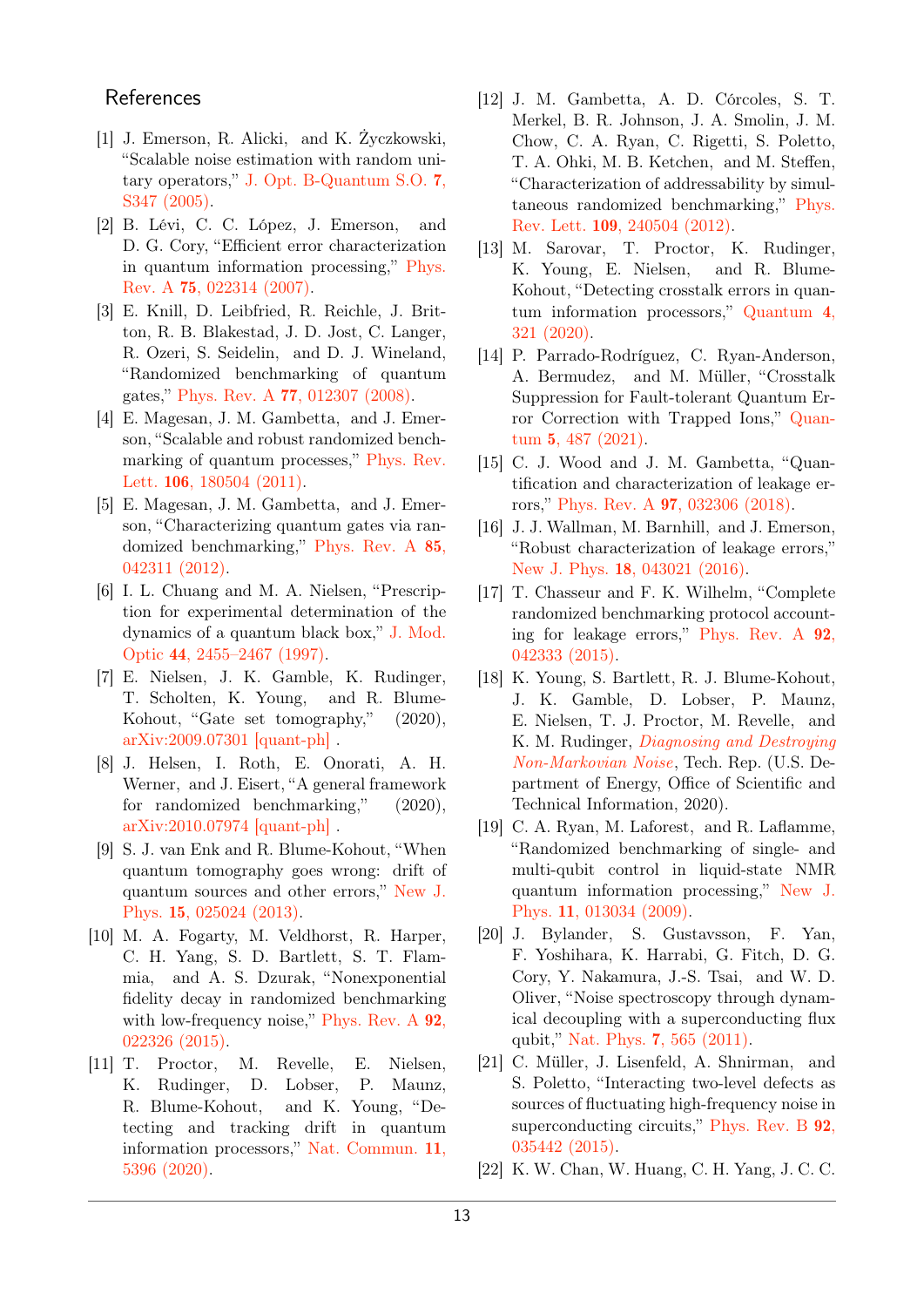Hwang, B. Hensen, T. Tanttu, F. E. Hudson, K. M. Itoh, A. Laucht, A. Morello, and A. S. Dzurak, "Assessment of a silicon quantum dot spin qubit environment via noise spectroscopy," [Phys. Rev. Applied](https://doi.org/10.1103/PhysRevApplied.10.044017) 10, 044017 [\(2018\).](https://doi.org/10.1103/PhysRevApplied.10.044017)

- [23] S. M. Meißner, A. Seiler, J. Lisenfeld, A. V. Ustinov, and G. Weiss, "Probing individual tunneling fluctuators with coherently controlled tunneling systems," [Phys. Rev. B](https://doi.org/ 10.1103/PhysRevB.97.180505) 97, [180505 \(2018\).](https://doi.org/ 10.1103/PhysRevB.97.180505)
- <span id="page-13-0"></span>[24] J. J. Burnett, A. Bengtsson, M. Scigliuzzo, D. Niepce, M. Kudra, P. Delsing, and J. Bylander, "Decoherence benchmarking of superconducting qubits," [npj Quantum Inf.](https://doi.org/10.1038/s41534-019-0168-5) 5 [\(2019\), 10.1038/s41534-019-0168-5.](https://doi.org/10.1038/s41534-019-0168-5)
- <span id="page-13-1"></span>[25] B. H. Fong and S. T. Merkel, "Randomized benchmarking, correlated noise, and ising models," (2017), [arXiv:1703.09747 \[quant](http://arxiv.org/abs/1703.09747)[ph\]](http://arxiv.org/abs/1703.09747) .
- [26] S. Mavadia, C. L. Edmunds, C. Hempel, H. Ball, F. Roy, T. M. Stace, and M. J. Biercuk, "Experimental quantum verification in the presence of temporally correlated noise," [npj Quantum Inf.](https://doi.org/10.1038/s41534-017-0052-0) 4, 7 (2018).
- <span id="page-13-14"></span>[27] H. Ball, T. M. Stace, S. T. Flammia, and M. J. Biercuk, "Effect of noise correlations on randomized benchmarking," [Phys. Rev.](https://doi.org/10.1103/PhysRevA.93.022303) A 93[, 022303 \(2016\).](https://doi.org/10.1103/PhysRevA.93.022303)
- <span id="page-13-2"></span>[28] J. Qi and H. K. Ng, "Randomized benchmarking in the presence of time-correlated dephasing noise," [Phys. Rev. A](https://doi.org/ 10.1103/PhysRevA.103.022607) 103, 022607 [\(2021\).](https://doi.org/ 10.1103/PhysRevA.103.022607)
- <span id="page-13-3"></span>[29] P. Figueroa-Romero, K. Modi, R. J. Harris, T. M. Stace, and M.-H. Hsieh, "Randomized benchmarking for non-Markovian noise," PRX Quantum 2[, 040351 \(2021\).](https://doi.org/10.1103/PRXQuantum.2.040351)
- <span id="page-13-4"></span>[30] M. A. Graydon, J. Skanes-Norman, and J. J. Wallman, "Clifford groups are not always 2 designs," (2021), [arXiv:2108.04200 \[quant](http://arxiv.org/abs/2108.04200)[ph\]](http://arxiv.org/abs/2108.04200) .
- <span id="page-13-5"></span>[31] D. S. Franca and A. K. Hashagen, "Approximate randomized benchmarking for finite groups," [J. Phys. A: Math. Theor.](https://doi.org/ 10.1088/1751-8121/aad6fa) 51, 395302 [\(2018\).](https://doi.org/ 10.1088/1751-8121/aad6fa)
- <span id="page-13-6"></span>[32] J. Helsen, X. Xue, L. M. K. Vandersypen, and S. Wehner, "A new class of efficient randomized benchmarking protocols," [npj](https://doi.org/ 10.1038/s41534-019-0182-7) [Quantum Inf.](https://doi.org/ 10.1038/s41534-019-0182-7) 5, 71 (2019).
- <span id="page-13-7"></span>[33] J. J. Wallman, "Randomized benchmarking

with gate-dependent noise," [Quantum](https://doi.org/ 10.22331/q-2018-01-29-47) 2, 47 [\(2018\).](https://doi.org/ 10.22331/q-2018-01-29-47)

- <span id="page-13-8"></span>[34] T. Proctor, K. Rudinger, K. Young, M. Sarovar, and R. Blume-Kohout, "What randomized benchmarking actually measures," [Phys. Rev. Lett.](https://doi.org/10.1103/PhysRevLett.119.130502) 119, 130502 (2017).
- <span id="page-13-9"></span>[35] A. W. Cross, E. Magesan, L. S. Bishop, J. A. Smolin, and J. M. Gambetta, "Scalable randomised benchmarking of non-Clifford gates," [npj Quantum Inf.](http://dx.doi.org/10.1038/npjqi.2016.12) 2 (2016).
- [36] W. G. Brown and B. Eastin, "Randomized benchmarking with restricted gate sets," Phys. Rev. A 97[, 062323 \(2018\).](https://doi.org/10.1103/PhysRevA.97.062323)
- [37] A. K. Hashagen, S. T. Flammia, D. Gross, and J. J. Wallman, "Real randomized benchmarking," Quantum 2[, 85 \(2018\).](https://doi.org/10.22331/q-2018-08-22-85)
- <span id="page-13-10"></span>[38] A. Carignan-Dugas, J. J. Wallman, and J. Emerson, "Characterizing universal gate sets via dihedral benchmarking," [Phys. Rev.](https://doi.org/ 10.1103/PhysRevA.92.060302) A 92[, 060302 \(2015\).](https://doi.org/ 10.1103/PhysRevA.92.060302)
- <span id="page-13-11"></span>[39] J. J. Wallman and S. T. Flammia, "Randomized benchmarking with confidence," [New J.](https://doi.org/ 10.1088/1367-2630/16/10/103032) Phys. 16[, 103032 \(2014\).](https://doi.org/ 10.1088/1367-2630/16/10/103032)
- <span id="page-13-12"></span>[40] S. T. Merkel, E. J. Pritchett, and B. H. Fong, "Randomized benchmarking as convolution: Fourier analysis of gate dependent errors," (2018), [arXiv:1804.05951 \[quant-ph\]](http://arxiv.org/abs/1804.05951)

.

- <span id="page-13-13"></span>[41] A. Carignan-Dugas, K. Boone, J. J. Wallman, and J. Emerson, "From randomized benchmarking experiments to gate-set circuit fidelity: how to interpret randomized benchmarking decay parameters," [New J.](https://doi.org/10.1088/1367-2630/aadcc7) Phys. 20[, 092001 \(2018\).](https://doi.org/10.1088/1367-2630/aadcc7)
- <span id="page-13-15"></span>[42] G. Chiribella, G. M. D'Ariano, and P. Perinotti, "Quantum circuit architecture," [Phys. Rev. Lett.](https://doi.org/10.1103/PhysRevLett.101.060401) 101, 060401 (2008).
- <span id="page-13-16"></span>[43] G. Chiribella, G. M. D'Ariano, and P. Perinotti, "Theoretical framework for quantum networks," [Phys. Rev. A](https://doi.org/ 10.1103/PhysRevA.80.022339) 80, 022339 [\(2009\).](https://doi.org/ 10.1103/PhysRevA.80.022339)
- <span id="page-13-17"></span>[44] C. Portmann, C. Matt, U. Maurer, R. Renner, and B. Tackmann, "Causal boxes: Quantum information-processing systems closed under composition," [IEEE Trans. Inf.](https://doi.org/10.1109/tit.2017.2676805) [Theory , 1–1 \(2017\).](https://doi.org/10.1109/tit.2017.2676805)
- <span id="page-13-18"></span>[45] H. I. Nurdin and J. E. Gough, "From the Heisenberg to the Schrödinger picture: Quantum stochastic processes and process tensors," (2021), [arXiv:2109.09256 \[quant](http://arxiv.org/abs/2109.09256)[ph\]](http://arxiv.org/abs/2109.09256) .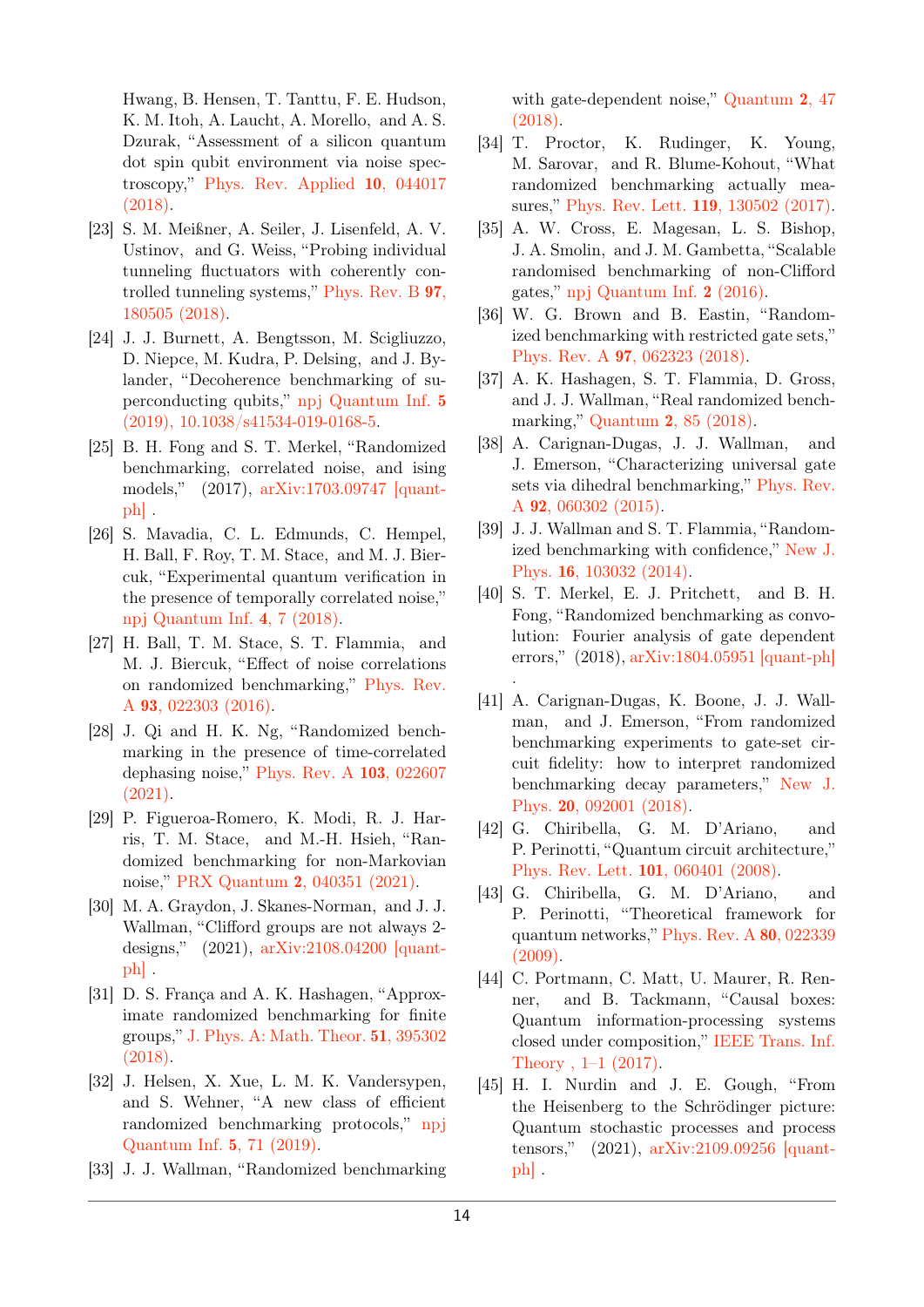- <span id="page-14-3"></span>[46] F. Costa and S. Shrapnel, "Quantum causal modelling," New J. Phys. 18[, 063032 \(2016\).](https://doi.org/10.1088/1367-2630/18/6/063032)
- <span id="page-14-4"></span>[47] D. Kretschmann and R. F. Werner, "Quantum channels with memory," [Phys. Rev. A](https://doi.org/10.1103/PhysRevA.72.062323) 72[, 062323 \(2005\).](https://doi.org/10.1103/PhysRevA.72.062323)
- <span id="page-14-5"></span>[48] G. Gutoski and J. Watrous, "Toward a general theory of quantum games," (Association for Computing Machinery, New York, NY, USA, 2007) p. 565–574.
- <span id="page-14-0"></span>[49] F. A. Pollock, C. Rodríguez-Rosario, T. Frauenheim, M. Paternostro, and K. Modi, "Non-Markovian quantum processes: Complete framework and efficient characterization," [Phys. Rev. A](https://doi.org/10.1103/PhysRevA.97.012127) 97, 012127 [\(2018\).](https://doi.org/10.1103/PhysRevA.97.012127)
- <span id="page-14-2"></span>[50] F. A. Pollock, C. Rodríguez-Rosario, T. Frauenheim, M. Paternostro, and K. Modi, "Operational Markov condition for quantum processes," [Phys. Rev. Lett.](https://doi.org/ 10.1103/PhysRevLett.120.040405) 120, [040405 \(2018\).](https://doi.org/ 10.1103/PhysRevLett.120.040405)
- [51] S. Milz, F. A. Pollock, and K. Modi, "An introduction to operational quantum dynamics," [Open Syst. Inf. Dyn.](https://doi.org/10.1142/s1230161217400169) 24, 1740016 [\(2017\).](https://doi.org/10.1142/s1230161217400169)
- <span id="page-14-6"></span>[52] S. Milz, F. Sakuldee, F. A. Pollock, and K. Modi, "Kolmogorov extension theorem for (quantum) causal modelling and general probabilistic theories," [Quantum](https://doi.org/10.22331/q-2020-04-20-255) 4, 255 [\(2020\).](https://doi.org/10.22331/q-2020-04-20-255)
- [53] P. Taranto, F. A. Pollock, and K. Modi, "Non-Markovian memory strength bounds quantum process recoverability," [npj Quan](https://doi.org/ 10.1038/s41534-021-00481-4)tum Inf. 7 [\(2021\), 10.1038/s41534-021-](https://doi.org/ 10.1038/s41534-021-00481-4) [00481-4.](https://doi.org/ 10.1038/s41534-021-00481-4)
- [54] P. Figueroa-Romero, "Equilibration and typicality in quantum processes," (2021), [arXiv:2102.02289 \[quant-ph\]](http://arxiv.org/abs/2102.02289) .
- <span id="page-14-7"></span>[55] S. Milz and K. Modi, "Quantum stochastic processes and quantum non-Markovian phenomena," PRX Quantum 2[, 030201 \(2021\).](https://doi.org/ 10.1103/PRXQuantum.2.030201)
- <span id="page-14-1"></span>[56] S. Milz, M. S. Kim, F. A. Pollock, and K. Modi, "Completely positive divisibility does not mean Markovianity," [Phys. Rev.](https://doi.org/10.1103/PhysRevLett.123.040401) Lett. 123[, 040401 \(2019\).](https://doi.org/10.1103/PhysRevLett.123.040401)
- <span id="page-14-8"></span>[57] P. Figueroa-Romero, K. Modi, and F. A. Pollock, "Almost Markovian processes from closed dynamics," Quantum 3[, 136 \(2019\).](https://doi.org/ 10.22331/q-2019-04-30-136)
- [58] P. Figueroa-Romero, K. Modi, and F. A. Pollock, "Equilibration on average in quantum processes with finite temporal resolution," Phys. Rev. E 102[, 032144 \(2020\).](https://doi.org/10.1103/PhysRevE.102.032144)
- [59] S. Milz, C. Spee, Z.-P. Xu, F. A. Pollock, K. Modi, and O. Gühne, "Genuine Multipartite Entanglement in Time," [SciPost Phys.](https://doi.org/10.21468/SciPostPhys.10.6.141) 10[, 141 \(2021\).](https://doi.org/10.21468/SciPostPhys.10.6.141)
- [60] S. Milz, D. Egloff, P. Taranto, T. Theurer, M. B. Plenio, A. Smirne, and S. F. Huelga, "When is a non-Markovian quantum process classical?" Phys. Rev. X 10[, 041049 \(2020\).](https://doi.org/10.1103/PhysRevX.10.041049)
- <span id="page-14-9"></span>[61] S. Milz, J. Bavaresco, and G. Chiribella, "Resource theory of causal connection," (2021), [arXiv:2110.03233 \[quant-ph\]](http://arxiv.org/abs/2110.03233) .
- <span id="page-14-10"></span>[62] G. A. L. White, C. D. Hill, F. A. Pollock, L. C. L. Hollenberg, and K. Modi, "Demonstration of non-Markovian process characterisation and control on a quantum processor," Nat. Commun. 11 [\(2020\), 10.1038/s41467-](https://doi.org/ 10.1038/s41467-020-20113-3) [020-20113-3.](https://doi.org/ 10.1038/s41467-020-20113-3)
- [63] C. Guo, K. Modi, and D. Poletti, "Tensornetwork-based machine learning of non-Markovian quantum processes," [Phys. Rev.](https://doi.org/ 10.1103/PhysRevA.102.062414) A 102[, 062414 \(2020\).](https://doi.org/ 10.1103/PhysRevA.102.062414)
- [64] G. A. L. White, F. A. Pollock, L. C. L. Hollenberg, K. Modi, and C. D. Hill, "Non-Markovian quantum process tomography," (2021), [arXiv:2106.11722 \[quant-ph\]](http://arxiv.org/abs/2106.11722) .
- <span id="page-14-11"></span>[65] G. D. Berk, S. Milz, F. A. Pollock, and K. Modi, "Extracting quantum dynamical resources: Consumption of non-Markovianity for noise reduction,"  $(2021)$ , [arXiv:2110.02613 \[quant-ph\]](http://arxiv.org/abs/2110.02613) .
- <span id="page-14-12"></span>[66] D. Greenbaum, "Introduction to quantum gate set tomography," (2015), [arXiv:1509.02921 \[quant-ph\]](http://arxiv.org/abs/1509.02921) .
- <span id="page-14-13"></span>[67] J. Watrous, [The Theory of Quantum Infor](https://books.google.com.au/books?id=GRNSDwAAQBAJ)[mation](https://books.google.com.au/books?id=GRNSDwAAQBAJ) (Cambridge University Press, 2018).
- <span id="page-14-14"></span>[68] J. Claes, E. Rieffel, and Z. Wang, "Character randomized benchmarking for nonmultiplicity-free groups with applications to subspace, leakage, and matchgate randomized benchmarking," [PRX Quantum](https://doi.org/ 10.1103/PRXQuantum.2.010351) 2, [010351 \(2021\).](https://doi.org/ 10.1103/PRXQuantum.2.010351)
- <span id="page-14-15"></span>[69] P. Taranto, F. A. Pollock, S. Milz, M. Tomamichel, and K. Modi, "Quantum Markov order," [Phys. Rev. Lett.](https://doi.org/10.1103/PhysRevLett.122.140401) 122, 140401 [\(2019\).](https://doi.org/10.1103/PhysRevLett.122.140401)
- <span id="page-14-16"></span>[70] P. Taranto, S. Milz, F. A. Pollock, and K. Modi, "Structure of quantum stochastic processes with finite Markov order," [Phys.](https://doi.org/ 10.1103/PhysRevA.99.042108) Rev. A 99[, 042108 \(2019\).](https://doi.org/ 10.1103/PhysRevA.99.042108)
- <span id="page-14-17"></span>[71] J. Helsen, M. Ioannou, I. Roth, J. Kitzinger,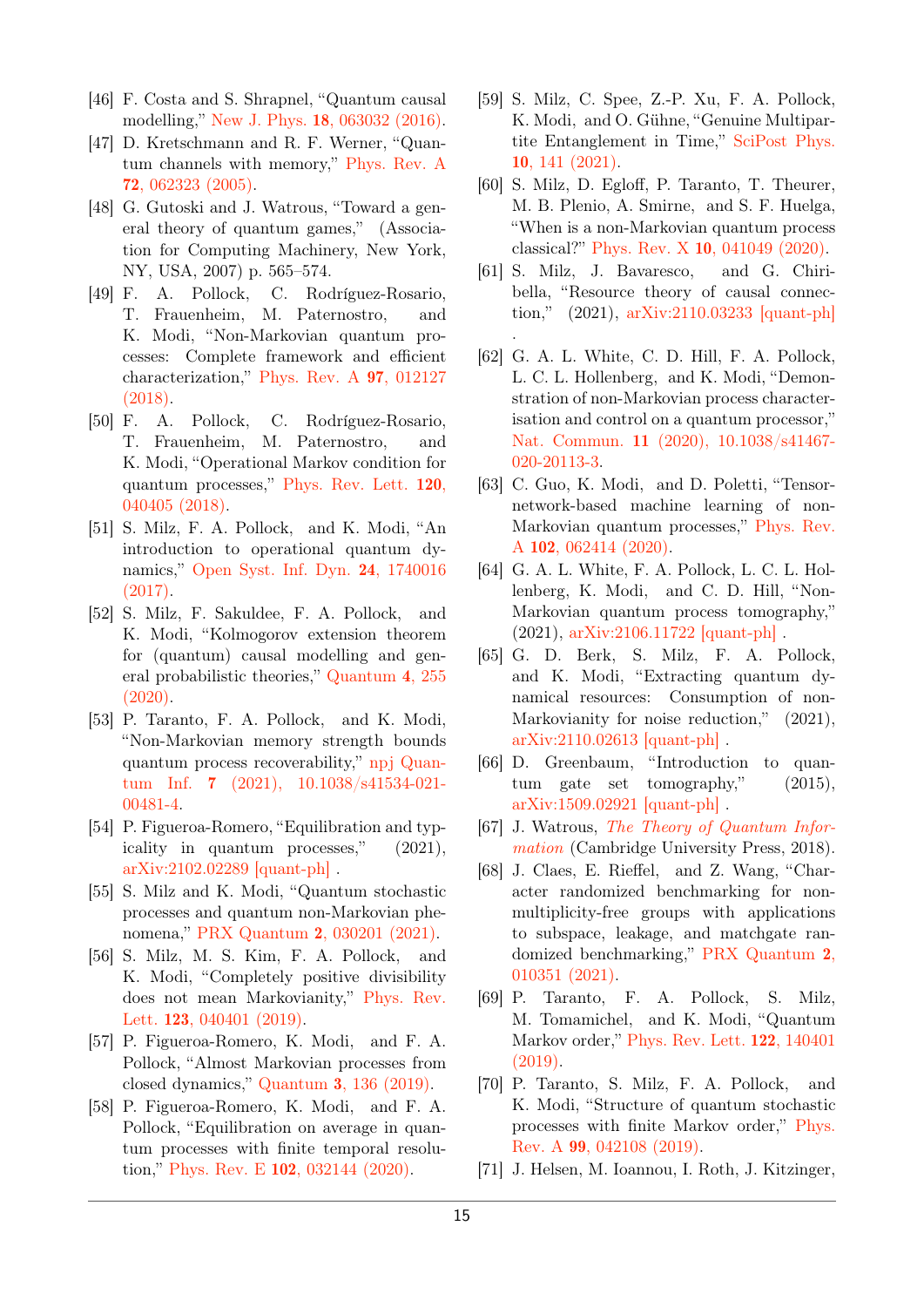E. Onorati, A. H. Werner, and J. Eisert, "Estimating gate-set properties from random sequences," (2021), [arXiv:2110.13178](http://arxiv.org/abs/2110.13178) [\[quant-ph\]](http://arxiv.org/abs/2110.13178) .

- <span id="page-15-1"></span>[72] S. T. Flammia, "Averaged circuit eigenvalue sampling," (2021), [arXiv:2108.05803 \[quant](http://arxiv.org/abs/2108.05803)[ph\]](http://arxiv.org/abs/2108.05803) .
- <span id="page-15-2"></span>[73] T. Heinosaari, M. A. Jivulescu, and I. Nechita, "Random positive operator valued measures," J. Math. Phys. 61[, 042202 \(2020\).](https://doi.org/10.1063/1.5131028)
- <span id="page-15-3"></span>[74] A. E. Rastegin, "Relations for certain symmetric norms and anti-norms before and after partial trace," [J. Stat. Phys.](https://doi.org/10.1007/s10955-012-0569-8) 148, [1040–1053 \(2012\).](https://doi.org/10.1007/s10955-012-0569-8)
- <span id="page-15-4"></span>[75] D. Pérez-García, M. M. Wolf, D. Petz, and M. B. Ruskai, "Contractivity of positive and trace-preserving maps under lp norms," [J.](https://doi.org/10.1063/1.2218675) Math. Phys. 47[, 083506 \(2006\).](https://doi.org/10.1063/1.2218675)
- <span id="page-15-5"></span>[76] I. de Vega and D. Alonso, "Dynamics of nonmarkovian open quantum systems," [Rev.](https://doi.org/ 10.1103/RevModPhys.89.015001)

# A Background preliminaries

Mod. Phys. 89[, 015001 \(2017\).](https://doi.org/ 10.1103/RevModPhys.89.015001)

- <span id="page-15-6"></span>[77] H.-P. Breuer, E.-M. Laine, J. Piilo, and B. Vacchini, "Colloquium: Non-markovian dynamics in open quantum systems," [Rev.](https://doi.org/10.1103/RevModPhys.88.021002) Mod. Phys. 88[, 021002 \(2016\).](https://doi.org/10.1103/RevModPhys.88.021002)
- <span id="page-15-7"></span>[78] M. Tinkham, [Group Theory and Quantum](https://books.google.com.tw/books?id=r4GIU2wJCAEC) [Mechanics](https://books.google.com.tw/books?id=r4GIU2wJCAEC), Dover Books on Chemistry and Earth Sciences (Dover Publications, 2003).
- <span id="page-15-8"></span>[79] W. Harris, W. Fulton, and J. Harris, [Repre](https://books.google.com.tw/books?id=6GUH8ARxhp8C)[sentation Theory: A First Course](https://books.google.com.tw/books?id=6GUH8ARxhp8C), Graduate Texts in Mathematics (Springer New York, 1991).
- <span id="page-15-9"></span>[80] M. Horodecki and P. Horodecki, "Reduction criterion of separability and limits for a class of protocols of entanglement distillation," (1997), [arXiv:quant-ph/9708015 \[quant-ph\]](http://arxiv.org/abs/quant-ph/9708015) .
- <span id="page-15-10"></span>[81] D. Chruściński and A. Kossakowski, "Multipartite invariant states. I. Unitary symmetry," Phys. Rev. A 73[, 062314 \(2006\).](https://doi.org/ 10.1103/PhysRevA.73.062314)

Here we present some of the essential background related to representation theory of finite groups as well as randomized benchmarking; for the first, references such as [\[78,](#page-15-7) [79\]](#page-15-8) can be consulted for an in-depth treatment, while for RB we mainly follow the results of [\[32\]](#page-13-6).

#### <span id="page-15-0"></span>A.1 Representations of finite groups

A group is a set  $G$  and an operation  $\cdot$  satisfying:

- $\Diamond$  (Closure) For all  $g_1, g_2 \in \mathbb{G}$ , also  $g_1 \cdot g_2 = \mathbb{G}$ .
- $\Diamond$  (Associativity) For all  $g_1, g_2, g_3 \in \mathbb{G}$ ,  $(g_1 \cdot g_2) \cdot g_3 = g_1 \cdot (g_2 \cdot g_3)$ .
- $\Diamond$  (Identity) There exists  $e \in \mathbb{G}$  such that  $e \cdot g = g \cdot e = g$  for all  $g \in \mathbb{G}$ .
- ↑ (Inverse) There exists  $g^{-1} \in \mathbb{G}$  for all  $g \in \mathbb{G}$  such that  $g^{-1} \cdot g = g \cdot g^{-1} = e$ .

Henceforth we omit the  $\cdot$  symbol and take group multiplication to be the group operation.

A representation of a group provides a way of dealing with abstract groups as linear transformations to a vector space. In particular, we restrict ourselves to representations by unitary linear operators on  $U(V)$  for a complex finite-dimensional vector space V, and we may define a representation of a group G as a map

$$
\phi: \mathbb{G} \to \mathbb{U}(V): g \mapsto \phi(g), \tag{43}
$$

being such that

$$
\phi(g)\phi(h) = \phi(gh), \qquad \forall g, h \in \mathbb{G},\tag{44}
$$

i.e., with the group operation being preserved under matrix multiplication of *φ*. Here we will normally take *V* as a vector space over  $d \times d$  matrices.

We call a representation  $\phi$  reducible if there exists some transformation *S* such that

$$
S\phi(g)S^{-1} = \phi_1(g) \oplus \phi_2(g) = \begin{pmatrix} \phi_1(g) & 0\\ 0 & \phi_2(g) \end{pmatrix},
$$
\n(45)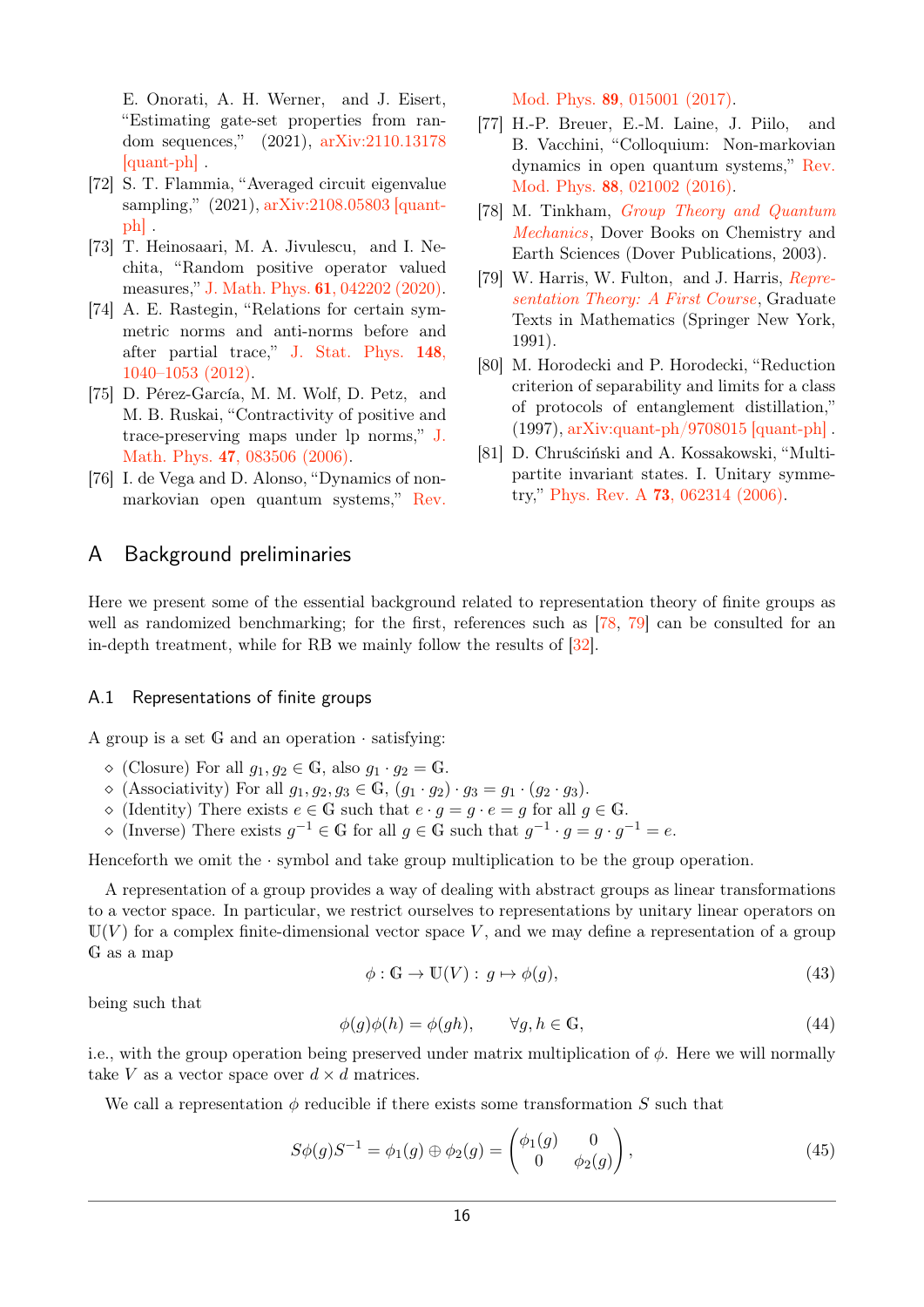for all  $q \in \mathbb{G}$ . Otherwise, a representation is called irreducible. This implies that any reducible representation can be written as a direct sum of irreducible ones: more generally, Maschke's theorem [\[79\]](#page-15-8) ensures that, for all  $q \in \mathbb{G}$ 

$$
\phi(g) = \bigoplus_{\pi \in R_{\mathbb{G}}} \phi_{\pi}^{\otimes \mu_{\pi}}(g),\tag{46}
$$

where  $R_G$  is a set of labels for the irreducible representations, and  $\mu_{\pi}$  is a non-negative integer denoting the multiplicity (equivalent copies) of  $\phi_{\pi}$ . In this manuscript we deal solely with groups admitting multiplicity-free representations, meaning  $\mu_{\pi} = 1$  for all  $\pi$ .

#### A.2 Schur's lemma and twirling

A central result in representation theory is known as Schur's lemma: in a nutshell, it states that the only matrices that commute with all elements of an irreducible representation of a group are constant matrices (i.e., scalar multiples of  $\mathbb{1}$ ). This is stated as in Lemma 1 of  $|12|$ , which in turn refers to [\[78\]](#page-15-7) for detailed proofs; similarly other standard literature can be consulted for an in-depth treatment, e.g., [\[79\]](#page-15-8). Here we employ a consequence of Schur's lemma, rather than the lemma itself, applying to the so-called twirl of an operator given a representation of a group.

Consider G a finite group and *V* be some finite dimensional complex vector space as above. For a representation  $\phi$  of  $\mathbb{G}$ , the twirl  $\mathcal{T}_{\phi}$  is defined by

<span id="page-16-1"></span>
$$
\mathcal{T}_{\phi}(A) := \frac{1}{|\mathbb{G}|} \sum_{g \in \mathbb{G}} \phi(g) A \phi(g)^{\dagger}, \tag{47}
$$

for all linear maps  $A: V \to V$ .

**Lemma** (Lemma 1 in [\[32\]](#page-13-6)). Let  $\mathbb{G}$  be a finite group and let  $\phi$  be a multiplicity-free representation of G *on a complex vector space V with decomposition*

$$
\phi(g) \simeq \bigoplus_{\pi \in R_{\mathbb{G}}} \phi_{\pi}(g), \qquad \forall g \in \mathbb{G}
$$
\n(48)

*into inequivalent irreducible subrepresentations*  $\phi_{\pi}$ . Then for any linear map  $A: V \to V$  the twirl of *A over* G *takes the form*

$$
\mathcal{T}_{\phi}(A) = \sum_{\pi \in R_{\mathbb{G}}} \frac{\text{tr}(AP_{\pi})}{\text{tr}(P_{\pi})} P_{\pi},\tag{49}
$$

*where*  $P_{\pi}$  *is the projector onto the support of the representation*  $\phi_{\pi}$ *.* 

The multiplicity-free requirement is relaxed in [\[8\]](#page-12-4) in the context of Markovian randomized benchmarking, but here we will solely focus on the former case.

#### <span id="page-16-0"></span>A.3 The superoperator representation

To apply Lemma [A.2,](#page-16-1) we may use the so-called superoperator representation (a.k.a. natural, Liouville or vectorized representation). The idea is to represent quantum channels as matrices acting on vectorized states (in an extended space of dimension squared). It is similar in spirit to the Choi-Jamiołkowski representation [\[67\]](#page-14-13), although simpler and arguably with less useful properties. Here we are mainly going to need the definition

<span id="page-16-2"></span>
$$
\text{vec}(|i\rangle\!\langle j|) := |ij\rangle,\tag{50}
$$

so that generally

$$
|X\rangle := \text{vec}(X),\tag{51}
$$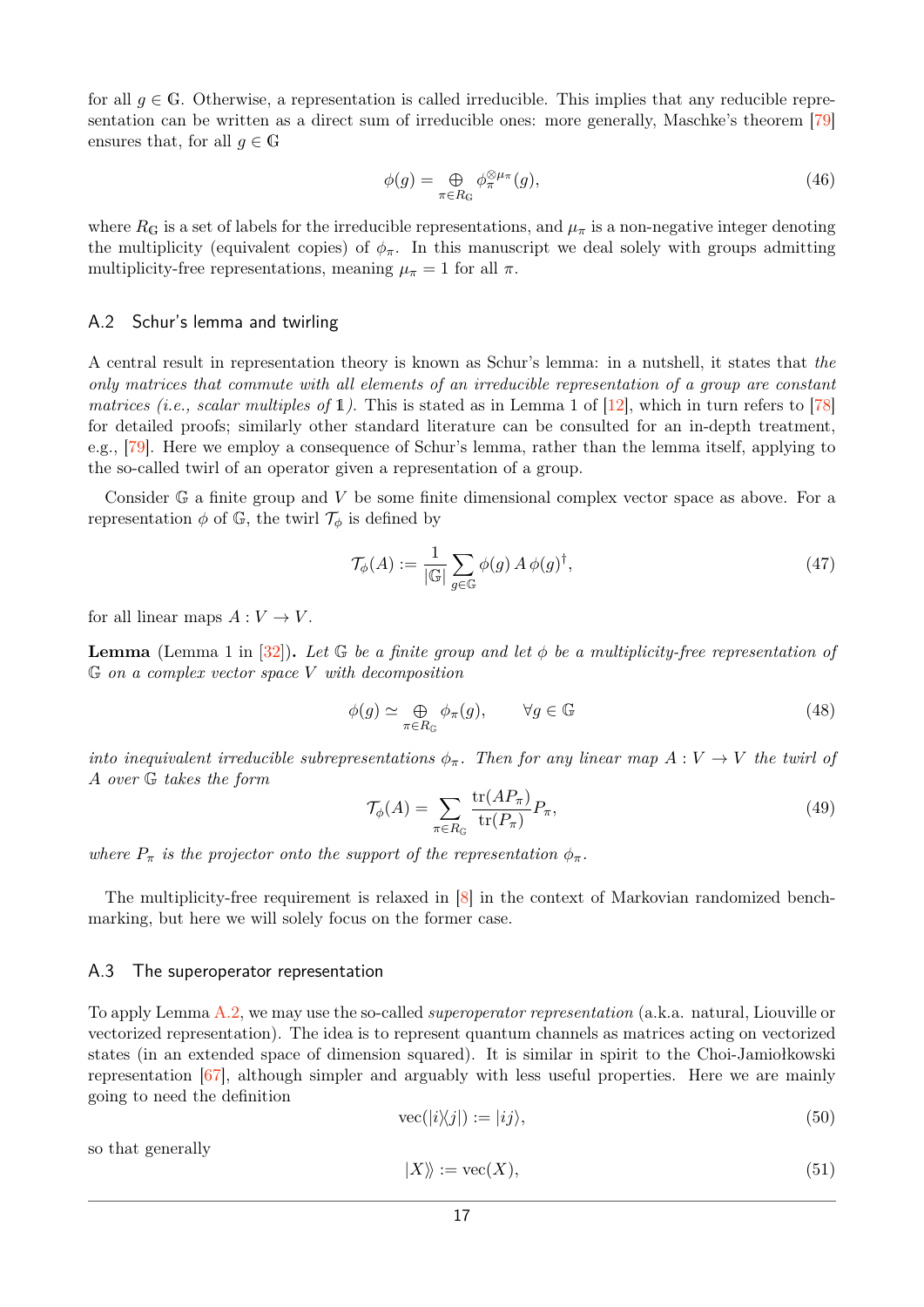for any matrix X. This implies that for a Completely Positive (CP) map  $\Phi$ ,

$$
|\Phi(X)\rangle := \hat{\Phi}|X\rangle,
$$
\n(52)

where,

$$
\Phi(\cdot) := \sum_{\mu} \varphi_{\mu}(\cdot) \varphi_{\mu}^{\dagger}, \quad \text{implies} \quad \hat{\Phi} = \sum_{\mu} \varphi_{\mu} \otimes \varphi_{\mu}^{*}, \tag{53}
$$

for Kraus operators  $\varphi_{\mu}$  of  $\Phi$ , and where \* here means entry-wise conjugate<sup>[8](#page-17-1)</sup>. The Liouville representation of  $\Phi$  is here denoted by  $\Phi$ , and we generally will distinguish maps,  $\mathcal{X}$ , when they are in the Liouville representation with a circumflex on top,  $\mathcal{X}$ . The main point here is that quantum maps become matrices in this representation, which will let us work with them more easily without necessarily trying to extract properties of the maps in question. A clear exposition of this representation can be found e.g., in Section V.B of [\[39\]](#page-13-11).

#### <span id="page-17-0"></span>A.4 The standard randomized benchmarking protocol

A standard Randomized Benchmarking (RB) protocol proceeds as follows:

- 1. Prepare an initial state *ρ* on the system of interest S.
- 2. Sample *m* distinct elements,  $C_1, C_2, \ldots, C_m$ , uniformly at random from a given gate set K containing the corresponding inverse elements. Let  $\mathcal{C}_{m+1} := \bigcirc_{i=m}^1 \mathcal{C}_i^{-1} = \mathcal{C}_1^{-1} \circ \cdots \circ \mathcal{C}_m^{-1}$ , where  $\circ$  denotes composition of maps. We refer to  $\mathcal{C}_{m+1}$  as an undo-gate.
- 3. Apply the composition  $\bigcirc_{i=1}^{m+1} C_i$  on  $\rho$ . In practice, this amounts to applying a noisy sequence  $\mathcal{S}_m := \bigcirc_{i=1}^{m+1} \mathcal{J}_i$  of length *m* on *ρ*, where  $\mathcal{J}_i$  are the physical noisy gates associated to  $\mathcal{C}$ .
- 4. Estimate the probability  $f_m := \text{tr} [M \mathcal{S}_m (\rho)]$  via a Positive Operator Valued Measurement (POVM) element *M*.
- 5. Repeat *n* times the steps 1 to 4 for the same initial state  $\rho$ , same POVM element *M*, and different sets of gates chosen uniformly at random  $\{\mathcal{C}_i^{(1)}\}_{i=1}^m, \{\mathcal{C}_i^{(2)}\}_{i=1}^m, \ldots, \{\mathcal{C}_i^{(n)}\}_{i=1}^m$  from K to obtain the probabilities  $f_m^{(1)}, f_m^{(2)}, \ldots, f_m^{(n)}$ . Compute the Average Sequence Fidelity (ASF),  $\mathcal{F}_m$  =  $1/n \sum_{i=1}^{n} f_m^{(i)}$ .
- 6. Examine the behavior of the ASF,  $\mathcal{F}_m$ , over different sequence lengths m.

#### A.5 Markovian finite-group time-independent average sequence fidelity

In standard, Markovian, time-independent and gate-independent RB, we have a sequence

$$
\mathcal{S}_m := \bigcirc_{i=1}^{m+1} (\Lambda \circ \mathcal{C}_i), \tag{54}
$$

where  $\mathcal{C}_{m+1} := \mathcal{C}_1^\dagger$  $\mathcal{C}_1^{\dagger} \circ \cdots \circ \mathcal{C}_m^{\dagger}$  with  $\mathcal{C}(\cdot) = G(\cdot)G^{\dagger}$  and here  $\mathcal{C}^{\dagger}(\cdot) = G^{\dagger}(\cdot)G$ , both for  $G \in \mathbb{G}$  unitary representations being the target gates and where the Completely Positive Trace Preserving (CPTP) map  $\Lambda$  models the noise. Now, consider a change of variables  $\mathcal{G}_j = \bigcirc_{i=1}^j \mathcal{C}_i$ ; this implies that, equivalently,

$$
S_m = \Lambda \circ \bigcirc_{i=1}^m \left( \mathcal{G}_i^{\dagger} \circ \Lambda \circ \mathcal{G}_i \right). \tag{55}
$$

<span id="page-17-1"></span>*8*This follows from  $\text{vec}(AXB) = (A \otimes B^T)\text{vec}(X)$ . Depending on the definition of the vec map, one may find this property with the right-hand side arranged differently. The definition in Eq. [\(50\)](#page-16-2) effectively stacks the rows of the matrix in a vector. A definition that is also common is  $vec(|a\rangle\langle b|) = |ba\rangle$ , which in braket notation looks odd but when looking at matrices looks sort of natural because it stacks columns of the matrix into the vector; this definition would lead to a slightly different Liouville rep of quantum maps.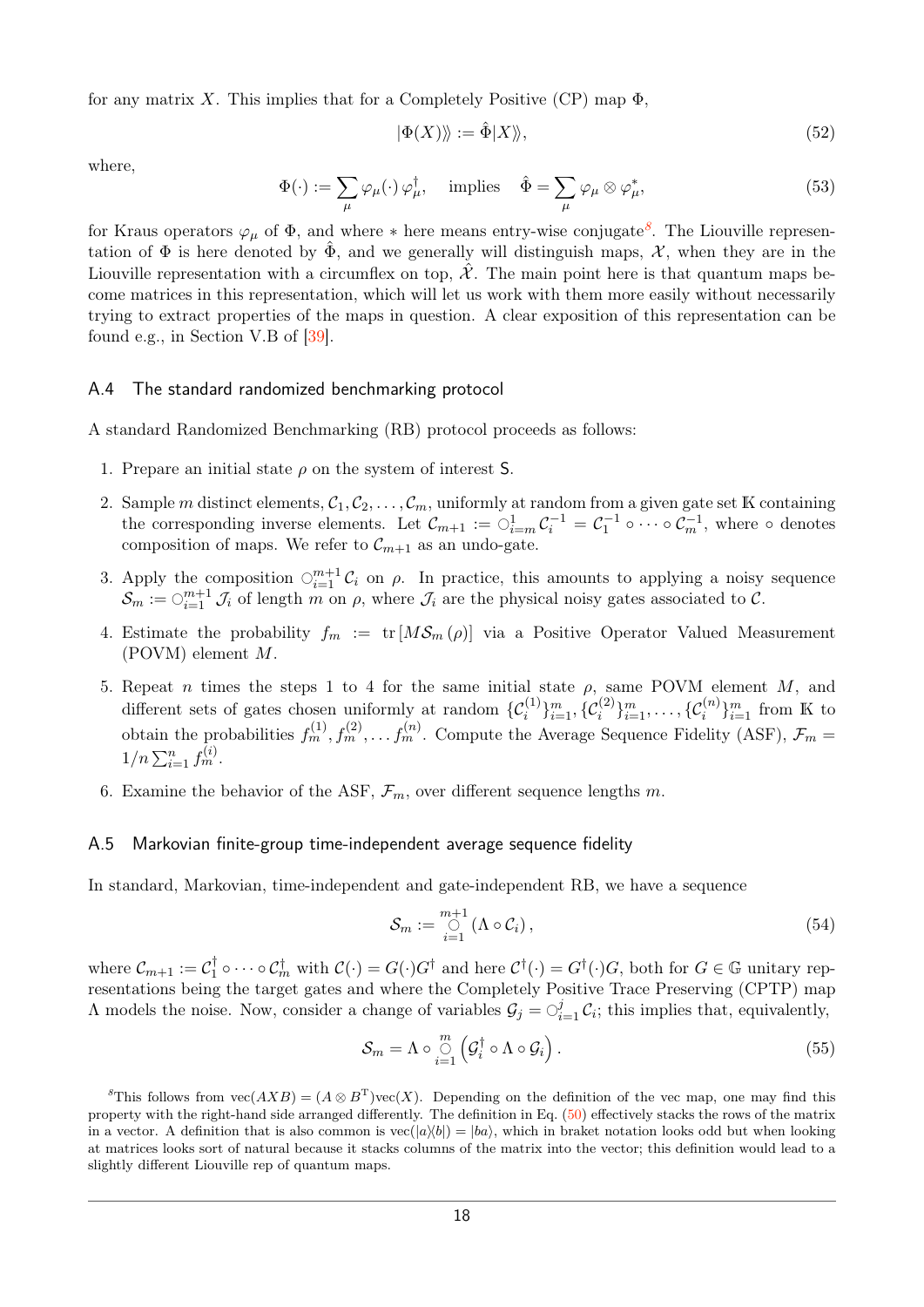Thus we have, for an initial state  $\rho$  and a measurement with POVM element M, over a sequence length *m*,

$$
\mathcal{F}_m(\rho, M) := \text{tr}\left\{M \mathbb{E}\left[\mathcal{S}_m(\rho)\right]\right\}
$$
  
= 
$$
\text{tr}\left\{M \Lambda \circ \bigcup_{i=1}^m \mathbb{E}\left[\mathcal{G}_i^\dagger \circ \Lambda \circ \mathcal{G}_i\right] \rho\right\}
$$
  
= 
$$
\text{tr}\left\{M \Lambda \circ \left(\mathbb{E}\left[\mathcal{G}^\dagger \circ \Lambda \circ \mathcal{G}\right]\right)^m \rho\right\},
$$
 (56)

where E implicitly means uniform average over the gates  $\mathcal{G}$ . We will henceforth omit the explicit  $\rho$ and *M* dependence.

We can equivalently express Eq.  $(56)$  in the superoperator representation as

<span id="page-18-1"></span>
$$
\mathcal{F}_m = \langle \! \langle M | \hat{\Lambda} \left( \mathbb{E}[\hat{\mathcal{G}}^\dagger \hat{\Lambda} \hat{\mathcal{G}}] \right)^m | \rho \rangle \! \rangle. \tag{57}
$$

Then it follows by Lemma [A.2,](#page-16-1) that

$$
\mathcal{F}_m = \langle\!\langle M | \hat{\Lambda} \left( \sum_{\pi \in R_{\mathbb{G}}} f_{\pi} \hat{\mathcal{P}}_{\pi} \right)^m | \rho \rangle\!\rangle
$$
  
= 
$$
\sum_{\pi \in R_{\mathbb{G}}} f_{\pi}^m \langle\!\langle M | \hat{\Lambda} \hat{\mathcal{P}}_{\pi} | \rho \rangle\!\rangle,
$$
 (58)

where here, as done in the main text and as we do onward, we denote by  $\hat{\mathcal{P}}_{\pi}$  the projector onto the irreducible space corresponding to  $\phi_{\pi}$ , and where

$$
f_{\pi} := \frac{\text{tr}(\hat{\Lambda}\,\hat{\mathcal{P}}_{\pi})}{\text{tr}(\hat{\mathcal{P}}_{\pi})},\tag{59}
$$

is called a quality parameter, as in [\[32\]](#page-13-6).

#### <span id="page-18-0"></span>A.6 Standard case: Markovian, time-independent, 2-design

Consider the case of the group G forming at least a 2-design, i.e., when uniformly averaging over it gives the same result as uniformly averaging over the whole unitary group. When we move to the superoperator representation, we may take the gates to the form  $\hat{\mathcal{G}} = G \otimes G^*$  for unitary *G* of dimension  $d_S$  and where  $G^*$  denotes entry-wise complex conjugate; this is a representation with support on  $\mathbb{C}^{d_5} \otimes \mathbb{C}^{*d_5}$ , which can be decomposed into invariant subspaces having projectors (see e.g. [\[80,](#page-15-9) [81\]](#page-15-10))

$$
\hat{\mathcal{P}}_1 = \Psi, \qquad \hat{\mathcal{P}}_2 = 1 - \Psi, \tag{60}
$$

where  $\Psi = \sum |ii\rangle\langle jj|/d\mathbf{s}$  can be thought of as a partial transpose after a swap (and normalized). Hence too, assuming that  $\Lambda$  is also trace-preserving,

$$
f_1 = \text{tr}[\hat{\Lambda}\Psi] = \frac{\sum \langle i|\lambda_\mu|j\rangle\langle j|\lambda_\mu^{\dagger}|i\rangle}{d_{\mathsf{S}}} = 1,\tag{61}
$$

$$
f_2 = \frac{\text{tr}[\hat{\Lambda}] - \text{tr}[\hat{\Lambda}\Psi]}{d_{\mathsf{S}}^2 - 1} = \frac{\text{tr}[\hat{\Lambda}] - 1}{d_{\mathsf{S}}^2 - 1} := p,\tag{62}
$$

where here  $\lambda_{\mu}$  are the Kraus operators of the S noise map  $\Lambda$ , and so as

$$
\mathcal{F}_m = f_1^m \langle M | \hat{\Lambda} \hat{\mathcal{P}}_1 | \rho \rangle \rangle + f_2^m \langle M | \hat{\Lambda} \hat{\mathcal{P}}_2 | \rho \rangle \rangle, \tag{63}
$$

and noticing that  $\Psi|\rho\rangle = \Psi \text{vec}(\rho) = \sum |ii\rangle/d\varsigma = |1/d\varsigma\rangle$ , which is simply the superoperator representation of  $1/d<sub>S</sub>$ , this gives the standard result

$$
\mathcal{F}_m = \langle \! \langle M | \hat{\Lambda} | \frac{1}{d_{\mathsf{S}}} \rangle \! \rangle + p^m \langle \! \langle M | \hat{\Lambda} | \rho - \frac{1}{d_{\mathsf{S}}} \rangle \! \rangle = B + Ap^m. \tag{64}
$$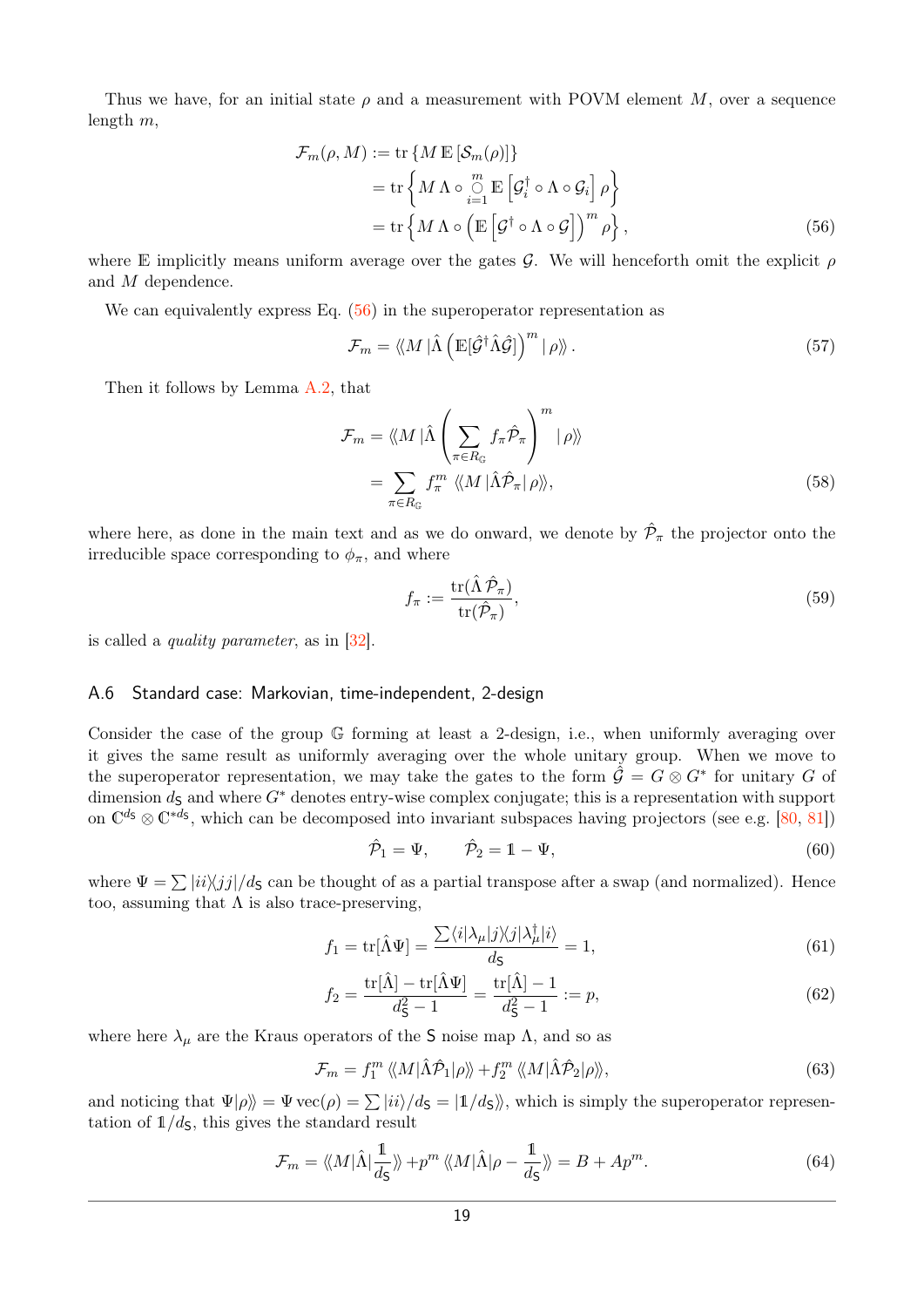# B Finite group non-Markovian randomized benchmarking

#### <span id="page-19-0"></span>B.1 Time-independent non-Markovian noise

With this setup, the only difference for the case of non-Markovian RB is that now the noise  $\Lambda$  acts jointly on a system S and an environment E, with respective dimensions  $d<sub>S</sub>$  and  $d<sub>E</sub>$ , at every step of the RB sequence, and the gates  $G$  are now assumed to act solely on  $S$  [\[29\]](#page-13-3). Keep in mind that if we employ the superoperator representation, the environment will have implicit two copies*[9](#page-19-1)* . So we may now write Schur's lemma on subspace S as

<span id="page-19-2"></span>
$$
(\mathcal{I}_{\mathsf{E}} \otimes \mathcal{T}_{\phi})\hat{\Lambda} := \frac{1}{|\mathbb{G}|} \sum_{g \in \mathbb{G}} (\mathbb{1}_{\mathsf{E}} \otimes \phi(g)) \hat{\Lambda} (\mathbb{1}_{\mathsf{E}} \otimes \phi(g)^{\dagger})
$$
  
\n
$$
= \sum_{e,\varepsilon,e',\varepsilon'=1}^{d_{\mathsf{E}}} |ee'\rangle\langle \varepsilon \varepsilon' | \otimes \mathcal{T}_{\phi} \left(\hat{\Lambda}_{\mathsf{S}}^{ee'\varepsilon e'}\right)
$$
  
\n
$$
= \sum_{e,\varepsilon,e',\varepsilon'=1}^{d_{\mathsf{E}}} |ee'\rangle\langle \varepsilon \varepsilon' | \otimes \sum_{\pi \in R_{\mathbb{G}}} f_{\pi}^{ee'\varepsilon \varepsilon'} \hat{\mathcal{P}}_{\pi}, \tag{65}
$$

where  $|e\rangle, |e'\rangle, |\varepsilon\rangle$  are **E** orthonormal basis vectors and where now we define

$$
f_{\pi}^{ee'\varepsilon\varepsilon'} := \frac{\text{tr}(\hat{\Lambda}_{\mathsf{S}}^{ee'\varepsilon\varepsilon'}\hat{\mathcal{P}}_{\pi})}{\text{tr}(\hat{\mathcal{P}}_{\pi})}, \quad \text{with} \quad \hat{\Lambda}_{\mathsf{S}}^{ee'\varepsilon\varepsilon'} = \sum_{\mu} \langle e|\lambda_{\mu}|\varepsilon\rangle \otimes \langle e'|\lambda_{\mu}^*|\varepsilon'\rangle, \tag{66}
$$

where here  $\lambda_\mu$  are the Kraus operators of the CP map  $\Lambda$ , which is acting on the full SE system (i.e., there is an implicit identity operator on S). Hence for the case of time-independent non-Markovian noise,

$$
\mathcal{F}_{m} = \langle\!\langle M | \hat{\text{tr}}_{\text{E}} \hat{\Lambda} \left( \mathbb{E} [ (\mathcal{I}_{\text{E}} \otimes \hat{\mathcal{G}}^{\dagger}) \hat{\Lambda} (\mathcal{I}_{\text{E}} \otimes \hat{\mathcal{G}})] \right)^{m} | \rho \rangle\rangle, \n= \langle\!\langle M | \hat{\text{tr}}_{\text{E}} \hat{\Lambda} \left( \sum_{e,e',\varepsilon,\varepsilon'=1}^{d_{\text{E}}} |ee' \rangle\langle \varepsilon \varepsilon' | \otimes \sum_{\pi \in R_{\text{G}}} f_{\pi}^{ee' \varepsilon \varepsilon'} \hat{\mathcal{P}}_{\pi} \right)^{m} | \rho \rangle\rangle, \n= \sum_{e,e',\varepsilon,\varepsilon'=1}^{d_{\text{E}}} \sum_{\pi \in R_{\text{G}}} \mathbb{f}_{m,\pi}^{ee' \varepsilon \varepsilon'} \langle\!\langle M | \hat{\text{tr}}_{\text{E}} \hat{\Lambda} \left( |ee' \rangle\langle \varepsilon \varepsilon' | \otimes \hat{\mathcal{P}}_{\pi} \right) | \rho \rangle\rangle, \tag{67}
$$

where

<span id="page-19-3"></span>
$$
\mathbf{f}_{m,\pi}^{ee'\varepsilon\varepsilon'} := \sum_{\{\epsilon_i=1,\epsilon'_i=1\}_{i=1}^{m-1}}^{d_{\mathsf{E}}} f_{\pi}^{ee'\epsilon_1\epsilon'_1} f_{\pi}^{\epsilon_1\epsilon'_1\epsilon_2\epsilon'_2} f_{\pi}^{\epsilon_2\epsilon'_2\epsilon_3\epsilon'_3} \cdots f_{\pi}^{\epsilon_{m-1}\epsilon'_{m-1}\varepsilon\varepsilon'},\tag{68}
$$

is now a quality factor containing all correlated individual quality factors defined in Eq. [\(66\)](#page-19-2). Notice that a time-independence in the sense of all Λ maps being identical at each timestep does not provide any simplification given the environmental dependence in each quality factor.

<span id="page-19-1"></span><sup>&</sup>lt;sup>9</sup>We point out too that, strictly speaking, the order of the spaces would be grouped as  $H_E \otimes H_S \otimes H_E \otimes H_S$ . This is never a problem as long as we are consistent when acting on corresponding spaces: here we normally use  $\mathcal{H}_{\mathsf{E}} \otimes \mathcal{H}_{\mathsf{S}} \otimes \mathcal{H}_{\mathsf{S}}$ .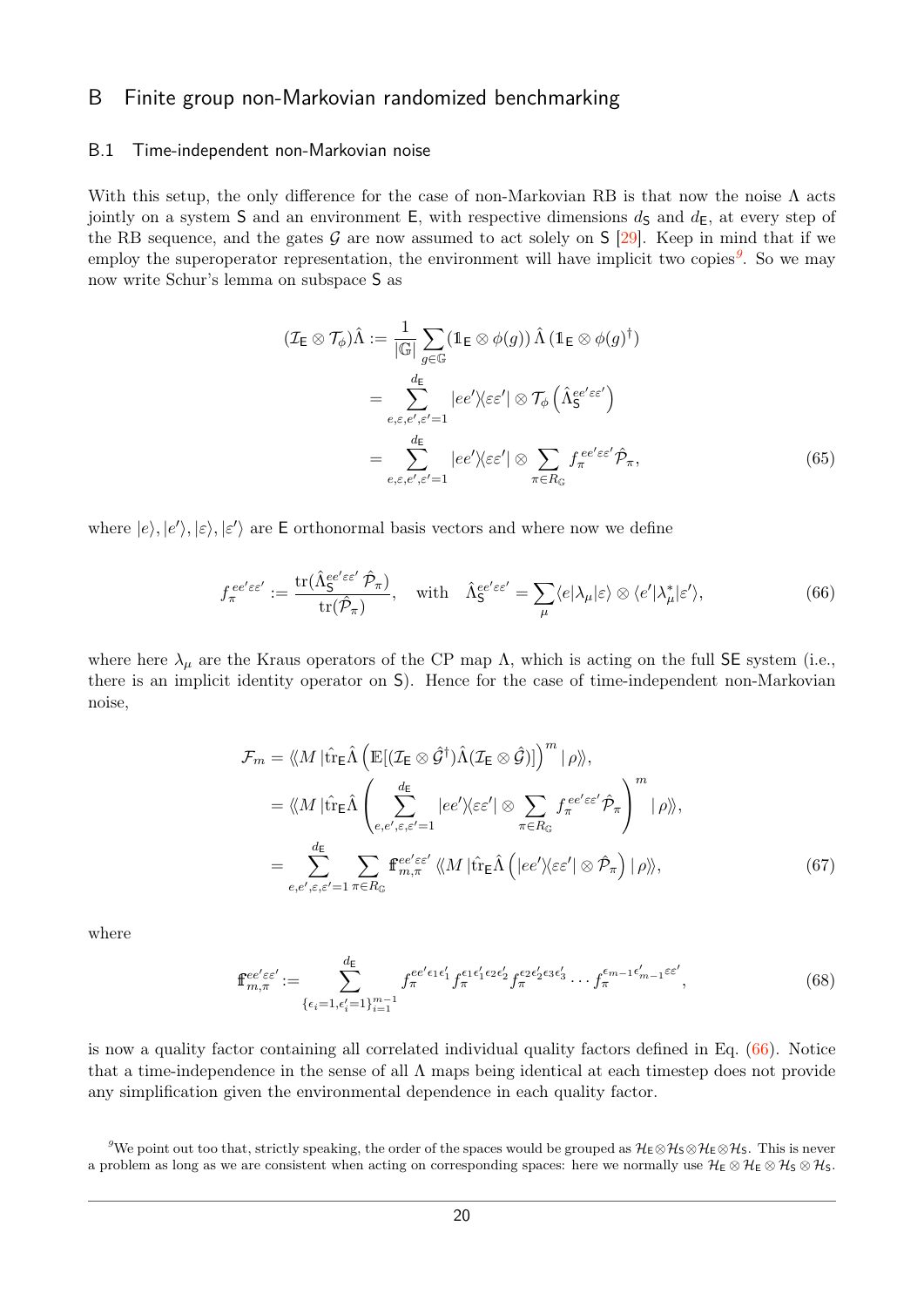#### <span id="page-20-0"></span>B.2 Standard case: non-Markovian, time-independent, 2-design

For the unitary 2-design case, as in Section [A.6,](#page-18-0) we have  $\hat{\mathcal{P}}_1 = \Psi$  and  $\hat{\mathcal{P}}_2 = 1 - \Psi$  where here again  $\Psi = \sum |i i \rangle \langle j j | / d_{\mathsf{S}}$ . Now, however,

$$
f_1^{ee'\varepsilon\varepsilon'} = \text{tr}[\hat{\Lambda}_{\mathcal{S}}^{ee'\varepsilon\varepsilon'}\Psi]
$$
  
\n
$$
= \frac{\sum \langle ei|\lambda_{\mu}|\varepsilon j\rangle\langle e'i|\lambda_{\mu}^*|\varepsilon' j\rangle}{d_{\mathcal{S}}}
$$
  
\n
$$
= \frac{\sum \langle e|\text{ tr}_{\mathcal{S}}\left[\lambda_{\mu}|\varepsilon\rangle\langle \varepsilon'|\lambda_{\mu}^{\dagger}\right] |e'\rangle}{d_{\mathcal{S}}}
$$
  
\n
$$
= \langle e|\Theta_{\Lambda}(|\varepsilon\rangle\langle \varepsilon'|)|e'\rangle,
$$
  
\n
$$
f_2^{ee'\varepsilon\varepsilon'} = \frac{\text{tr}[\hat{\Lambda}_{\mathcal{S}}^{ee'\varepsilon\varepsilon'}]-\text{tr}[\hat{\Lambda}_{\mathcal{S}}^{ee'\varepsilon\varepsilon'}\Psi]}{d_{\mathcal{S}}^2-1}
$$
  
\n
$$
= \frac{\sum \langle e|\text{ tr}_{\mathcal{S}}(\lambda_{\mu})|\varepsilon\rangle\langle e'|\text{ tr}_{\mathcal{S}}(\lambda_{\mu}^*)|\varepsilon'\rangle - \langle e|\Theta(|\varepsilon\rangle\langle e'|)|e'\rangle}{d_{\mathcal{S}}^2-1}
$$
  
\n
$$
= \frac{\sum \langle e|\text{ tr}_{\mathcal{S}}(\lambda_{\mu})|\varepsilon\rangle\langle e'|\text{ tr}_{\mathcal{S}}(\lambda_{\mu}^{\dagger})|e'\rangle - \langle e|\Theta(|\varepsilon\rangle\langle e'|)|e'\rangle}{d_{\mathcal{S}}^2-1}
$$
  
\n
$$
= \langle e|\frac{(\$\mathbf{A}-\Theta_{\Lambda})(|\varepsilon\rangle\langle e'|)}{d_{\mathcal{S}}^2-1}|e'\rangle,
$$
\n(70)

where here  $\lambda_\mu$  are Kraus operators of the full SE noise map  $\Lambda$ , and the maps  $\hat{\mathcal{S}}_\Lambda$  and  $\Theta_\Lambda$  are exactly those defined in [\[29\]](#page-13-3),

$$
\Theta_{\Lambda}(\cdot) = \text{tr}_{\mathsf{S}}\left[\Lambda\left(\cdot \otimes \frac{1}{d_{\mathsf{S}}}\right)\right],\tag{71}
$$

$$
\mathcal{F}_{\Lambda}(\cdot) := \sum_{\mu} \text{tr}_{\mathsf{S}}(\lambda_{\mu})(\cdot) \text{tr}_{\mathsf{S}}(\lambda_{\mu}^{\dagger}). \tag{72}
$$

The compositions of the \$ and  $\Theta$  maps are now simply products: first, we have for  $m = 2$ ,

$$
\begin{split} \mathbf{f}_{m=2,\pi=1}^{ee'\varepsilon\varepsilon'} &= \sum_{\epsilon,\epsilon'} f_1^{ee'\epsilon\epsilon'} f_1^{\epsilon\epsilon'\varepsilon\varepsilon'} \\ &= \sum_{\epsilon,\epsilon'} \langle e|\Theta_\Lambda(|\epsilon\rangle\langle\epsilon'|)|e'\rangle\langle\epsilon|\Theta_\Lambda(|\varepsilon\rangle\langle\epsilon'|)|\epsilon'\rangle \\ &= \sum_{\epsilon,\epsilon'} \langle e|\Theta_\Lambda\left\{|\epsilon\rangle\langle\epsilon|\Theta_\Lambda(|\varepsilon\rangle\langle\epsilon'|)|\epsilon'\rangle\langle\epsilon'|\right\}|e'\rangle \\ &= \langle e|\Theta_\Lambda^{o2}(|\varepsilon\rangle\langle\epsilon'|)|e'\rangle, \end{split} \tag{73}
$$

so that it follows that  $f_{m,\pi=1}^{ee'\varepsilon\varepsilon'} = \langle e|\Theta_{\Lambda}^{\circ m}(|\varepsilon\rangle\langle \varepsilon'|)|e'\rangle$ . Similarly,

$$
\begin{split} \mathbf{f}_{m=2,\pi=2}^{ee'\varepsilon\varepsilon'} &= \sum_{\epsilon,\epsilon'} f_2^{ee'\epsilon\varepsilon'} f_2^{\epsilon\varepsilon'\varepsilon\varepsilon'} \\ &= \frac{1}{(d_\mathsf{S}^2-1)^2} \sum_{\epsilon,\epsilon'} \langle e|(\mathbb{S}_\Lambda - \Theta_\Lambda)(|\epsilon \rangle \langle \epsilon'|)|e'\rangle \langle \epsilon|(\mathbb{S}_\Lambda - \Theta_\Lambda)(|\varepsilon \rangle \langle \epsilon'|)|\epsilon'\rangle \\ &= \frac{\langle e|(\mathbb{S}_\Lambda - \Theta_\Lambda)^{\circ 2}(|\varepsilon \rangle \langle \epsilon'|)|e'\rangle}{(d_\mathsf{S}^2-1)^2}, \end{split} \tag{74}
$$

so that  $\mathbb{f}_{m,\pi=2}^{ee'\varepsilon\varepsilon'} = (d_{\mathsf{S}}^2 - 1)^m \langle e | (\mathbb{S}_{\Lambda} - \Theta_{\Lambda})^{\circ m} (|\varepsilon \rangle \langle \varepsilon' |) | e' \rangle$ .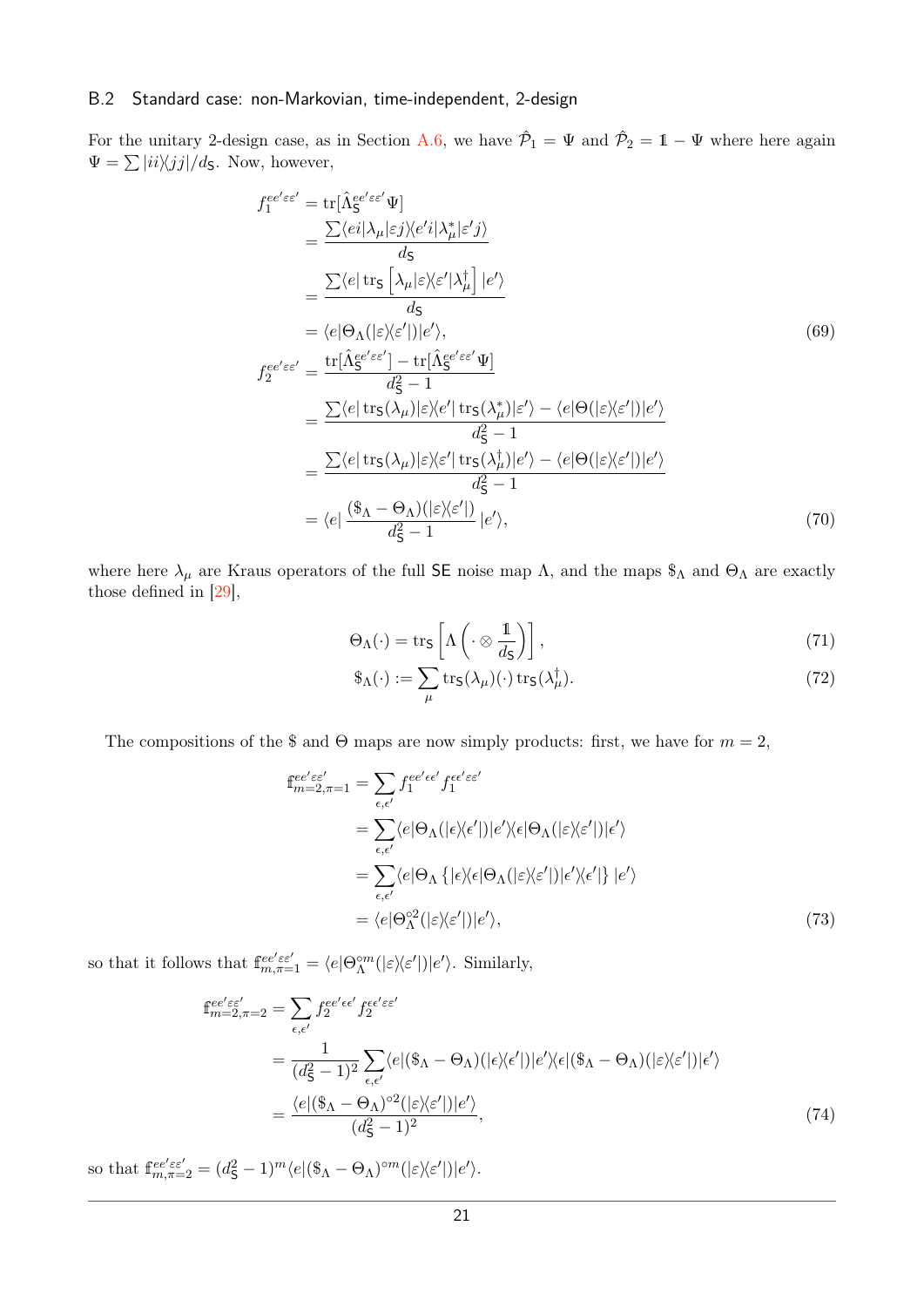For the remaining quantities we have

$$
\langle |ee'\rangle\langle \varepsilon \varepsilon' | \otimes \Psi) | \rho \rangle \rangle = \langle |ee'\rangle\langle \varepsilon \varepsilon' | \otimes \Psi) \operatorname{vec}(\rho) \n= \frac{1}{d_{\mathsf{S}}} \sum \rho_{e_0 e'_0 s_0 s'_0} |ee'ii\rangle\langle \varepsilon \varepsilon' jj | e_0 e'_0 s_0 s'_0 \rangle \n= \frac{1}{d_{\mathsf{S}}} \sum \rho_{e_0 e'_0 s_0 s'_0} |ee'ii\rangle\langle \varepsilon \varepsilon' jj | e_0 e'_0 s_0 s'_0 \rangle \n= \frac{1}{d_{\mathsf{S}}} \sum \rho_{\varepsilon \varepsilon' s_0 s_0} |ee'ii\rangle \n= \langle \varepsilon | \rho_{\mathsf{E}} | \varepsilon' \rangle | (|e \rangle\langle e' | \otimes \frac{1}{d_{\mathsf{S}}} ) \rangle \rangle, \tag{75}
$$

and thus similarly,

$$
\langle |ee'\rangle\langle \varepsilon \varepsilon' | \otimes 1 \rangle |\rho\rangle\rangle = \sum \rho_{\varepsilon \varepsilon' ij} |e e' ij\rangle
$$
  
= vec  $(\rho_{\varepsilon \varepsilon' ij} |e\rangle\langle e' | \otimes |i\rangle\langle j|)$   
=  $| (|e\rangle\langle e' | \otimes \langle \varepsilon | \rho | \varepsilon' \rangle) \rangle\rangle,$  (76)

which implies that

$$
(|ee'\rangle\langle \varepsilon \varepsilon' | \otimes \hat{\mathcal{P}}_2) | \rho \rangle\!\rangle = | (|e\rangle\langle e' | \otimes \langle \varepsilon | \rho | \varepsilon' \rangle) \rangle\!\rangle - \langle \varepsilon | \rho_E | \varepsilon' \rangle | (|e\rangle\langle e' | \otimes \frac{1}{d_{\mathsf{S}}}) \rangle\!\rangle. \tag{77}
$$

To finally put together the whole ASF, we have

$$
\sum_{e,e',\varepsilon,\varepsilon'} f_{m,\pi=1}^{ee'\varepsilon\varepsilon'} \langle M|\hat{\text{tr}}_{\mathsf{E}}\hat{\Lambda}(|ee'\rangle\langle \varepsilon\varepsilon'|\otimes\hat{\mathcal{P}}_1)|\,\rho\rangle\!\rangle = \sum \langle e|\Theta_{\Lambda}^{\circ m}(\rho_{\mathsf{E}})|e'\rangle \langle M|\hat{\text{tr}}_{\mathsf{E}}\hat{\Lambda}|\left(|e\rangle\langle e'|\otimes\frac{1}{d_{\mathsf{S}}}\right)\rangle\!\rangle
$$

$$
= \langle\!\langle M|\hat{\text{tr}}_{\mathsf{E}}\hat{\Lambda}|\left(\Theta_{\Lambda}^{\circ m}(\rho_{\mathsf{E}})\otimes\frac{1}{d_{\mathsf{S}}}\right)\rangle\!\rangle
$$

$$
:= \langle\!\langle M|\hat{\text{tr}}_{\mathsf{E}}\hat{\Lambda}|\mathscr{B}_{m}(\rho)\rangle\rangle \tag{78}
$$

where we identified  $\mathscr{B}_m(\rho) := \Theta_{\Lambda}^{\circ m}(\rho_{\mathsf{E}}) \otimes \frac{1}{d_S}$  $\frac{1}{d_{\mathsf{S}}}$  from [\[29\]](#page-13-3) and

$$
\sum_{e,e',\varepsilon,\varepsilon'}\mathbf{f}_{m,\pi=2}^{ee'\varepsilon\varepsilon'}\langle\!\langle M|\hat{\mathrm{tr}}_{\mathsf{E}}\hat{\Lambda}(|ee'\rangle\!\langle\varepsilon\varepsilon'|\otimes\hat{\mathcal{P}}_2)|\rho\rangle\!\rangle = \sum_{e',\varepsilon,\varepsilon'}\frac{\langle\!\langle M|\hat{\mathrm{tr}}_{\mathsf{E}}\hat{\Lambda}|[(\mathbb{S}_{\Lambda}-\Theta_{\Lambda})^{\circ m}(|\varepsilon\rangle\langle\varepsilon'|)\otimes\langle\varepsilon|\rho|\varepsilon'\rangle]\rangle\!\rangle}{(d_{\mathsf{S}}^2-1)^m} - \frac{\langle\!\langle M|\hat{\mathrm{tr}}_{\mathsf{E}}\hat{\Lambda}|[(\mathbb{S}_{\Lambda}-\Theta_{\Lambda})^{\circ m}(\rho_{\mathsf{E}})\otimes\frac{\mathbb{I}}{d_{\mathsf{S}}}]|\rangle\!\rangle}{(d_{\mathsf{S}}^2-1)^m}
$$
  

$$
= \frac{\langle\!\langle M|\hat{\mathrm{tr}}_{\mathsf{E}}\hat{\Lambda}|[(\mathbb{S}_{\Lambda}-\Theta_{\Lambda})^{\circ m}\otimes\mathcal{I}_{\mathsf{S}}](\rho-\rho_{\mathsf{E}}\otimes\frac{\mathbb{I}}{d_{\mathsf{S}}})|\rangle\!\rangle}{(d_{\mathsf{S}}^2-1)^m}
$$
  

$$
:= \langle\!\langle M|\hat{\mathrm{tr}}_{\mathsf{E}}\hat{\Lambda}|\mathscr{A}_m(\rho)\rangle\!\rangle, \tag{79}
$$

where  $\mathscr{A}_m(\rho) := [(\$_{\Lambda} - \Theta_{\Lambda})^{\circ m} \otimes \mathcal{I}_\mathsf{S}] (\rho - \rho_\mathsf{E} \otimes \frac{1}{d\sigma})$  $\frac{1}{d_{\mathsf{S}}}\right)$  as also defined in [\[29\]](#page-13-3), so that indeed we recover the full expression

$$
\mathcal{F}_m = \langle \langle M | \hat{\text{tr}}_{\text{E}} \hat{\Lambda} | \mathcal{A}_m + \mathcal{B}_m(\rho) \rangle \rangle. \tag{80}
$$

### B.3 From quality parameters to quality maps

In general, we can think of the whole term

$$
\hat{\mathcal{Q}}_{m,\pi} := \sum_{e,e',\varepsilon,\varepsilon'} f_{m,\pi}^{ee'\varepsilon'} |ee'\rangle\langle\varepsilon\varepsilon'|,\tag{81}
$$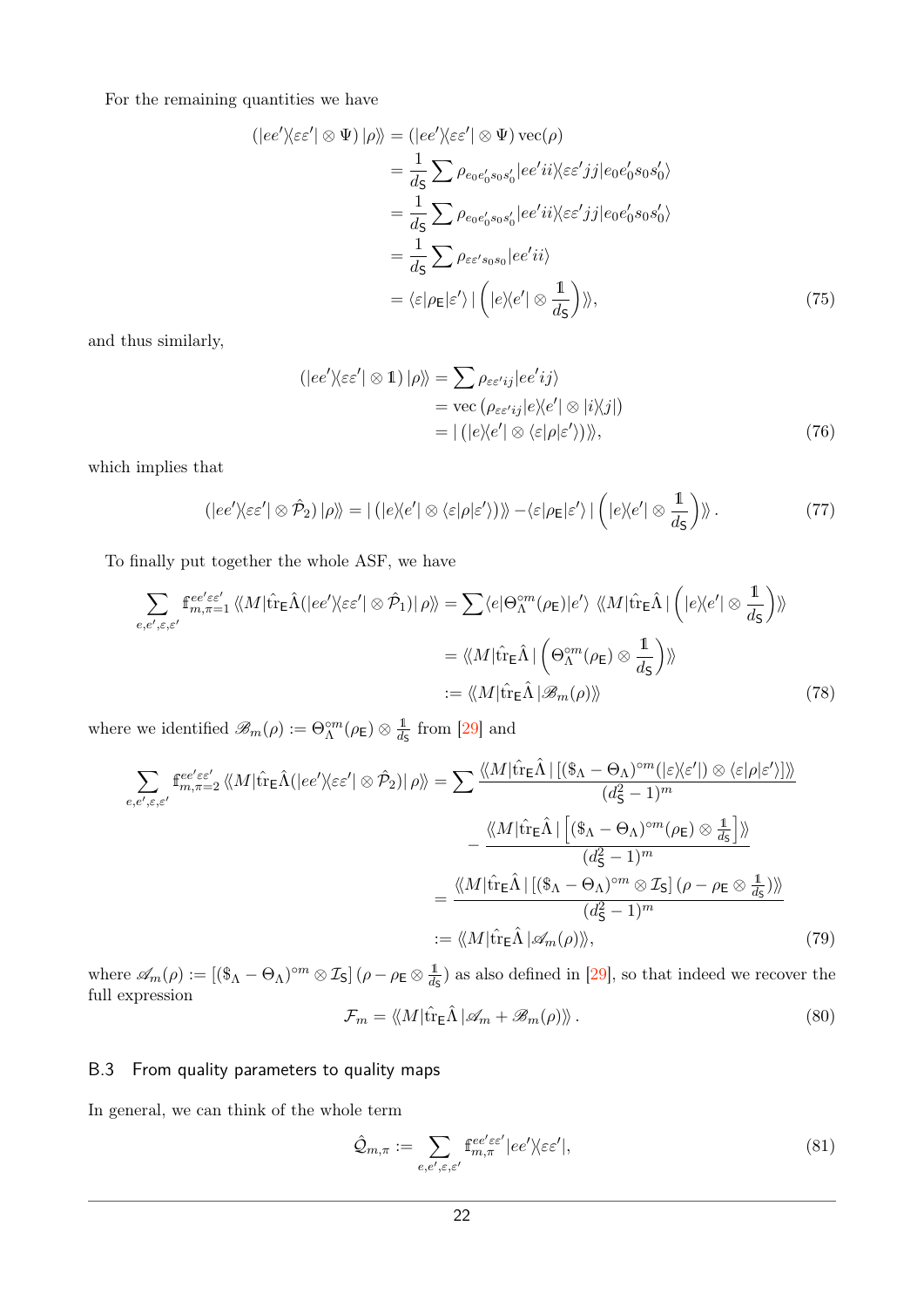where  $f_{m,\pi}^{ee' \varepsilon e'}$  is the quality factor defined in Eq. [\(68\)](#page-19-3), as the Liouville representation of an object that we may label as a *quality map*,

$$
\mathcal{Q}_{m,\pi}(\cdot) := \sum_{e,e',\varepsilon,\varepsilon'} \mathbf{f}_{m,\pi}^{ee'\varepsilon\varepsilon'} |e\rangle\langle\varepsilon|(\cdot)|\varepsilon'\rangle\langle e'|,\tag{82}
$$

or equivalently we can label this object generally as a quality tensor, given that each f*m,π* can be thought of precisely as an Matrix Product Operator (MPO) with quality parameter nodes and environment bonds.

We may then equivalently write the full non-Markovian ASF as

<span id="page-22-3"></span>
$$
\mathcal{F}_m = \sum_{\pi \in R_{\mathbb{G}}} \langle \langle M | \hat{\text{tr}}_{\mathsf{E}} \hat{\Lambda} (\hat{\mathcal{Q}}_{m,\pi} \otimes \hat{\mathcal{P}}_{\pi}) | \rho \rangle \rangle
$$
  
= 
$$
\sum_{\pi \in R_{\mathbb{G}}} \text{tr}[M \text{ tr}_{\mathsf{E}} \circ \Lambda \circ (\mathcal{Q}_{m,\pi} \otimes \mathcal{P}_{\pi}) \rho],
$$
 (83)

with  $\mathcal{P}_{\pi}$  the map associated to the projector  $\hat{\mathcal{P}}_{\pi}$ : these will depend on each particular group case and in general they are not projective maps (as one would initially be led to think), e.g., for the unitary 2 design case  $\hat{\mathcal{P}}_1 = \Psi$  corresponds to  $\mathcal{P}_1(\cdot) = \frac{1}{d_5}$  tr(·) and  $\hat{\mathcal{P}}_2 = 1 - \Psi$  corresponds to  $\mathcal{P}_2(\cdot) = (\cdot) - \frac{1}{d_5}$  $\frac{1}{d\varsigma}$  tr( $\cdot$ ).

#### <span id="page-22-2"></span>B.4 Time-dependent noise

We can generalize the previous ASF to the case of time-dependent noise in a straightforward way. For the Markovian case,

$$
\mathcal{F}_{m}^{(\text{Mkv})} = \langle\!\langle M | \hat{\Lambda}_{m+1} \prod_{i=1}^{m} \mathbb{E}[\hat{\mathcal{G}}_{i}^{\dagger} \hat{\Lambda}_{i} \hat{\mathcal{G}}_{i} | \rho \rangle\!\rangle
$$
  
= 
$$
\sum_{\pi \in R_{\mathbb{G}}} \mathbb{f}_{m,\pi}^{(\text{Mkv})} \langle\!\langle M | \hat{\Lambda}_{m+1} \hat{\mathcal{P}}_{\pi} | \rho \rangle\!\rangle,
$$
 (84)

where here  $\Lambda$  acts solely on S and where

<span id="page-22-0"></span>
$$
\mathbf{f}_{m,\pi}^{(\text{Mkv})} := f_{(1),\pi} f_{(2),\pi} \cdots f_{(m),\pi} \quad \text{with} \quad f_{(i),\pi} := \frac{\text{tr}(\hat{\Lambda}_i \hat{\mathcal{P}}_{\pi})}{\text{tr}(\hat{\mathcal{P}}_{\pi})}.
$$
\n(85)

Similarly, for the non-Markovian case, now with  $\Lambda$  acting on the full SE,

$$
\mathcal{F}_m = \sum_{e,e',\varepsilon,\varepsilon'=1}^{d_{\mathsf{E}}} \sum_{\pi \in R_{\mathbb{G}}} f_{m,\pi}^{ee'\varepsilon\varepsilon'} \langle\langle M | \hat{\text{tr}}_{\mathsf{E}} \hat{\Lambda}_{m+1} \left( |ee' \rangle\langle \varepsilon \varepsilon' | \otimes \hat{\mathcal{P}}_{\pi} \right) | \rho \rangle\rangle, \tag{86}
$$

where now

<span id="page-22-1"></span>
$$
\mathbf{f}_{m,\pi}^{ee'\varepsilon\varepsilon'} := \sum_{\{\epsilon_i,\epsilon'_i\}} f_{(1),\pi}^{ee'\epsilon_1\epsilon'_1} f_{(2),\pi}^{\epsilon_1\epsilon'_1\epsilon_2\epsilon'_2} \cdots f_{(m-1),\pi}^{\epsilon_{m-2}\epsilon'_{m-1}\epsilon'_{m-1}} f_{(m),\pi}^{\epsilon_{m-1}\epsilon'_{m-1}\varepsilon\epsilon'},\tag{87}
$$

with

$$
f_{(i),\pi}^{ee'\varepsilon\varepsilon'} := \frac{\text{tr}(\hat{\Lambda}_{i,\mathsf{S}}^{ee'\varepsilon\varepsilon'}\hat{\mathcal{P}}_{\pi})}{\text{tr}(\hat{\mathcal{P}}_{\pi})}, \quad \text{where} \quad \hat{\Lambda}_{i,\mathsf{S}}^{ee'\varepsilon\varepsilon'} = \sum_{\mu} \langle e|\lambda_{\mu}^{(i)}|\varepsilon\rangle \otimes \langle e'|\lambda_{\mu}^{(i)*}|\varepsilon'\rangle,\tag{88}
$$

where here  $\lambda_{\mu}^{(i)}$  are the Kraus operators of the respective SE map  $\Lambda_i$ .

Notice that non-Markovianity is a time-dependence in itself, with the time-labels constituting an extra layer of time-dependence where the noise maps  $\Lambda$  can themselves differ arbitrarily between timesteps. The crucial difference between Markovian and non-Markovian time-dependence, however, is that the non-Markovian one simply refers to an explicit dependence on timesteps but not to a temporal correlation between these: this is clear if one compares Eq. [\(85\)](#page-22-0) with its non-Markovian counterpart in Eq. [\(87\)](#page-22-1): it is apparent that Markovian time-dependent ASFs can be reproduced by non-Markovian time-independent ones with a large enough environment.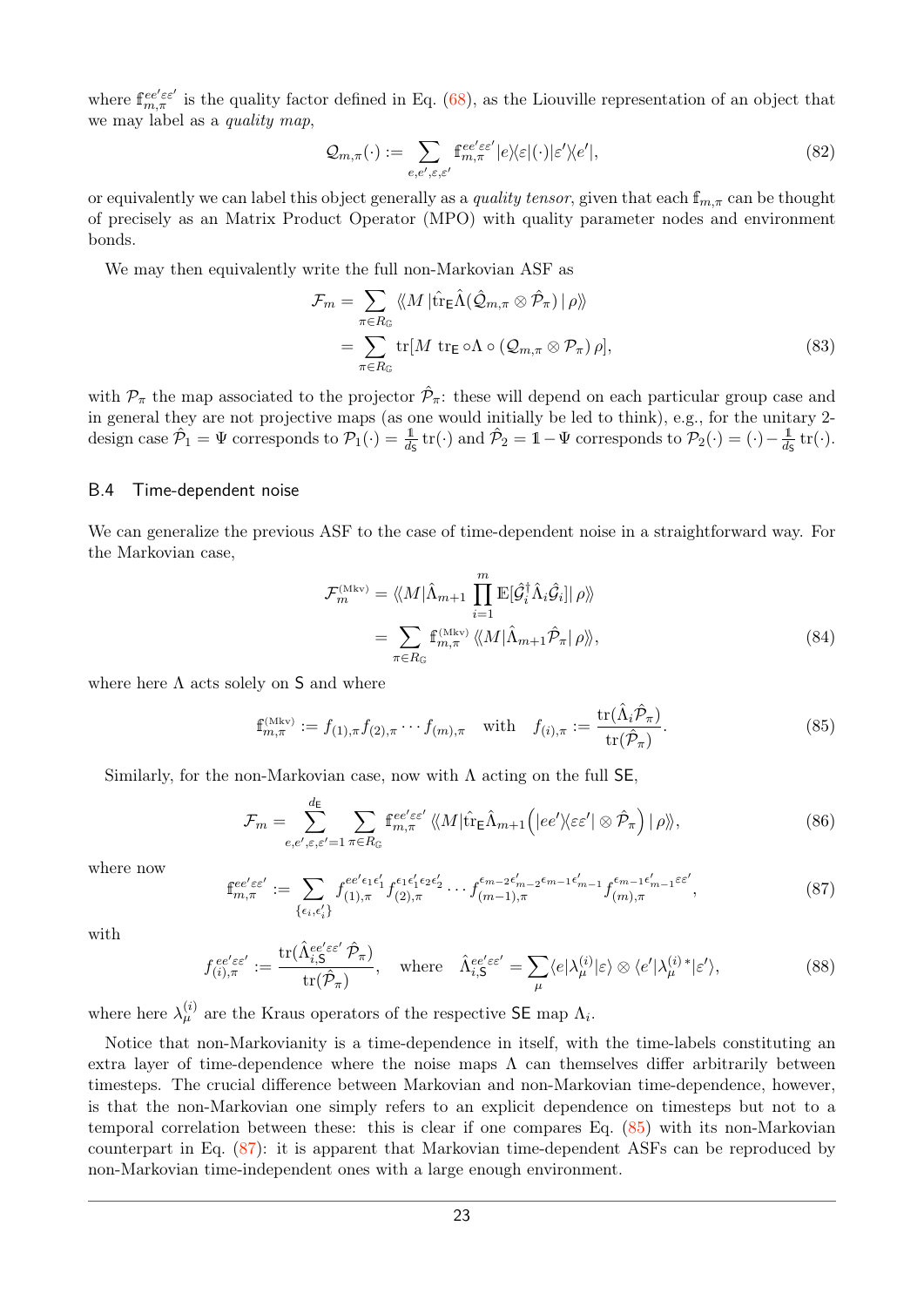#### B.5 The quality map in the Markov limit

Consider a single step,  $m = 1$ , and two distinct ASF, one Markovian and the other non-Markovian. Suppose for the Markov case we have some CP map  $\Phi$  acting on S such that

$$
\mathbf{f}_{m=1,\pi}^{(\text{Mkv})} = f_{(1),\pi} = \frac{\text{tr}[\hat{\Phi}\hat{\mathcal{P}}_{\pi}]}{\text{tr}[\hat{\mathcal{P}}_{\pi}]} = \sum_{\mu} \frac{\text{tr}[(\phi_{\mu} \otimes \phi_{\mu}^{*})\hat{\mathcal{P}}_{\pi}]}{\text{tr}[\hat{\mathcal{P}}_{\pi}]},\tag{89}
$$

while for some other non-Markovian case we have an  $SE$  map  $\Lambda$  such that

$$
\mathbf{f}_{m=1,\pi}^{ee'\varepsilon\varepsilon'} = f_{(1),\pi}^{ee'\varepsilon\varepsilon'} = \frac{\text{tr}[\hat{\Lambda}_{\mathsf{S}}^{ee'\varepsilon\varepsilon'}\hat{\mathcal{P}}_{\pi}]}{\text{tr}[\hat{\mathcal{P}}_{\pi}]} \n= \sum_{\mu} \frac{\text{tr}[(\langle e|\lambda_{\mu}^{(i)}|\varepsilon\rangle \otimes \langle e'|\lambda_{\mu}^{(i)*}|\varepsilon'\rangle)\hat{\mathcal{P}}_{\pi}]}{\text{tr}[\hat{\mathcal{P}}_{\pi}]}.
$$
\n(90)

The two quantities are actually somewhat akin: let  $\Phi$  have a Stinespring dilation representation  $\Phi(\cdot) = \text{tr}_{\mathcal{E}}[\mathcal{U}(\nu \otimes \cdot)]$  for some superfluous environment  $\mathcal{E}$ , an  $\mathcal{S}\mathcal{E}$  unitary channel  $\mathcal{U}$  and a pure state  $\nu := |\nu\rangle\langle \nu|$  on  $\mathcal{E}$ . Then the Kraus operators of  $\Phi$  are  $\phi_{\mu} = \langle \mu | \mathcal{U} | \nu \rangle$ , so that

<span id="page-23-1"></span>
$$
\mathbf{f}_{m=1,\pi}^{(\text{Mkv})} = \sum_{\mu} \frac{\text{tr}[(\langle \mu | \mathcal{U} | \nu \rangle \otimes \langle \mu | \mathcal{U}^* | \nu \rangle) \hat{\mathcal{P}}_{\pi}]}{\text{tr}[\hat{\mathcal{P}}_{\pi}]}.
$$
\n(91)

The non-Markovian quality parameter will reduce to something of this form in the Markov limit: indeed, in such a case, within the full ASF, we can interchange the partial trace with the noise due to the undo gate, which would have the form  $\Lambda_2 = \mathcal{I}_E \otimes \Lambda_2^{(\text{Mkv})}$ , thus rendering a term  $\delta_{ee'}$ , and hence

$$
\mathbb{f}_{m=1,\pi}^{ee'\varepsilon\varepsilon'} \xrightarrow{\text{Markov}} \sum_{e} \sum_{\mu} \frac{\text{tr}[(\langle e | \lambda_{\mu}^{(i)} | \varepsilon \rangle \otimes \langle e | \lambda_{\mu}^{(i) \,*} | \varepsilon' \rangle) \hat{\mathcal{P}}_{\pi}]}{\text{tr}[\hat{\mathcal{P}}_{\pi}]},\tag{92}
$$

reducing effectively to Eq. [\(91\)](#page-23-1). For the general sequence length case, this limit essentially corresponds to Markovianizing the process tensor as described in [\[29\]](#page-13-3), i.e., tracing out the environment at every step.

#### <span id="page-23-0"></span>B.6 Average sequence fidelity finite memory perturbation

Consider now noise maps that take a convex combination form,

$$
\Gamma_i := q_i \Lambda_i + (1 - q_i) (\mathcal{I}_E \otimes \Phi_i), \quad \text{with} \quad 0 \le q_i \le 1,
$$
\n(93)

where  $\Phi_i$  acts solely on system S while  $\Lambda_i$  acts on SE, and we are interested in the case where *qi* is small and much less than 1*/*2. Because the Kraus operators of this map are of the form  $\{\sqrt{q_i}\lambda^{(i)}_\mu,$  $\sqrt{1-q_i} \phi_{\nu}^{(i)}$ , the quality parameters are

$$
f_{(i),\pi}^{ee'\varepsilon\varepsilon'}(\hat{\Lambda}_i) = q_i f_{(i),\pi}^{ee'\varepsilon\varepsilon'}(\Lambda_i) + (1 - q_i) \,\delta_{e\varepsilon} \delta_{e'\varepsilon'} f_{(i),\pi}(\Phi_i),\tag{94}
$$

where the dependence on the noise maps is explicit.

Thus, consider first the case  $m = 2$ ; we will now omit the noise map dependence, as it should be clear whether these refer for  $\Lambda_i$  or  $\Phi_i$  whenever they have upper E indices or otherwise, let us also omit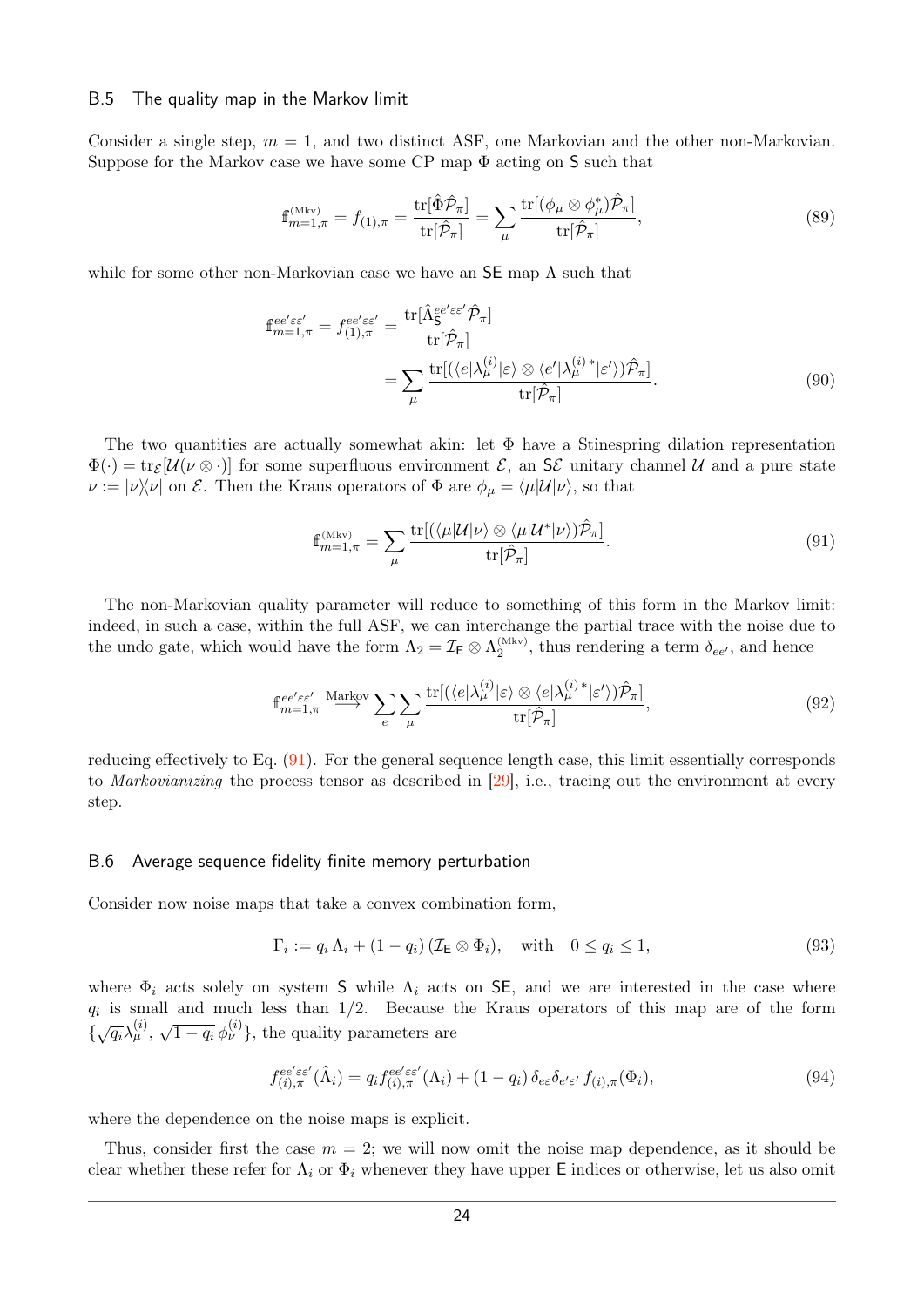the  $\pi$  subindices for now and let  $r_i := (1 - q_i)$  to shorten notation, then

$$
\mathbf{f}_{m=2}^{ee'\varepsilon\varepsilon'}(\Gamma) := \sum_{\epsilon,\epsilon'=1}^{d_{\mathsf{E}}} f_{(1)}^{ee'\epsilon\epsilon'}(\Gamma_{1}) f_{(2)}^{\epsilon\epsilon'\varepsilon\varepsilon'}(\Gamma_{2})
$$
\n
$$
= \sum_{\epsilon,\epsilon'=1}^{d_{\mathsf{E}}} q_{1} q_{2} f_{(1)}^{ee'\epsilon\varepsilon'} f_{(2)}^{\epsilon\varepsilon'\varepsilon\varepsilon'} + \sum_{\epsilon,\epsilon'=1}^{d_{\mathsf{E}}} r_{1} r_{2} \delta_{e\epsilon} \delta_{e'\epsilon'} \delta_{\epsilon\varepsilon} \delta_{e'\epsilon'} f_{(1)} f_{(2)}
$$
\n
$$
+ \sum_{\epsilon,\epsilon'=1}^{d_{\mathsf{E}}} \left[ (1-q_{1}) q_{2} \delta_{\epsilon\varepsilon} \delta_{\epsilon'\varepsilon'} f_{(1)}^{ee'\epsilon\varepsilon'} f_{(2)} + q_{1} r_{2} \delta_{e\epsilon} \delta_{e'\epsilon'} f_{(1)} f_{(2)}^{\epsilon\varepsilon'\varepsilon\varepsilon'} \right]
$$
\n
$$
= r_{1} r_{2} \delta_{e\varepsilon} \delta_{e'\varepsilon'} \mathbf{f}_{m=2}^{(\text{Mkv})}(\Phi) + r_{1} q_{2} f_{(1)}^{ee'\varepsilon\varepsilon'} f_{(2)} + q_{1} r_{2} f_{(1)} f_{(2)}^{ee'\epsilon\varepsilon'} + q_{1} q_{2} \mathbf{f}_{m=2}^{ee'\epsilon\varepsilon'}(\Delta), \qquad (95)
$$

where  $\Gamma$  here denotes  $\Gamma_i, \Gamma_j, \ldots, \Gamma_m$  with  $i < j < m$  and similarly for  $\Lambda$ Λ and *~* Φ.

If the noise is time-independent then the general *m* case will simply be a binomial expansion. Otherwise we may express the non-Markov contribution as a sum over permutations of Markov and non-Markov quality parameters. Let us look then at  $m = 3$ ; again keep in mind that  $r_i := (1 - q_i)$ , then

$$
\begin{split}\n\mathbf{f}_{m=3,\pi}^{ee'ee'}(\Gamma) &:= \sum_{\{\epsilon_i^{(\prime)}\}} f_{(1)}^{ee'\epsilon_1\epsilon_1'}(\Gamma_1) f_{(2)}^{\epsilon_1\epsilon_1'\epsilon_2\epsilon_2'}(\Gamma_2) f_{(3)}^{\epsilon_2\epsilon_2'\epsilon_2'}(\Gamma_3) \\
&= \prod_{n=1}^3 r_n \delta_{ee} \delta_{e'e'} \mathbf{f}_{m=3}^{\text{(Mkv)}}(\Phi) \\
&+ \left[ q_1 r_2 r_3 \mathbf{f}_{m=2}^{\text{(Mkv)}}(\Phi_2, \Phi_3) \mathbf{f}_{m=1}^{ee'\epsilon_2'}(\Lambda_1) + r_1 q_2 r_3 \mathbf{f}_{m=2}^{\text{(Mkv)}}(\Phi_1, \Phi_3) \mathbf{f}_{m=1}^{ee'\epsilon_2'}(\Lambda_2) + r_1 r_2 q_3 \mathbf{f}_{m=2}^{\text{(Mkv)}}(\Phi_1, \Phi_2) \mathbf{f}_{m=1}^{ee'\epsilon_2'}(\Lambda_3) \right] \\
&+ \left[ r_1 q_2 q_3 \mathbf{f}_{m=1}^{\text{(Mkv)}}(\Phi_1) \mathbf{f}_{m=2}^{ee'\epsilon_2'}(\Lambda_2, \Lambda_3) + q_1 r_2 q_3 \mathbf{f}_{m=2}^{ee'\epsilon_2'}(\Lambda_1, \Lambda_3) \mathbf{f}_{m=1}^{\text{(Mkv)}}(\Phi_2) + q_1 q_2 r_3 \mathbf{f}_{m=2}^{ee'\epsilon_2'}(\Lambda_1, \Lambda_2) \mathbf{f}_{m=1}^{\text{(Mkv)}}(\Phi_3) \right] \\
&+ \prod_{n=1}^3 q_n \mathbf{f}_{m=3}^{ee'\epsilon_2'}(\Delta) \\
&= \prod_{n=1}^3 (1 - q_n) \delta_{ee} \delta_{e'\epsilon'} \mathbf{f}_{m=3}^{\text{(Mkv)}}(\Phi) + \begin{pmatrix} (1 - q)^2 q \mathbf{f}_{m=2}^{\text{(Mkv)}} \mathbf{f}_{me}^{ee'\epsilon_2'} \\ \mathbf{f}_{me=1}^{ee'\epsilon_2'} \end{pmatrix} + \begin{pmatrix} (1 - q) q^2 \mathbf{f}_{m=1}^{\text{(Mkv)}} \mathbf{f}_{me=2}^{ee'\epsilon_2'} \\ \mathbf{f}_{me=1}^{\text{(Mkv)}} \end
$$

where the notation  $\int (1-q)^{\ell} q^{m-\ell} \mathbf{f}_{\ell}^{(\text{Mkv})} \mathbf{f}_{m-\ell}^{ee'\varepsilon\epsilon'}$  $f_{m-\ell}^{ee'\varepsilon\varepsilon'}$  $\setminus$ for  $\ell \leq m$  here denotes the sum of possible combinations of the map arguments  $\{q_i \Lambda_i\}$  in  $\mathbf{f}_{m-\ell}^{ee'\varepsilon \varepsilon'}$  within a product  $\mathbf{f}_{\ell}^{(\text{Mkv})} \mathbf{f}_{m-\ell}^{ee'\varepsilon \varepsilon'}$ , conditioned with the map arguments to be time-ordered, i.e.,  $(1-q_{i_1})\cdots(1-q_{i_\ell})q_{\ell+1}\cdots q_{i_m} \mathbf{f}_{\ell}^{(\text{Mkv})}(\Phi_{i_1},\ldots,\Phi_{i_\ell})\mathbf{f}_{m-\ell}^{ee'\varepsilon\varepsilon'}(\Lambda_{i_{\ell+1}},\ldots,\Lambda_{i_m})$ must be such that  $i_1 < \cdots < i_\ell < i_{\ell+1} < \cdots < i_m$ . This is irrelevant in the Markovian quality parameters and could be relaxed but an extra factor would need to be added to avoid over-counting. The notation is suggestive because in the static case these will just correspond to binomial coefficients and powers of the Markovian quality parameters as  $\binom{m}{\ell} (1 - q)^{\ell} q^{m-\ell} f^{\ell} \mathbf{f}_{m-\ell}^{\epsilon e^{\ell} \epsilon e^{\ell}}$ .

We may thus write the general *m* case as,

$$
\mathbf{f}_{m,\pi}^{ee'\varepsilon\varepsilon'}\left(\underline{\Gamma}\right) = \prod_{n=1}^{m} (1 - q_n) \delta_{e\varepsilon} \delta_{e'\varepsilon'} \mathbf{f}_{m,\pi}^{(\text{Mkv})}\left(\underline{\Phi}\right) + \sum_{\ell=0}^{m-1} \begin{pmatrix} q^{m-\ell} (1 - q)^\ell \mathbf{f}_{\ell,\pi}^{(\text{Mkv})} \mathbf{f}_{m-\ell,\pi}^{ee'\varepsilon\varepsilon'}\\ \mathbf{f}_{m-\ell,\pi}^{ee'\varepsilon\varepsilon'} \end{pmatrix},\tag{97}
$$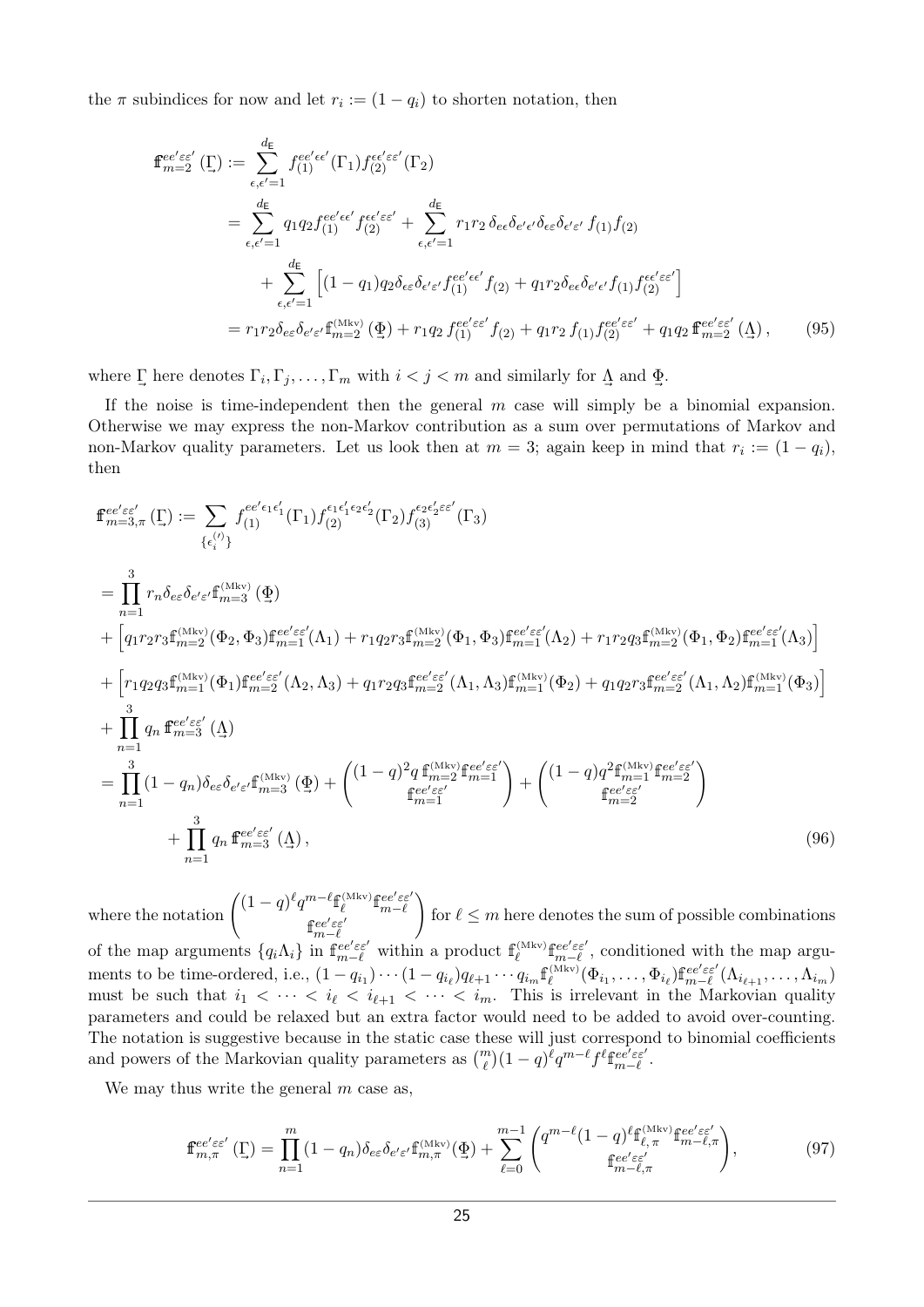which in turn implies

$$
\hat{\mathcal{Q}}_{m,\pi} = \sum_{e,e',\varepsilon,\varepsilon'} \mathbf{f}_{m,\pi}^{ee'\varepsilon\varepsilon'} |ee'\rangle\langle\varepsilon\varepsilon'|
$$
\n
$$
= \prod_{n=1}^{m} (1 - q_n) \mathbf{f}_{m,\pi}^{(\text{Mkv})} \mathbf{1}_{\mathsf{E}} + \sum_{\ell=0}^{m-1} \binom{q^{m-\ell}(1-q)^{\ell} \mathbf{f}_{\ell,\pi}^{(\text{Mkv})} \hat{\mathcal{Q}}_{m-\ell,\pi}}{\hat{\mathcal{Q}}_{m-\ell,\pi}},
$$
\n(98)

and thus the ASF for this noise model with any finite group can be written as

$$
\mathcal{F}_{m} = \sum_{\pi \in R_{\mathbb{G}}} \langle\!\langle M | \hat{\text{tr}}_{\mathsf{E}} \hat{\Gamma}_{m+1} (\hat{\mathcal{Q}}_{m,\pi} \otimes \hat{\mathcal{P}}_{\pi}) | \rho \rangle\!\rangle
$$
\n
$$
= \prod_{n=1}^{m} (1 - q_{n}) \sum_{\pi \in R_{\mathbb{G}}} \text{f}_{m,\pi}^{(\text{Mkv})} \langle\!\langle M | \hat{\text{tr}}_{\mathsf{E}} \hat{\Gamma}_{m+1} (\mathbb{1} \otimes \hat{\mathcal{P}}_{\pi}) | \rho \rangle\!\rangle
$$
\n
$$
+ \sum_{\ell=0}^{m-1} \sum_{\pi \in R_{\mathbb{G}}} \langle\!\langle M | \hat{\text{tr}}_{\mathsf{E}} \hat{\Gamma}_{m+1} \langle \frac{q^{m-\ell} (1-q)^{\ell} \text{f}_{\ell,\pi}^{(\text{Mkv})} \hat{\mathcal{Q}}_{m-\ell,\pi} - \text{f}_{\pi} \rangle \rangle \rangle \langle \hat{\mathcal{P}}_{\pi} | \rho \rangle\rangle, \tag{99}
$$

where the first term is the single Markovian contribution, dominant whenever  $q \approx 0$ .

For static noise,  $\Gamma := \Gamma_i = \Gamma_j$ , this reduces to

$$
\mathcal{F}_{m} = \sum_{\pi \in R_{\mathbb{G}}} \langle\!\langle M | \hat{\text{tr}} \hat{\text{E}} \hat{\Gamma} (\hat{\mathcal{Q}}_{m,\pi} \otimes \hat{\mathcal{P}}_{\pi}) | \rho \rangle\rangle
$$
\n
$$
= (1 - q)^{m} \sum_{\pi \in R_{\mathbb{G}}} f_{\pi}^{m} \langle\!\langle M | \hat{\text{tr}} \hat{\text{E}} \hat{\Gamma} (1 \otimes \hat{\mathcal{P}}_{\pi}) | \rho \rangle\rangle + \sum_{\ell=0}^{m-1} {m \choose \ell} q^{m-\ell} (1 - q)^{\ell} \sum_{\pi \in R_{\mathbb{G}}} f_{\pi}^{\ell} \langle\!\langle M | \hat{\text{tr}} \hat{\text{E}} \hat{\Gamma} (\hat{\mathcal{Q}}_{m-\ell,\pi} \otimes \hat{\mathcal{P}}_{\pi}) | \rho \rangle\rangle
$$
\n
$$
= (1 - q)^{m} \mathcal{F}_{m}^{(\text{Mkv})} + \sum_{\ell=0}^{m-1} {m \choose \ell} q^{m-\ell} (1 - q)^{\ell} \mathcal{F}_{m}^{(\ell)}, \qquad (100)
$$

which more easily can be read as a correction to the Markovian ASF with contributions at each intermediate step. Here  $\mathcal{F}_m^{(\ell)}$  means the ASF decay is exponential (Markovian) up to timestep  $\ell$ , specifically given by

$$
\mathcal{F}_m^{(\ell)} := \sum_{\pi \in R_{\mathbb{G}}} f_\pi^{\ell} \langle M | \hat{\text{tr}}_{\mathsf{E}} \hat{\Lambda}_{m+1} \left( \hat{\mathcal{Q}}_{m-\ell,\pi} \otimes \hat{\mathcal{P}}_{\pi} \right) | \rho \rangle \rangle, \tag{101}
$$

with  $\hat{\mathcal{Q}}_{m-\ell,\pi} := \sum f_{(\ell+1),\pi}^{ee'\epsilon_{\ell+1}\epsilon'_{\ell+1}} \cdots f_{(m),\pi}^{\epsilon_{m-1}\epsilon'_{m-1}\varepsilon_{\ell'}}$  $\int_{(m),\pi}^{\infty} e^{-(m-1)\epsilon} e^{-m} |\epsilon e'|\langle \epsilon \epsilon' |\rangle|$  and  $\rho$  being uncorrelated on SE.

We can further relabel  $\ell = m - \ell'$  to obtain a binomial expansion dominated by the leading  $\ell'$  terms whenever  $0 \lesssim q \ll 1/2$ , i.e.

$$
\mathcal{F}_m = (1 - q)^m \mathcal{F}_m^{(\text{Mkv})} + \sum_{\ell=1}^m \binom{m}{m-\ell} q^{\ell} (1 - q)^{m-\ell} \mathcal{F}_m^{(m-\ell)}.
$$
 (102)

In this sense this constitutes a perturbative expansion with finite-memory corrections to the ASF.

#### <span id="page-25-0"></span>B.7 Character randomized benchmarking

The character of a group G associated to the rep  $\phi$  is a function  $\chi_{\phi} : \mathbb{G} \to \mathbb{R}$ . In particular, it satisfies

$$
\mathop{\mathbb{E}}_{G \in \mathbb{G}} \chi_{\phi}(G) \mathcal{G} = \frac{1}{|\phi|} \hat{\mathcal{P}}_{\phi},\tag{103}
$$

with  $\hat{\mathcal{P}}_{\phi}$  the projector onto the support of all the subreps of  $\mathcal G$  equivalent to  $\phi$  and  $|\phi|$  is the dimension of the representation  $\phi$ .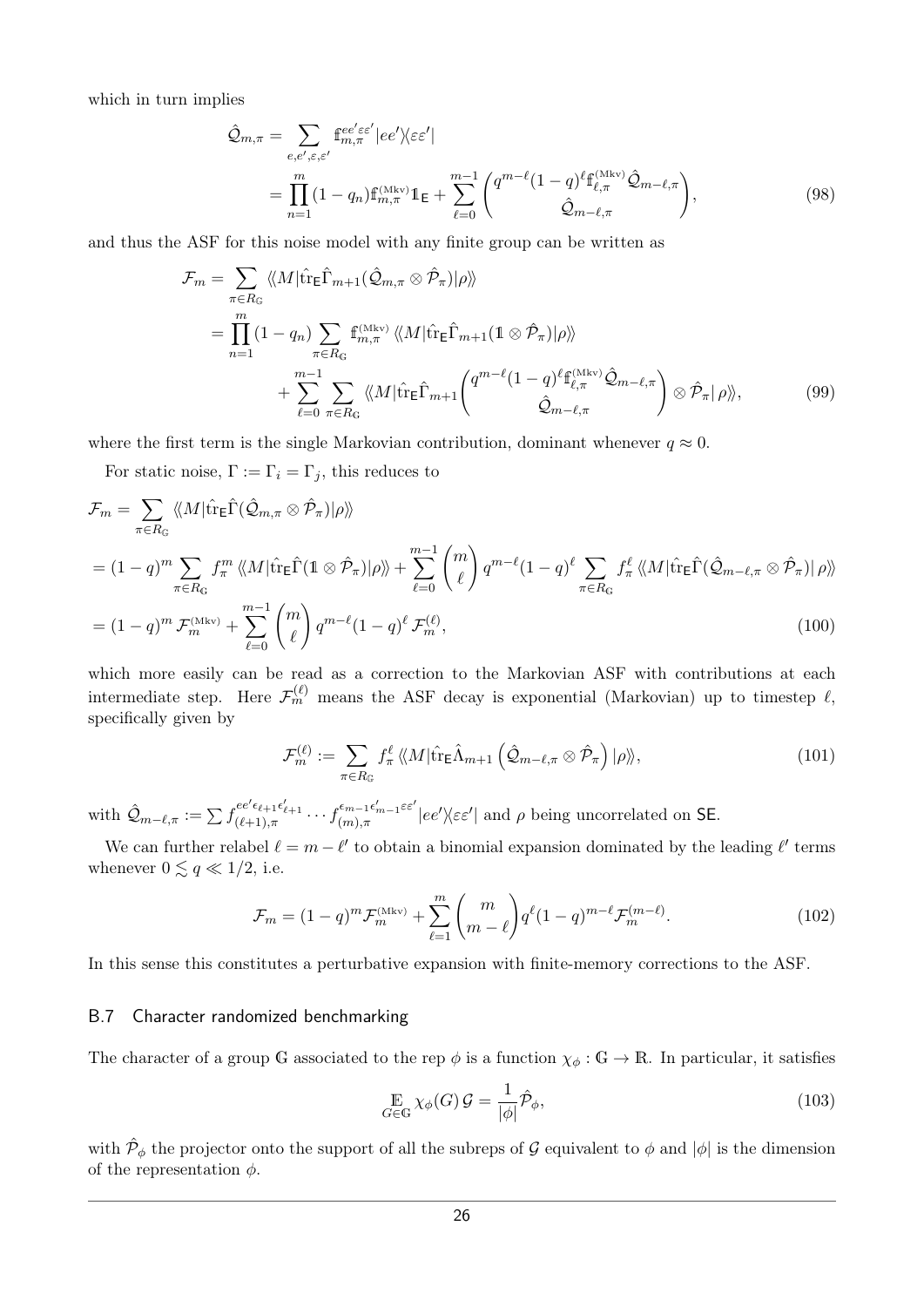In particular, the core idea in the Character RB protocol of [\[32\]](#page-13-6) is that we can attach a gate from a subgroup of the RB group that we are benchmarking to isolate individual quality parameters.

Explicitly, fix a  $\lambda' \in R_G$ ; now consider  $\mathbb{H} \subset \mathbb{G}$  such that the Liouville representation has a subrepresentation  $\phi$ , with character function  $\chi_{\hat{\phi}}$ , that has support inside the rep  $\phi_{\lambda'}$  of G. This means  $\hat{\mathcal{P}}_{\hat{\phi}} \subset \hat{\mathcal{P}}_{\lambda'}$ . Then attaching some extra gate  $h \in \mathbb{H}$  to the original RB sequence, we can estimate the weighed average

$$
\kappa_m^{\lambda'} = |\hat{\phi}| \langle M | \hat{\text{tr}}_{\text{E}} \hat{\Lambda} \left( \mathbb{E} [ (\mathcal{I}_{\text{E}} \otimes \hat{\mathcal{G}}^{\dagger}) \hat{\Lambda} (\mathcal{I}_{\text{E}} \otimes \hat{\mathcal{G}})] \right)^m \underset{h \in \mathbb{H}}{\mathbb{E}} \chi_{\hat{\phi}}(h) \hat{h} | \rho \rangle, \n= \sum_{e,e',\varepsilon,\varepsilon'=1}^{d_{\text{E}}} \sum_{\pi \in R_{\text{G}}} \mathbf{f}_{m,\pi}^{ee'\varepsilon\varepsilon'} \langle M | \hat{\text{tr}}_{\text{E}} \hat{\Lambda} \left( |ee' \rangle \langle \varepsilon \varepsilon' | \otimes \hat{\mathcal{P}}_{\pi} \hat{\mathcal{P}}_{\hat{\phi}} \right) | \rho \rangle \rangle \n= \sum_{e,e',\varepsilon,\varepsilon'=1}^{d_{\text{E}}} \mathbf{f}_{m,\lambda'}^{ee'\varepsilon\varepsilon'} \langle M | \hat{\text{tr}}_{\text{E}} \hat{\Lambda} \left( |ee' \rangle \langle \varepsilon \varepsilon' | \otimes \hat{\mathcal{P}}_{\hat{\phi}} \right) | \rho \rangle \rangle \n= \langle \langle M | \hat{\text{tr}}_{\text{E}} \hat{\Lambda} \left( \hat{\mathcal{Q}}_{m,\lambda'} \otimes \hat{\mathcal{P}}_{\hat{\phi}} \right) | \rho \rangle \rangle, \tag{104}
$$

which isolates the part of the ASF with quality tensor  $\hat{Q}_{m,\lambda'}$ . Whereas in the Markovian case one can readily fit single exponentials and extract average gate fidelities, for the non-Markovian case a further analysis or adapted protocol to extract the noise maps would be required, e.g., as we show, the averaging over initial states and measurements.

### <span id="page-26-0"></span>C Quality parameters and process fidelity

Single quality parameters arise from twirling via Schur's lemma, and the usual average gate fidelity of some channel  $\Phi$  with the identity can also be directly related to a twirl. In fact, from the definition of the uniform average gate fidelity of a map  $\Phi$  with respect to the identity,

$$
\mathfrak{F}_{\Phi} := \int d\psi \langle \psi | \Phi (|\psi \rangle \langle \psi |) | \psi \rangle \n= \int d\mu(U) \langle \psi | U^{\dagger} \Phi (U | \psi \rangle \langle \psi | U^{\dagger}) U | \psi \rangle,
$$
\n(105)

where  $\mu$  is the Haar measure and U is a uniformly drawn random unitary, and given the formula

$$
\int d\mu(U) U^{\dagger} A U X U^{\dagger} B U = \frac{d \operatorname{tr}(A B) - \operatorname{tr}(A) \operatorname{tr}(B)}{d(d^2 - 1)} \operatorname{tr}(X) \mathbb{1} + \frac{d \operatorname{tr}(A) \operatorname{tr}(B) - \operatorname{tr}(A B)}{d(d^2 - 1)} X, \tag{106}
$$

for operators on a *d*-dimensional space, one can deduce that

<span id="page-26-2"></span><span id="page-26-1"></span>
$$
\mathfrak{F}_{\Phi} = \frac{d + \text{tr}[\hat{\Phi}]}{d(d+1)}.
$$
\n(107)

We may just employ invariance of the trace under a twirl with a subgroup  $\mathbb{G}$  of the unitary group so that via Schur's lemma,

$$
\mathfrak{F}_{\Phi} = \frac{d + \sum_{\pi \in R_{\mathbb{G}}} f_{\pi} \operatorname{tr}(\hat{\mathcal{P}}_{\pi})}{d(d+1)}.
$$
\n(108)

In the standard case of Markovian RB with unitary 2-designs this gives a simple relation of the average gate fidelity with the noise-strength *p* because the only quality parameters are  $f_1 = 1$  and  $f_2 = p$ , the latter of which contains the term tr[ $\Phi$ ] such that

$$
\mathfrak{F}_\Phi = p + \frac{1}{d}(1 - p),\tag{109}
$$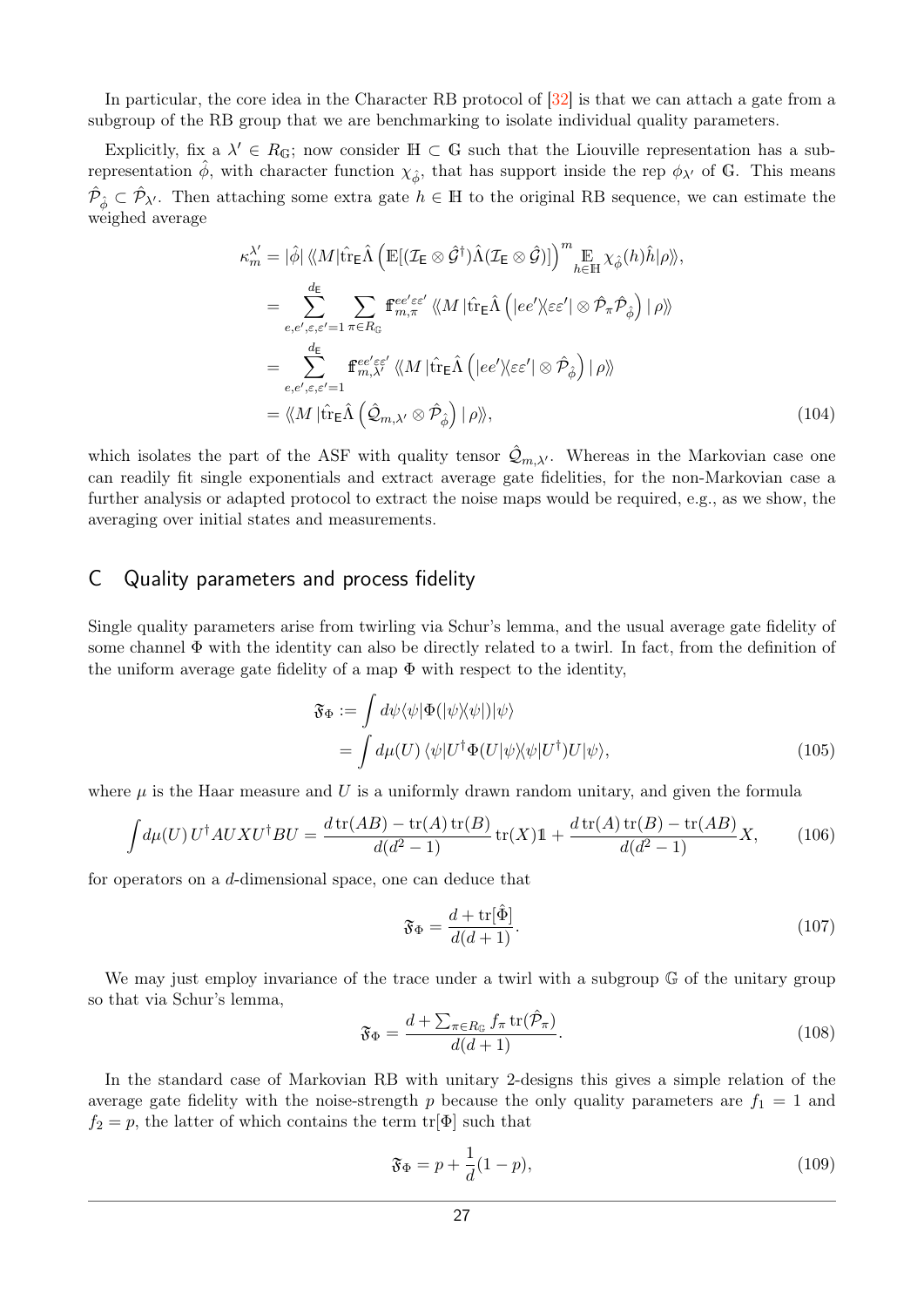and for this reason, in this scenario it suffices to run a standard RB protocol to extract average gate fidelities of the noise. More generally for finite groups (with a multiplicity-free representation) character RB described in Section [B.7](#page-25-0) extracts each quality factor, allowing to estimate the respective average gate fidelity.

For the non-Markovian case, however, after an RB protocol, the quality tensor is still cloistered between the noise due to the undo gate and the state preparation error, both of which can act on the full SE. While in the Markovian case these two can be absorbed as State Preparation and Measurement (SPAM) errors not affecting the ASF decay, this is not the case for non-Markovian noise. Furthermore, non-Markovianity as a time-dependence is explicit in the quality map as all quality factors are correlated with each other through  $E$ , as discussed in Appendix [B.4.](#page-22-2)

Thus we propose quantifying the average fidelity of a noise process as a whole by means of RB. Whenever this average fidelity factorizes, we will recover the standard Markovian case; this points to the possibility as well that other clear functional forms of this process fidelity could be identified for certain types of noise. Consider then the following. Suppose we have a non-Markov ASF given as in Eq. [\(83\)](#page-22-3); we care about how well the inputs are being mapped to outputs on average, thus let us define a map  $\mathbf{F}^{\mathsf{S}}_{m,\pi}$  such that

$$
\mathcal{F}_m(\rho_{\mathsf{S}}, M) = \sum_{\pi \in R_{\mathsf{G}}} \text{tr}\left[M \, \mathbf{F}_{m,\pi}^{\mathsf{S}}(\rho_{\mathsf{S}})\right],\tag{110}
$$

i.e., for some CPTP map  $\Lambda_0$  and a fiducial pure state  $\varepsilon$  of E, we have

$$
\mathbf{F}_{m,\pi}^{\mathbf{S}}(x) := \text{tr}_{\mathsf{E}} \circ \Lambda_{m+1} \circ (\mathcal{Q}_{m,\pi} \otimes \mathcal{P}_{\pi}) \circ \Lambda_0(\varepsilon \otimes x). \tag{111}
$$

The map  $\Lambda_0$  thus explicitly refers to a state preparation error correlating the input solely in space S with the environment E. The previous discussion then means we wish to extract the average gate fidelity of the map  $\mathbf{F}_{m,\pi}^{\mathbf{S}}$ . The ASF contains only two free inputs which are chosen arbitrarily,  $\rho_{\mathbf{S}}$  and *M*: if we average over these, we could effectively extract the gate fidelity of  $\mathbf{F}^{\mathsf{S}}_{m,\pi}$ . Of course, this added step in the RB protocol would only be relevant in the non-Markov case, i.e., when deviations from an exponential are observed, as otherwise it would simply amount of averaging the SPAM terms.

To extract an average gate fidelity we require a second moment over a given distribution, so consider

$$
M \to \mathcal{N}_{m+1} \circ \mathcal{U}(|s\rangle\langle s|) \tag{112}
$$

$$
\rho_{\mathsf{S}} \to \mathcal{N}_0 \circ \mathcal{U}(|\psi\rangle\langle\psi|),\tag{113}
$$

where U is a unitary belonging to a 2-design, sampled at uniformly at random,  $\{|s\rangle\}_{s=1}^{d_{\mathsf{S}}}$  is a basis vector of S, so that *M* is the  $s^{\text{th}}$ -POVM element of such random POVM [\[73\]](#page-15-2),  $|\psi\rangle$  is a pure state in S, and each  $\mathcal{N}_x$  is some CPTP map modeling SPAM due to the randomization. Overall we would now have a distribution of ASFs specified by

$$
\mathcal{F}_m \to \sum_{\pi \in R_G} \text{tr} \left[ \mathcal{N}_{m+1} \circ \mathcal{U}(|s\rangle\langle s|) \mathbf{F}_{m,\pi}^{\mathbf{S}} \circ \mathcal{N}_0 \circ \mathcal{U}(|\psi\rangle\langle\psi|) \right]
$$
  
= 
$$
\sum_{\pi \in R_G} \langle s | \mathcal{U}^{\dagger} \circ \mathcal{N}_{m+1}^{\dagger} \circ \mathbf{F}_{m,\pi}^{\mathbf{S}} \circ \mathcal{N}_0 \circ \mathcal{U}(|\psi\rangle\langle\psi|) | s \rangle.
$$
 (114)

Then we can average over these inputs and measurements so that denoting by  $K_{\mu}^{(m,\pi)}$  the Kraus operators of  $\mathbf{F}^{\mathsf{S}}_{m,\pi}$  and by  $N^{(x)}_{\mu}$  the ones of  $\mathcal{N}_x$ , we get

$$
\mathbb{E}_{\rho_{\mathsf{S}},M}[\mathcal{F}_m] = \sum \mathbb{E}_U \langle s | U^{\dagger} N_{\alpha}^{\dagger (m+1)} K_{\gamma}^{(m,\pi)} N_{\beta}^{(0)} U | \psi \rangle \langle \psi | U^{\dagger} N_{\beta}^{(0) \dagger} K_{\gamma}^{(m,\pi) \dagger} N_{\alpha}^{(m+1)} U | s \rangle \n:= \sum \mathbb{E}_U \langle s | U^{\dagger} \mathsf{K}_{\alpha \gamma \beta}^{(m,\pi)} U | \psi \rangle \langle \psi | U^{\dagger} \mathsf{K}_{\alpha \gamma \beta}^{\dagger (m,\pi)} U | s \rangle \n:= \sum_{\pi \in \mathbb{G}} \mathbb{E}_U \langle s | U^{\dagger} \mathsf{F}_{m,\pi}^{\mathsf{S}} \left( U | \psi \rangle \langle \psi | U^{\dagger} \right) U | s \rangle,
$$
\n(115)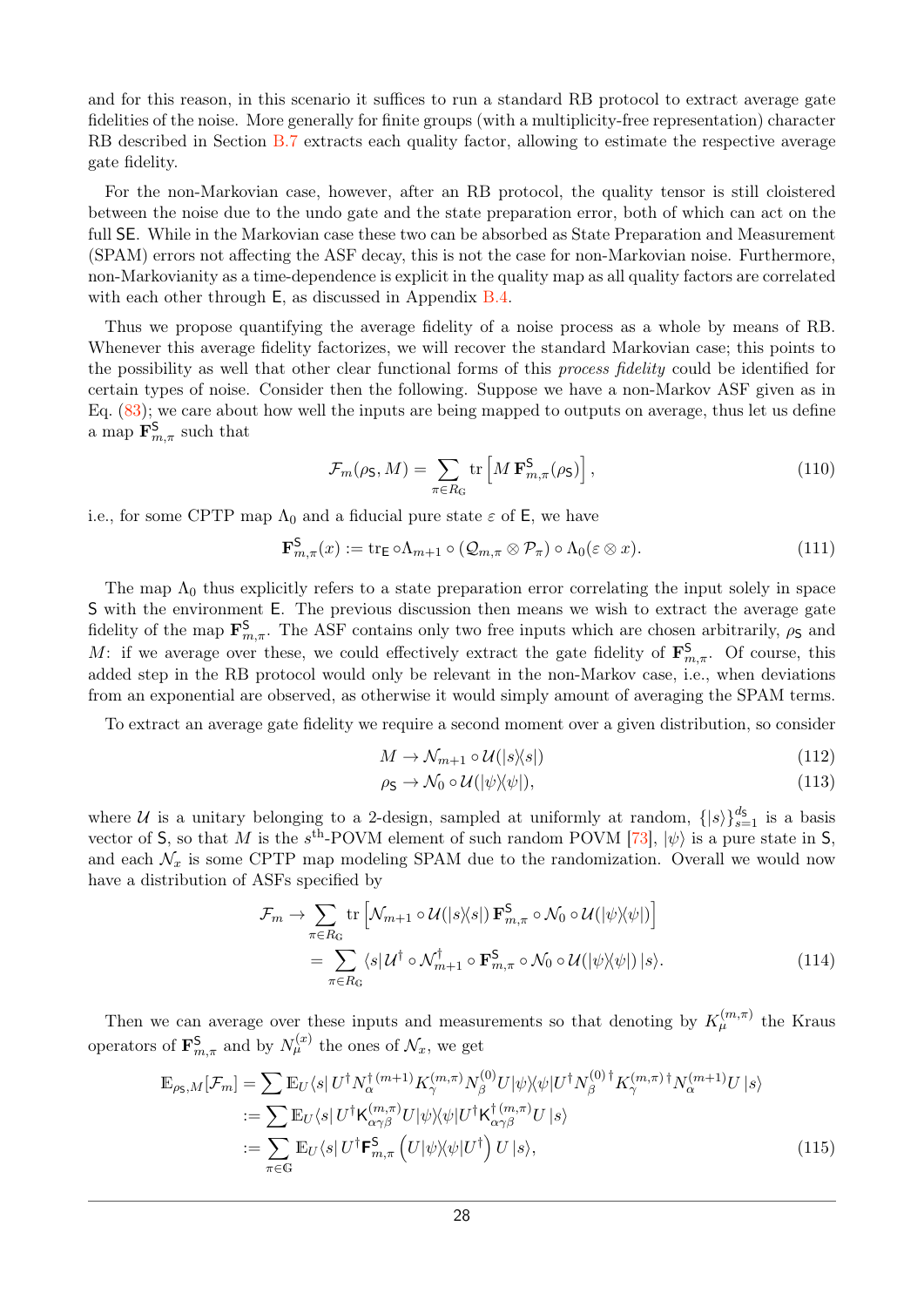where we defined  $\mathsf{K}^{(m,\pi)}_{\alpha\gamma\beta} := N^{\dagger (m+1)}_{\alpha} K^{(m,\pi)}_{\gamma} N^{(0)}_{\beta}$  $\beta$ <sup>(0)</sup> as the Kraus operators of the composition

<span id="page-28-1"></span>
$$
\mathbf{F}_{m,\pi}^{\mathbf{S}} := \mathcal{N}_{m+1}^{\dagger} \circ \mathbf{F}_{m,\pi}^{\mathbf{S}} \circ \mathcal{N}_0. \tag{116}
$$

The maps  $\mathbf{F}_{m,\pi}^{\mathbf{S}}$  and  $\mathbf{F}_{m,\pi}^{\mathbf{S}}$  are essentially equivalent, as we may simply absorb the  $\mathcal N$  on the respective Λ maps by defining

$$
\mathbf{F}_{m,\pi}^{\mathsf{S}}(x) = \text{tr}_{\mathsf{E}} \circ (\mathcal{N}_{m+1}^{\dagger} \circ \Lambda_{m+1}) \circ (\mathcal{Q}_{m,\pi} \otimes \mathcal{P}_{\pi}) \circ (\Lambda_{0} \circ \mathcal{N}_{0})(\varepsilon \otimes x)
$$
  
 :=  $\text{tr}_{\mathsf{E}} \circ \Lambda'_{m+1} \circ (\mathcal{Q}_{m,\pi} \otimes \mathcal{P}_{\pi}) \circ \Lambda'_{0}(\varepsilon \otimes x),$  (117)

where the  $N$  maps act solely on S.

Notice that if  $\langle s|\psi\rangle = 1$ , then  $\mathbb{E}_{\rho_{\mathsf{S}},M}[\mathcal{F}_m] = \sum_{\pi} \mathfrak{F}_{\mathsf{F}}^{(m,\pi)}$  $\mathbf{F}^{(m,\pi)}$  by definition, where here  $\mathfrak{F}^{(m)}_{\mathbf{F}}$  means the average gate fidelity of  $\sum_{\pi}$  **F**<sup>S</sup><sub>*m*,*π*</sub>; we can now employ Eq. [\(105\)](#page-26-1) to get

$$
\mathbb{E}_{\rho_{\mathsf{S}},M}[\mathcal{F}_m] = \sum_{\pi} \left[ \frac{d_{\mathsf{S}} \operatorname{tr} \left( \sum \mathsf{K}_{\alpha\gamma\beta}^{(m,\pi)} \mathsf{K}_{\alpha\gamma\beta}^{\dagger\,(m,\pi)} \right) - \operatorname{tr}[\hat{\mathsf{F}}_{m,\pi}^{\mathsf{S}}]}{d_{\mathsf{S}}(d_{\mathsf{S}}^2 - 1)} + \frac{d_{\mathsf{S}} \operatorname{tr}[\hat{\mathsf{F}}_{m,\pi}^{\mathsf{S}}] - \operatorname{tr} \left( \sum \mathsf{K}_{\alpha\gamma\beta}^{(m,\pi)} \mathsf{K}_{\alpha\gamma\beta}^{\dagger\,(m,\pi)} \right)}{d_{\mathsf{S}}(d_{\mathsf{S}}^2 - 1)} |\langle s|\psi\rangle|^2 \right]. \tag{118}
$$

The full map  $\mathbf{F}_{m,\pi}^{\mathbf{S}}$  sends S input states to S output states, so it must be CP; we can now further demand the whole of  $\sum_{\pi}$  **F**<sup>S</sup><sub>*m*,π</sub></sub> to be CPTP, so that tr $[\sum_{\pi} \sum_{\alpha\beta\gamma}$  **K** $_{\alpha\gamma\beta}^{(m,\pi)}$ **K** $_{\alpha\gamma\beta}^{(m,\pi)}$  = *d*<sub>S</sub>; this implies the noise being trace-preserving, then

<span id="page-28-0"></span>
$$
\mathbb{E}_{\rho_{\mathsf{S}},M}[\mathcal{F}_{m}] = \frac{d_{\mathsf{S}}^{2} - \sum_{\pi} \text{tr}[\hat{\mathsf{F}}_{m,\pi}^{\mathsf{S}}]}{d_{\mathsf{S}}(d_{\mathsf{S}}^{2} - 1)} + \frac{\sum_{\pi} \text{tr}[\hat{\mathsf{F}}_{m,\pi}^{\mathsf{S}}] - 1}{d_{\mathsf{S}}^{2} - 1} |\langle s | \psi \rangle|^{2}
$$
\n
$$
= \left(\frac{\sum_{\pi} \text{tr}[\hat{\mathsf{F}}_{m,\pi}^{\mathsf{S}}] - 1}{d_{\mathsf{S}}^{2} - 1}\right) \left(|\langle s | \psi \rangle|^{2} - \frac{1}{d_{\mathsf{S}}}\right) + \left(\frac{1}{d_{\mathsf{S}}}\right)
$$
\n
$$
= \left(\frac{d_{\mathsf{S}} \mathfrak{F}_{\mathsf{F}}^{(m)} - 1}{d_{\mathsf{S}} - 1}\right) \left(|\langle s | \psi \rangle|^{2} - \frac{1}{d_{\mathsf{S}}}\right) + \left(\frac{1}{d_{\mathsf{S}}}\right)
$$
\n
$$
= \left(\frac{d_{\mathsf{S}} |\langle s | \psi \rangle|^{2} - 1}{d_{\mathsf{S}} - 1}\right) \mathfrak{F}_{\mathsf{F}}^{(m)} + \frac{1 - |\langle s | \psi \rangle|^{2}}{d_{\mathsf{S}} - 1}
$$
\n
$$
:= A \mathfrak{F}_{\mathsf{F}}^{(m)} + B \tag{119}
$$

where the second line can be identified noticing that  $\frac{d_{\rm S}^2 - \sum_{\pi} {\rm tr}[\hat{\mathbf{F}}_{m,\pi}^{\rm S}]}{d^2 - 1}$  $\frac{\sum_{\pi} \text{tr}[\hat{\mathsf{F}}_{m,\pi}^{\mathsf{S}}]}{d_{\mathsf{S}}^2-1} = 1 - \frac{\sum_{\pi} \text{tr}[\hat{\mathsf{F}}_{m,\pi}^{\mathsf{S}}] - 1}{d_{\mathsf{S}}^2-1}$  $\frac{d^2\mathbf{I} \cdot \mathbf{m}, \pi \mathbf{I}^{-1}}{d^2\mathbf{S}^{-1}},$  the third line follows by Eq. [\(107\)](#page-26-2), and *A* and *B* are constants. The form of the average in Eq. [\(119\)](#page-28-0) follows from it being uniform with respect to either the full unitary group or a 2-design, while the gate fidelity  $\mathfrak{F}_{\mathsf{F}}^{(m)}$ **F** is still a quantity containing the RB protocol, i.e., average noise, with respect to any finite group.

The dependence in *m* will generally be non-trivial, as it is directly related to a dependence of the environment E, except for specific cases or whenever there are assumptions on the noise, e.g., for Markov time-independent noise, and other particular cases might also display some useful functional structure.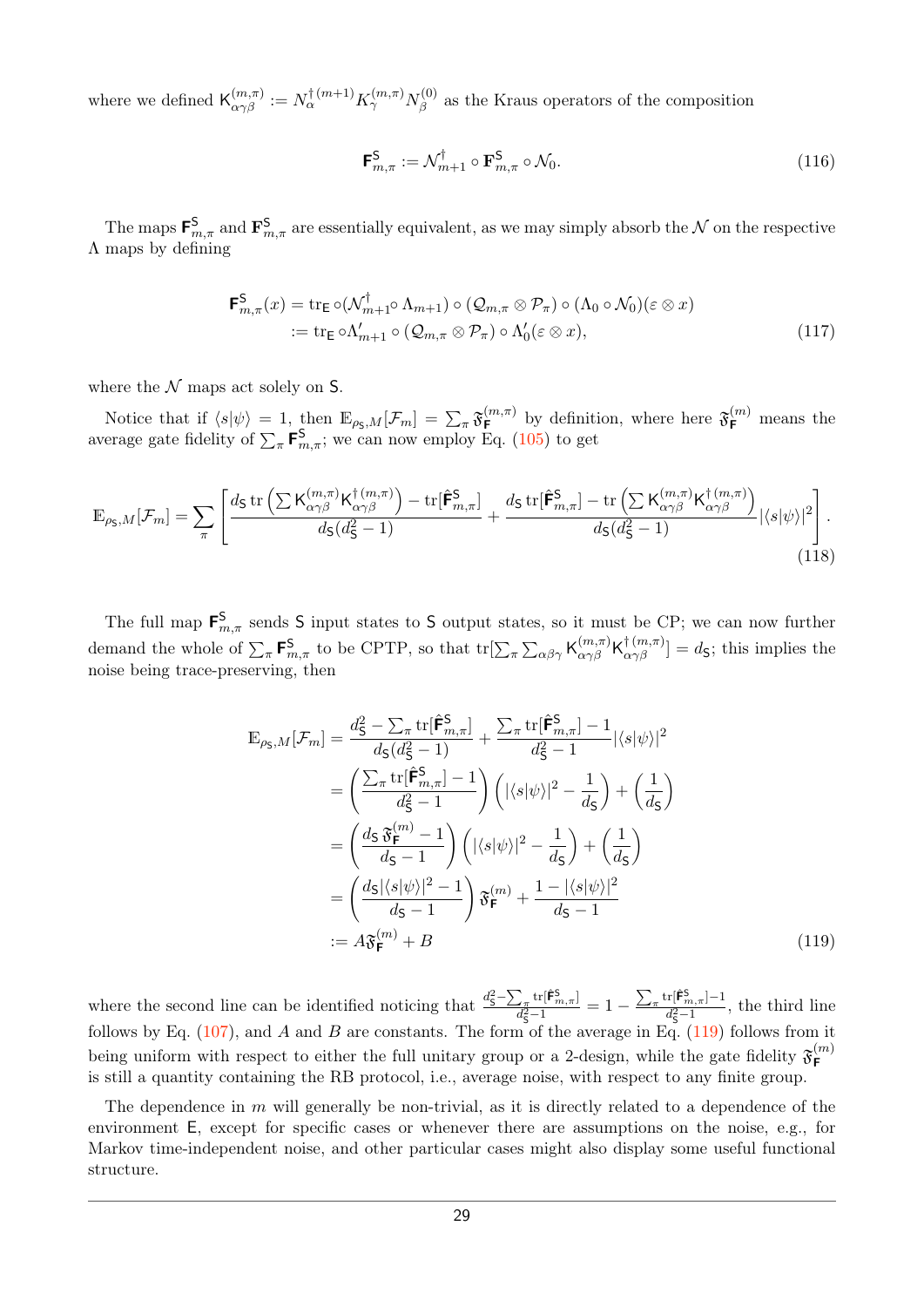Consider the definition in Eq. [\(117\)](#page-28-1) and let  $\hat{\mathfrak{S}}_{\varepsilon} := (\ket{\varepsilon} \otimes \mathbb{1}_{\mathsf{S}}) \otimes (\ket{\varepsilon} \otimes \mathbb{1}_{\mathsf{S}})^*$ , then we have

$$
\sum_{\pi} \text{tr}[\hat{\mathbf{F}}_{m,\pi}^{\mathsf{S}}] = \sum_{\pi} \text{tr} \left[ \hat{\text{tr}}_{\mathsf{E}} \hat{\Lambda}_{m+1}'(\hat{\mathcal{Q}}_{m,\pi} \otimes \hat{\mathcal{P}}_{\pi}) \hat{\Lambda}_{0}' \hat{\mathfrak{S}}_{\varepsilon} \right]
$$

$$
= \text{tr} \left[ \hat{\Lambda}_{0}' \hat{\mathfrak{S}}_{\varepsilon} \hat{\text{tr}}_{\mathsf{E}} \hat{\Lambda}_{m+1}' \sum_{\pi} (\hat{\mathcal{Q}}_{m,\pi} \otimes \hat{\mathcal{P}}_{\pi}) \right]
$$

$$
\leq ||\hat{\Lambda}_{0}' \hat{\mathfrak{S}}_{\varepsilon} \hat{\text{tr}}_{\mathsf{E}} \hat{\Lambda}_{m+1}' || \sum_{\pi} \text{tr} (\hat{\mathcal{Q}}_{m,\pi}) \text{tr} (\hat{\mathcal{P}}_{\pi})
$$

$$
:= ||\hat{\mathcal{S}}|| \sum_{\pi} \text{tr} (\hat{\mathcal{Q}}_{m,\pi}) \text{tr} (\hat{\mathcal{P}}_{\pi}), \qquad (120)
$$

where here  $\|\cdot\|$  denotes operator norm, i.e., largest singular value, and for the first inequality we used the fact that all operators are positive semidefinite. Finally, we defined  $\hat{\mathscr{S}}$  as the SPAM-noise operator  $\hat{\mathscr{S}} := \hat{\Lambda}'_0 \hat{\mathfrak{S}}_{\varepsilon} \hat{\mathrm{tr}}_{\mathsf{E}} \hat{\Lambda}'_{m+1}$ ; in terms of Kraus operators, this is

$$
\hat{\mathscr{S}} = \sum_{\mu,\nu} \sum_{e} \left( \lambda_0^{\mu} |\varepsilon \rangle \langle e | \lambda_{m+1}^{\nu} \otimes \lambda_0^{*\mu} | \varepsilon \rangle \langle e |^* \lambda_{m+1}^{*\nu} \right). \tag{121}
$$

Now we have

$$
\sum_{\pi} \operatorname{tr} \left( \hat{\mathcal{Q}}_{m,\pi} \right) \operatorname{tr} \left( \hat{\mathcal{P}}_{\pi} \right) \ge \frac{d_{\mathsf{S}}[(d_{\mathsf{S}}+1)\mathfrak{F}_{\mathsf{F}}^{(m)}-1]}{\|\hat{\mathcal{S}}\|},\tag{122}
$$

so that Character RB can be employed to obtain estimates of  $\text{tr}(\hat{\mathcal{Q}}_{m,\pi}) \text{tr}(\hat{\mathcal{P}}_{\pi})$ , which is related to the gate fidelity of the map  $\mathcal{Q}_{m,\pi} \otimes \mathcal{P}_{\pi}$ , as in Eq. [\(107\)](#page-26-2). This can serve to estimate noise from gates separately from SPAM correlation errors.

#### <span id="page-29-0"></span>C.1 Process fidelity - The Markovian case

Clearly when averaging over initial states and measurements, the ASF of a Markovian RB experiment should simply average the SPAM terms. This might still be useful in case average SPAM error rates are of interest. First, Eq. [\(117\)](#page-28-1) turns into

$$
\mathbf{F}_{m,\pi}^{\mathsf{S}} := \left(\prod_{i=1}^{m} f_{(i),\pi}\right) \Lambda'_{m+1} \circ \mathcal{P}_{\pi} \circ \Lambda'_{0},\tag{123}
$$

with all maps now acting solely on  $S$ . Then,

$$
\mathbb{E}_{\rho_{\mathsf{S},M}}[\mathcal{F}_m] = \sum_{\pi \in R_{\mathsf{G}}} \left( \prod_{i=1}^m f_{(i),\pi} \right) \mathbb{E}_U \operatorname{tr} \left[ U|s\rangle\langle s| U^\dagger \Lambda_{m+1}' \circ \mathcal{P}_\pi \circ \Lambda_0'(U|\psi\rangle\langle\psi|U^\dagger) \right]
$$
\n
$$
= \sum_{\pi \in R_{\mathsf{G}}} \left( \prod_{i=1}^m f_{(i),\pi} \right) \mathbb{E}_{M,\rho_{\mathsf{S}}} \operatorname{tr} \left[ M_s \Lambda_{m+1} \circ \mathcal{P}_\pi \circ \Lambda_0(\rho_{\mathsf{S}}) \right]
$$
\n
$$
= \sum_{\pi \in R_{\mathsf{G}}} \left( \prod_{i=1}^m f_{(i),\pi} \right) \mathbb{E}_{M,\rho_{\mathsf{S}}} \langle \langle M_s | \hat{\Lambda}_{m+1} \hat{\mathcal{P}}_\pi \hat{\Lambda}_0 | \rho_{\mathsf{S}} \rangle\rangle, \tag{124}
$$

which amounts exactly to uniformly averaging the SPAM terms over noisy measurement elements and initial states.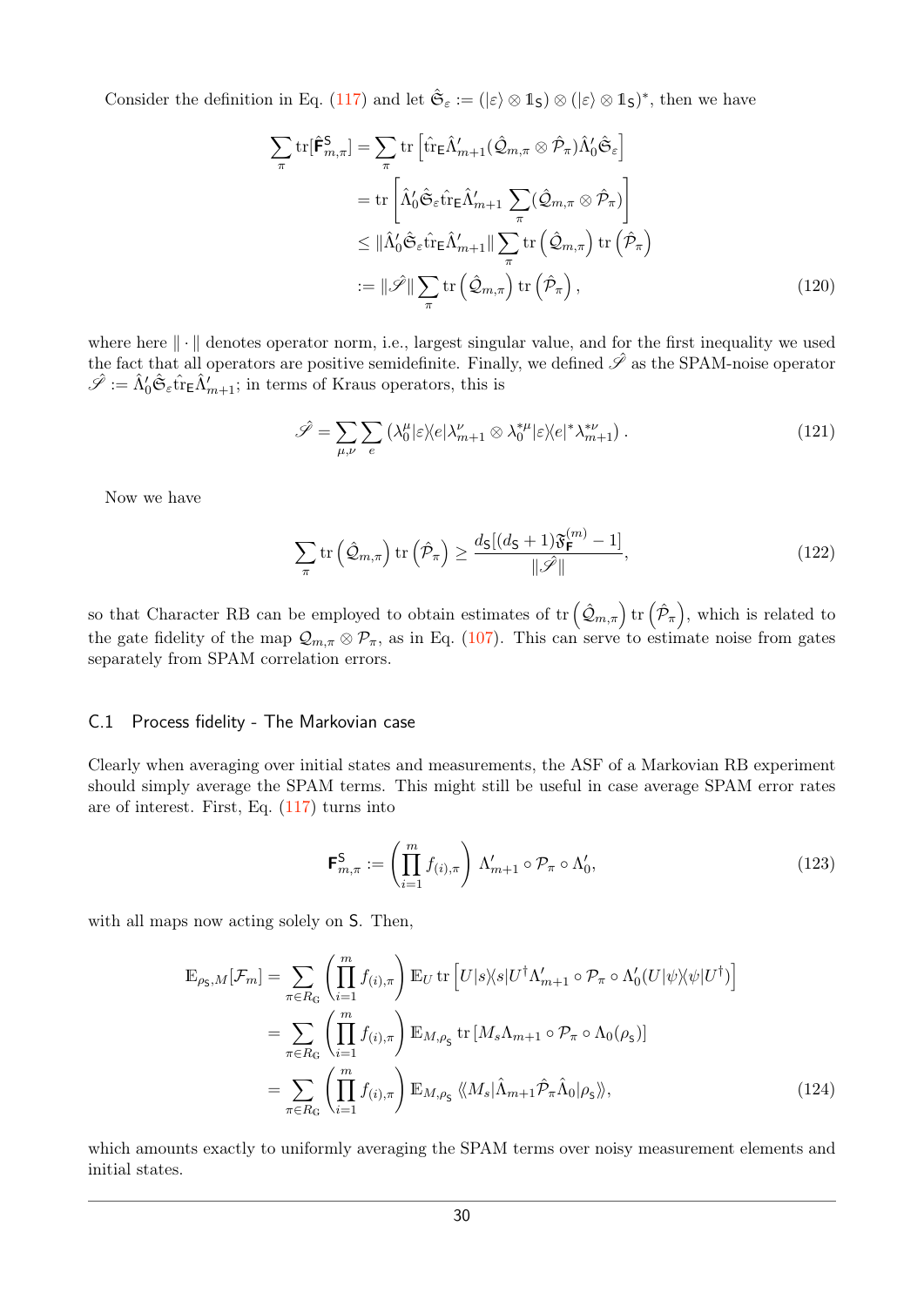Now, however, we have

$$
\mathfrak{F}_{\mathsf{F}}^{(m)} = \frac{d_{\mathsf{S}} + \sum_{\pi} \text{tr}\left(\hat{\mathsf{F}}_{m,\pi}^{\mathsf{S}}\right)}{d_{\mathsf{S}}(d_{\mathsf{S}} + 1)} \n= \frac{d_{\mathsf{S}} + \sum_{\pi} \left(\prod_{i=1}^{m} f_{(i),\pi}\right) \text{tr}\left(\hat{\Lambda}'_{0}\hat{\Lambda}'_{m+1}\hat{\mathcal{P}}_{\pi}\right)}{d_{\mathsf{S}}(d_{\mathsf{S}} + 1)}, \n= \frac{d_{\mathsf{S}} + \sum_{\pi} \left(\prod_{i=1}^{m} f_{(i),\pi}\right) f_{\pi}^{(\Lambda'_{0}\Lambda'_{m+1})} \text{tr}\left(\hat{\mathcal{P}}_{\pi}\right)}{d_{\mathsf{S}}(d_{\mathsf{S}} + 1)}
$$
\n(125)

where  $f_{\pi}^{(\Lambda_0'\Lambda_{m+1}')}$  is a quality factor of the SPAM noise. Here clearly all of the *m*-steps are being taken into account and the SPAM errors are directly incorporated: this is because the average over initial states and measurements will always contain both the  $\Lambda_0$  and  $\Lambda_{m+1}$  maps.

For the unitary 2-design / Clifford case, with time-independence and CPTP noise, it can be seen that

$$
\mathbb{E}_{\rho_{\mathsf{S}},M}[\mathcal{F}_m] = p^m q \left( |\langle s|\psi \rangle|^2 - \frac{1}{d_{\mathsf{S}}} \right) + \frac{1}{d_{\mathsf{S}}},\tag{126}
$$

where

$$
q = \frac{\text{tr}[\hat{\Lambda}'_0 \hat{\Lambda}'_{m+1}] - 1}{d_{\mathsf{S}}^2 - 1},\tag{127}
$$

being the corresponding SPAM quality factor or noise-strength.

### <span id="page-30-0"></span>D Non-Markovianity

Now, looking back at quality factors, we have

$$
\text{tr}[\hat{\mathcal{Q}}_{m,\pi}] = \sum_{\{e,\epsilon\}} f_{(1),\pi}^{ee'\epsilon_1\epsilon_1'} f_{(2),\pi}^{\epsilon_1\epsilon_1'\epsilon_2\epsilon_2'} f_{(3),\pi}^{\epsilon_2\epsilon_2'\epsilon_3\epsilon_3'} \cdots f_{(m),\pi}^{\epsilon_{m-1}\epsilon_{m-1}'ee'}.
$$
(128)

In the Markovian time-dependent case, it is possible to estimate average gate (in)fidelities on arbitrary sequence length intervals [\[39\]](#page-13-11) by taking ratios of ASFs, precisely because these do not depend on all previous steps, i.e., the quality factors satisfy  $\frac{f_{(1)}f_{(2)}\cdots f_{(m_2)}}{f_{(1)}f_{(2)}\cdots f_{(m_1)}} = f_{(m_1+1)}\cdots f_{(m_2)}$  for  $m_2 > m_1$ . As we argue in Appendix [B.4,](#page-22-2) time-dependent Markovian ASFs are contained in non-Markovian ones, either time-independent or time-dependent, a crucial difference, however, is that quality factors in time-dependent Markovian ASFs only change its rate of decay, so it is not possible to obtain a higher ASF in increasing sequence lengths, while there is virtually no reason why non-Markovian ASFs should also be constrained in this way.

Consider then  $n > m$  such that  $\mathcal{F}_n > \mathcal{F}_m$  for RB experiments with the exact same group and noise up to step *m*. This would imply that

$$
\operatorname{tr}\left\{|\rho_{\mathsf{E}}\otimes\rho_{\mathsf{S}}\rangle\!\rangle\!\langle\!\langle M|\hat{\operatorname{tr}}_{\mathsf{E}}\sum_{\pi}\left[\hat{\Lambda}_{n+1}\left(\hat{\mathcal{Q}}_{n,\pi}\otimes\mathbb{1}_{\mathsf{S}}\right)-\hat{\Lambda}_{m+1}\left(\hat{\mathcal{Q}}_{m,\pi}\otimes\mathbb{1}_{\mathsf{S}}\right)\right]\left(\mathbb{1}_{\mathsf{E}}\otimes\hat{\mathcal{P}}_{\pi}\right)\hat{\Lambda}_{0}\right\}>0,\qquad(129)
$$

which will hold whenever

$$
\hat{\Lambda}_{n+1}\left(\hat{\mathcal{Q}}_{n,\pi}\otimes\mathbb{1}\right)-\hat{\Lambda}_{m+1}\left(\hat{\mathcal{Q}}_{m,\pi}\otimes\mathbb{1}\right)\succ 0\tag{130}
$$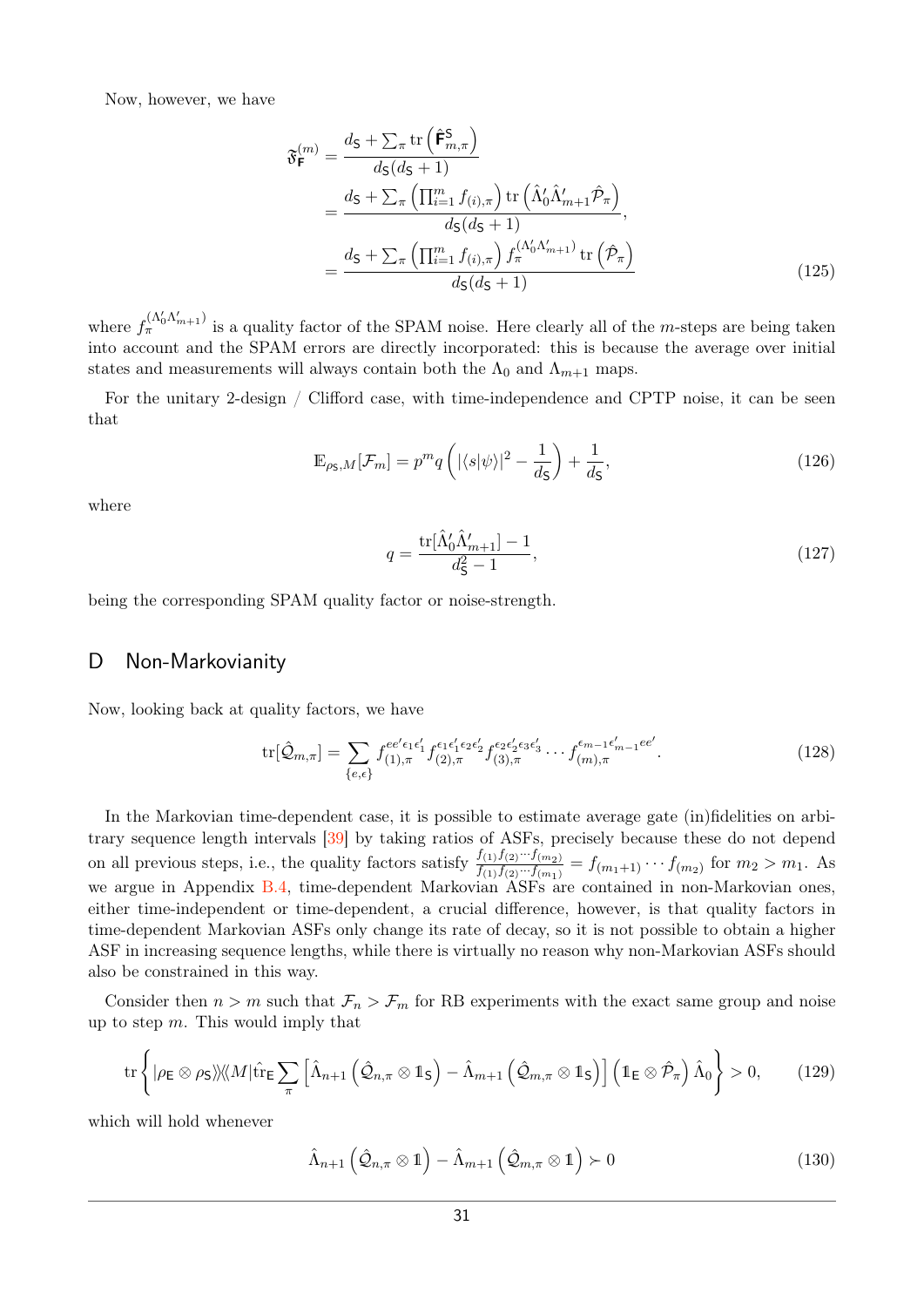i.e. where the matrix difference on the left side is positive definite for all  $\pi$ , in turn implying

$$
\operatorname{tr}\left[\operatorname{tr}_{\mathsf{S}}\left(\hat{\Lambda}_{n+1}\right)\hat{\mathcal{Q}}_{n,\pi}\right] - \operatorname{tr}\left[\operatorname{tr}_{\mathsf{S}}\left(\hat{\Lambda}_{m+1}\right)\hat{\mathcal{Q}}_{m,\pi}\right] > 0,\tag{131}
$$

or equivalently, letting  $\hat{\Lambda}_{i}^{\textsf{E}} := \text{tr}_{\textsf{S}}(\hat{\Lambda}_{i}),$ 

$$
\sum_{\mathsf{E}} \mathbb{f}_{m-1,\pi}^{ee' \epsilon_{m-1} \epsilon'_{m-1}} \left( \mathbb{f}_{n-m+1,\pi}^{\epsilon_{m-1} \epsilon'_{m-1} \epsilon e'} \langle \epsilon \epsilon' | \hat{\Lambda}_{n+1}^{\mathsf{E}} | ee' \rangle - f_{(m),\pi}^{\epsilon_{m-1} \epsilon'_{m-1} \epsilon e'} \langle \epsilon \epsilon' | \hat{\Lambda}_{m+1}^{\mathsf{E}} | ee' \rangle \right) > 0, \tag{132}
$$

where the sum here is over all environment  $e, \epsilon$  indices. Let us first consider the simplest case,  $n = m+1$ , so that

$$
\sum_{\mathsf{E}} \mathbf{f}_{m-1,\pi}^{ee'e_{m-1}\epsilon'_{m-1}} \left( f_{(m),\pi}^{\epsilon_{m-1}\epsilon'_{m-1}\epsilon_{m}\epsilon'_{m}} f_{(m+1),\pi}^{\epsilon_{m}\epsilon'_{m}\varepsilon\varepsilon'} \langle \varepsilon \varepsilon' |\hat{\Lambda}_{m+2}^{\mathsf{E}} |ee' \rangle - f_{(m),\pi}^{\epsilon_{m-1}\epsilon'_{m-1}\varepsilon\varepsilon'} \langle \varepsilon \varepsilon' |\hat{\Lambda}_{m+1}^{\mathsf{E}} |ee' \rangle \right) > 0, \quad (133)
$$

and furthermore, consider finite memory such that effectively  $m = 1$ , i.e.

$$
\sum_{\mathsf{E}} \left( f_{(1),\pi}^{ee'e_1\epsilon_1'} f_{(2),\pi}^{\epsilon_1\epsilon_1'\epsilon_2'} \langle \varepsilon \varepsilon' | \hat{\Lambda}_3^{\mathsf{E}} |ee' \rangle - f_{(1),\pi}^{ee'\epsilon \varepsilon'} \langle \varepsilon \varepsilon' | \hat{\Lambda}_2^{\mathsf{E}} |ee' \rangle \right) > 0, \tag{134}
$$

which by definition means

$$
0 < \sum_{\mathsf{E}} \left( \frac{\text{tr}\left[ \langle ee' \epsilon_1 \epsilon'_1 | (\hat{\Lambda}_1 \otimes \hat{\Lambda}_2) \hat{\Lambda}_3^{\mathsf{E}} | \epsilon_1 \epsilon'_1 e e' \rangle \hat{\mathcal{P}}_{\pi}^{\otimes 2} \right]}{\text{tr}\left( \hat{\mathcal{P}}_{\pi}^{\otimes 2} \right)} - \frac{\text{tr}\left[ \langle ee' | (\hat{\Lambda}_1) \hat{\Lambda}_2^{\mathsf{E}} | e e' \rangle \hat{\mathcal{P}}_{\pi} \right]}{\text{tr}\left( \hat{\mathcal{P}}_{\pi} \right)} \right)
$$
  
\n
$$
= \text{tr}\left( \frac{\hat{\Lambda}_1 (\mathbb{1}_{\mathsf{E}} \otimes \hat{\mathcal{P}}_{\pi}) \hat{\Lambda}_2 (\hat{\Lambda}_3^{\mathsf{E}} \otimes \hat{\mathcal{P}}_{\pi})}{\text{tr}\left( \hat{\mathcal{P}}_{\pi}^{\otimes 2} \right)} - \frac{\hat{\Lambda}_1 (\hat{\Lambda}_2^{\mathsf{E}} \otimes \hat{\mathcal{P}}_{\pi})}{\text{tr}\left( \hat{\mathcal{P}}_{\pi} \right)} \right)
$$
  
\n
$$
= \frac{1}{\text{tr}\left( \hat{\mathcal{P}}_{\pi}^{\otimes 2} \right)} \text{tr}\left\{ \hat{\Lambda}_1 \left[ (\mathbb{1}_{\mathsf{E}} \otimes \hat{\mathcal{P}}_{\pi}) \hat{\Lambda}_2 (\hat{\Lambda}_3^{\mathsf{E}} \otimes \hat{\mathcal{P}}_{\pi}) - (\hat{\Lambda}_2^{\mathsf{E}} \otimes \hat{\mathcal{P}}_{\pi}) \text{tr}\left( \hat{\mathcal{P}}_{\pi} \right) \right] \right\}
$$
  
\n
$$
\leq \frac{\|\hat{\Lambda}_1 (\mathbb{1}_{\mathsf{E}} \otimes \hat{\mathcal{P}}_{\pi})\|}{\text{tr}\left( \hat{\mathcal{P}}_{\pi}^{\otimes 2} \right)} \text{tr}\left[ \hat{\Lambda}_2 (\hat{\Lambda}_3^{\mathsf{E}} \otimes \hat{\mathcal{P}}_{\pi}) - (\hat{\Lambda}_2^{\mathsf{E}} \otimes \mathbb{1}_{\mathsf{S}}) \text{tr}\left( \hat{\mathcal{P}}_{\pi} \right) \right], \tag{135}
$$

and so,

$$
d_{\mathsf{S}}\operatorname{tr}(\hat{\Lambda}_2)\operatorname{tr}\left(\hat{\mathcal{P}}_{\pi}\right) < \operatorname{tr}\left[\hat{\Lambda}_2\left(\hat{\Lambda}_3^{\mathsf{E}} \otimes \hat{\mathcal{P}}_{\pi}\right)\right],\tag{136}
$$

where furthermore, we may use  $tr(XY) \leq ||X|| tr(Y)$  for positive semidefinite X, Y, on the right-handside, so that

<span id="page-31-0"></span>
$$
\operatorname{tr}(\hat{\Lambda}_3) \|\hat{\Lambda}_2\| > d_{\mathsf{S}} \operatorname{tr}(\hat{\Lambda}_2). \tag{137}
$$

The general form of inequality [\(135\)](#page-31-0) is now clear for any *m* and *n* as

$$
\operatorname{tr}\left[\hat{\Lambda}_{m+1}(\mathbb{1}\otimes\hat{\mathcal{P}}_{\pi})\cdots\hat{\Lambda}_{n}(\hat{\Lambda}_{n+1}^{\mathsf{E}}\otimes\hat{\mathcal{P}}_{\pi})-(\hat{\Lambda}_{m+1}^{\mathsf{E}}\otimes\mathbb{1})\operatorname{tr}(\hat{\mathcal{P}}_{\pi})\right] > 0,
$$
\n(138)

simplified to

$$
\|\hat{\Lambda}_{m+1}\|\cdots\|\hat{\Lambda}_n\|\operatorname{tr}(\hat{\Lambda}_{n+1}) > d_{\mathsf{S}}\operatorname{tr}(\hat{\Lambda}_{m+1}),\tag{139}
$$

repeatedly employing  $tr(XY) \leq ||X|| tr(Y)$  for positive semidefinite X, Y. Both trace terms are lower-bounded by zero, although they realistically are less and close to  $d_{\mathsf{E}}d_{\mathsf{S}}$ .

In particular, for time-independent noise this reduces to

$$
\|\hat{\Lambda}\|^{n-m} > d_{\mathsf{S}},\tag{140}
$$

which says that  $\Lambda$  must be able to increase the purity of its input in at least  $d_{\mathsf{S}}^{2/(n-m)}$ se the purity of its input in at least  $d_{\mathsf{S}}^{2/(n-m)}$ , ruling out e.g., coherent noise. Furthermore, by  $\|\hat{\mathcal{X}}\| \leq \sqrt{d}$  for CPTP map  $\mathcal X$  acting between *d*-dimensional spaces (theorem II.I in [\[75\]](#page-15-4)), one gets  $d_{\mathsf{E}} > d_{\mathsf{S}}^{\frac{2}{n-m}-1}$  $S^{n-m}$ , which really just implies the necessity of an environment.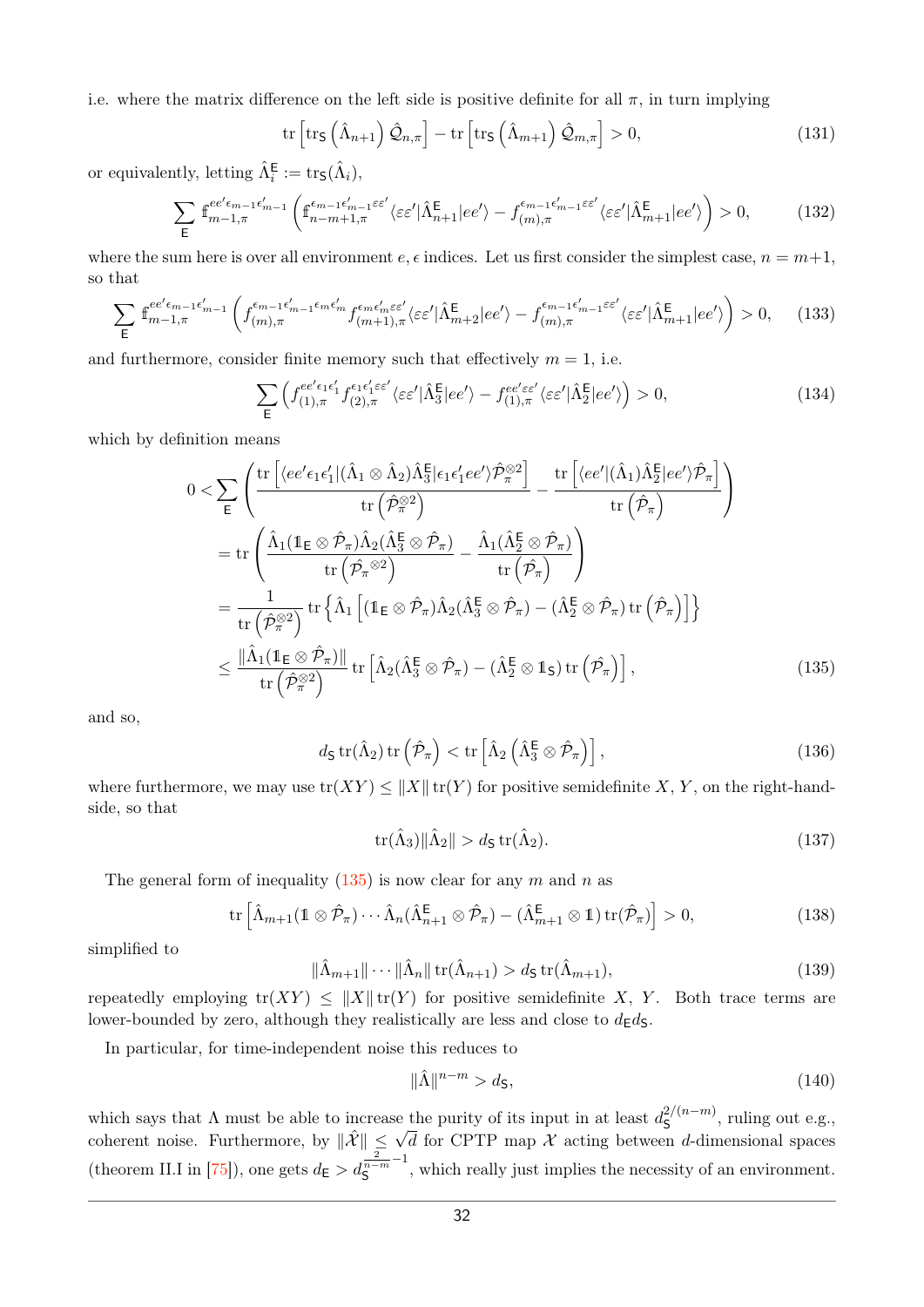### E Gate-dependence

#### E.1 General case — gate-dependence is taken to the environment

Suppose now instead of having chosen to model the noisy gates through the maps  $\Lambda$ , we choose to employ  $\mathcal{J} := \mathcal{L} \circ \mathcal{G} \circ \mathcal{R}$  for some given CP maps  $\mathcal{L}$  and  $\mathcal{R}$ . This is such that a time-independent and gate-independent RB sequence reads

$$
S_m = \bigcup_{i=1}^{m+1} \mathcal{J}_i
$$
  
=  $\mathcal{L} \circ \mathcal{G}_{m+1} \circ (\mathcal{R} \circ \mathcal{L}) \circ \mathcal{G}_m \circ (\mathcal{R} \circ \mathcal{L}) \circ \cdots \circ \mathcal{G}_1 \circ \mathcal{R},$  (141)

which produces an equivalent ASF as the one using the noise maps  $\Lambda$ , here with the outermost noisy maps accounting for SPAM errors. We may now incorporate gate-dependence by taking

$$
\mathcal{J}^{(g)} := \mathcal{J} + \Delta_g
$$
  
=  $\mathcal{L} \circ \mathcal{G} \circ \mathcal{R} + \Delta_g,$  (142)

where  $\Delta_g$  is the map containing the gate-dependent contribution, which is not necessarily small. In the non-Markovian case,  $\mathcal{L}, \mathcal{R}, \Delta_g$ , and  $\mathcal{J}$  all act on both SE, while the ideal  $\mathcal{G}$  acts on S alone.

Let us now denote  $\mathcal{X}_{j:i} = \mathcal{X}_j \circ \cdots \circ \mathcal{X}_i$ , and  $X_{j:i} = X_j \cdots X_i$  for any maps  $\mathcal{X}_i, \ldots, \mathcal{X}_j$  or matrices  $X_i, \ldots, X_j$ . We can now expand the corresponding noisy sequence as

$$
S_{m}^{(g)} = \mathcal{J}_{m+1:1}^{(g)}
$$
  
=  $\sum_{\{\ell_{i}=0\}}^{1} \mathcal{J}_{m+1}^{\ell_{m+1}} \circ \Delta_{m+1}^{1-\ell_{m+1}} \circ \mathcal{J}_{m}^{\ell_{m}} \circ \Delta_{m}^{1-\ell_{m}} \circ \cdots \circ \mathcal{J}_{1}^{\ell_{1}} \circ \Delta_{1}^{1-\ell_{1}}$   
=  $\mathcal{J}_{m+1:1} + \Delta_{m+1:1} + \sum_{\{\ell_{i}=0\}}^{1} \mathcal{J}_{m+1}^{\ell_{m+1}} \circ \Delta_{m+1}^{1-\ell_{m+1}} \circ \mathcal{J}_{m}^{\ell_{m}} \circ \Delta_{m}^{1-\ell_{m}} \circ \cdots \circ \mathcal{J}_{1}^{\ell_{1}} \circ \Delta_{1}^{1-\ell_{1}}, \qquad (143)$   
\
$$
\setminus \{\text{all } \ell_{i}=0 \text{ or all } \ell_{i}=1\}
$$

where here  $\Delta_i = \Delta_{g_i}$ , where the second line follows from the [multi-binomial theorem](https://en.wikipedia.org/wiki/Binomial_theorem#Multi-binomial_theorem) and the last line contains terms mixing  $\mathcal J$  and  $\Delta$ : the results in [\[32,](#page-13-6) [33\]](#page-13-7) imply that for Markovian noise, such mixed terms do not contribute to the ASF, and that the term  $\Delta_{m+1:1}$  gives a contribution that vanishes exponentially in sequence length.

Extending the previous result to a non-Markovian ASF in gate-dependent noise would require  $\mathcal L$  and  $\mathcal R$  to satisfy the properties

<span id="page-32-2"></span><span id="page-32-0"></span>
$$
\mathbb{E}\left[\hat{\mathcal{J}}^{(g)}\hat{\mathcal{L}}\hat{\mathcal{G}}^{\dagger}\right] = \hat{\mathcal{L}}\hat{\mathcal{D}}_{g},\tag{144}
$$

$$
\mathbb{E}\left[\hat{\mathcal{G}}^{\dagger}\hat{\mathcal{R}}\,\hat{\mathcal{J}}^{(g)}\right] = \hat{\mathcal{D}}_g\hat{\mathcal{R}},\tag{145}
$$

<span id="page-32-1"></span>
$$
\mathbb{E}\left[\hat{\mathcal{G}}\,\hat{\mathcal{R}}\hat{\mathcal{L}}\,\hat{\mathcal{G}}^{\dagger}\right] = \hat{\mathcal{D}}_{g},\tag{146}
$$

where averages again are uniform over the group G, with

$$
\hat{\mathcal{D}}_g := \sum_{\pi \in R_{\mathbb{G}}} \hat{\mathcal{Q}}_\pi \otimes \hat{\mathcal{P}}_\pi,\tag{147}
$$

for some E to E maps  $\mathcal{Q}_{\pi}$ .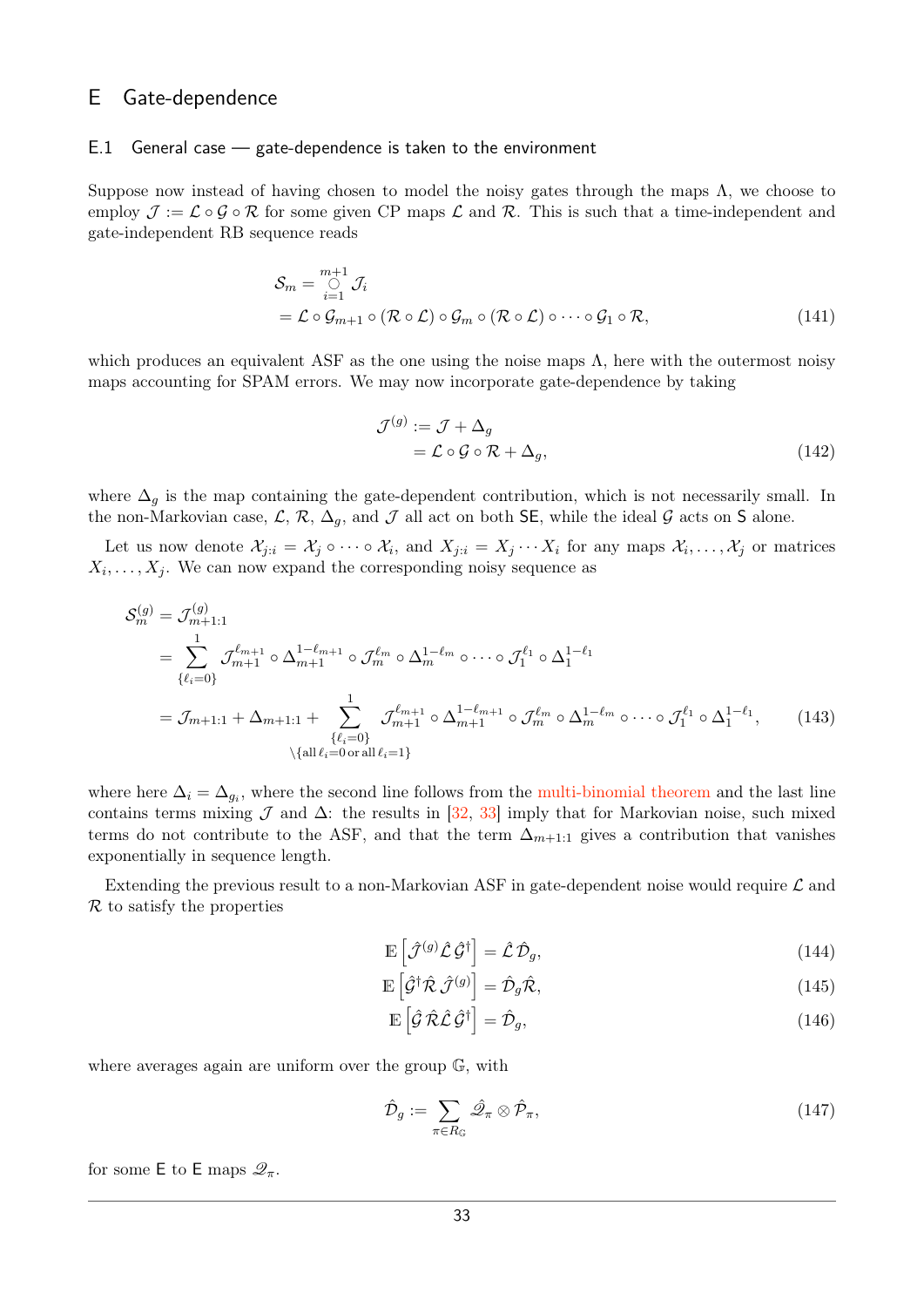Following [\[32\]](#page-13-6), start by plugging the definition of  $\mathcal{D}_q$  in Eq. [\(144\)](#page-32-0) and Eq. [\(145\)](#page-32-1), together with the multiplicity-free decomposition of the Liouville representation  $\hat{\mathcal{G}} := \Theta$  $\bigoplus_{\pi \in R_{\mathbb{G}}} \phi_{\pi}(g)$ , so that

$$
\sum_{\pi} \mathbb{E} \left[ \hat{\mathcal{J}}^{(g)} \hat{\mathcal{L}} \hat{\mathcal{P}}_{\pi} \phi_{\pi}(g)^{\dagger} \right] = \sum_{\pi} \hat{\mathcal{L}} \left( \hat{\mathcal{Q}}_{\pi} \otimes \hat{\mathcal{P}}_{\pi} \right), \tag{148}
$$

$$
\sum_{\pi} \mathbb{E} \left[ \phi_{\pi}(g)^{\dagger} \hat{\mathcal{P}}_{\pi} \hat{\mathcal{R}} \hat{\mathcal{J}}^{(g)} \right] = \sum_{\pi} (\hat{\mathcal{Q}}_{\pi} \otimes \hat{\mathcal{P}}_{\pi}) \hat{\mathcal{R}}.
$$
\n(149)

Now the difference is that both  $\hat{\mathcal{P}}_{\pi}$  and  $\phi(g)$  act solely on S, i.e., we now take w.l.o.g.,

$$
\hat{\mathcal{L}} := \sum_{\pi} \hat{\mathcal{L}}_{\pi}, \qquad \hat{\mathcal{L}}_{\pi} \left( \mathbb{1}_{\mathsf{E}} \otimes \hat{\mathcal{P}}_{\lambda} \right) = \delta_{\pi\lambda} \hat{\mathcal{L}}_{\pi}, \forall \lambda,
$$
\n(150)

$$
\hat{\mathcal{R}} := \sum_{\pi} \hat{\mathcal{R}}_{\pi}, \qquad \left( \mathbb{1}_{\mathsf{E}} \otimes \hat{\mathcal{P}}_{\lambda} \right) \hat{\mathcal{R}}_{\pi} = \delta_{\pi\lambda} \hat{\mathcal{R}}_{\pi}, \,\forall \lambda,
$$
\n(151)

That is, writing the identities explicitly, then we have the equations

$$
\mathbb{E}\left[\hat{\mathcal{J}}^{(g)}\hat{\mathcal{L}}_{\pi}\left(\mathbb{1}_{\mathsf{E}}\otimes\phi_{\pi}(g)^{\dagger}\right)\right]=\hat{\mathcal{L}}_{\pi}\left(\hat{\mathscr{Q}}_{\pi}\otimes\mathbb{1}_{\mathsf{S}}\right),\tag{152}
$$

$$
\mathbb{E}\left[\left(\mathbb{1}_{\mathsf{E}}\otimes\phi_{\pi}(g)^{\dagger}\right)\hat{\mathcal{R}}_{\pi}\hat{\mathcal{J}}^{(g)}\right]=\left(\hat{\mathscr{Q}}_{\pi}\otimes\mathbb{1}_{\mathsf{S}}\right)\hat{\mathcal{R}}_{\pi},\tag{153}
$$

and we can vectorize both sides to get

$$
\mathbb{E}\left[\hat{\mathcal{J}}^{(g)}\otimes\mathbb{1}_{\mathsf{E}}\otimes\phi_{\pi}(g)^{*}\right]|\hat{\mathcal{L}}_{\pi}\rangle\!\rangle=(\mathbb{1}_{\mathsf{ES}}\otimes\hat{\mathcal{Q}}_{\pi}^{\mathrm{T}}\otimes\mathbb{1}_{\mathsf{S}})|\hat{\mathcal{L}}_{\pi}\rangle\!\rangle,\tag{154}
$$

$$
\mathbb{E}\left[ (\mathbb{1}_{\mathsf{E}} \otimes \phi_{\pi}(g)^{*} \otimes \hat{\mathcal{J}}^{(g)})^{\mathrm{T}} \right] | \hat{\mathcal{R}}_{\pi} \rangle\!\rangle = (\hat{\mathcal{Q}}_{\pi} \otimes \mathbb{1}_{\mathsf{S}} \otimes \mathbb{1}_{\mathsf{ES}}) | \hat{\mathcal{R}}_{\pi} \rangle\!\rangle, \tag{155}
$$

or equivalently (transposing and reordering spaces),

$$
\langle\!\langle \hat{\mathcal{L}}_{\pi} | \left\{ 1_{\mathsf{E}} \otimes \mathbb{E} \left[ \left( \phi_{\pi}(g)^* \otimes \hat{\mathcal{J}}^{(g)} \right)^{\mathrm{T}} \right] \right\} = \langle\!\langle \hat{\mathcal{L}}_{\pi} | (\hat{\mathcal{Q}}_{\pi} \otimes 1_{\mathsf{SES}}), \tag{156}
$$

$$
\left\{1\mathbf{E}\otimes\mathbb{E}\left[\left(\phi_{\pi}(g)^*\otimes\hat{\mathcal{J}}^{(g)}\right)^{\mathrm{T}}\right]\right\}|\hat{\mathcal{R}}_{\pi}\rangle\!\rangle=\left(\hat{\mathscr{Q}}_{\pi}\otimes1_{\mathsf{SES}}\right)|\hat{\mathcal{R}}_{\pi}\rangle\!\rangle\,.
$$
\n(157)

In the Markov case, these are simply eigenvalue equations (as the quality factor is a scalar), so the solution of  $\mathcal L$  and  $\mathcal R$  follows through them being eigenvectors of the average operator in the left-hand side.

#### <span id="page-33-0"></span>E.2 Stability under gate-dependent perturbations

While this is not possible in the non-Markovian case, we may consider a perturbative gate-dependence and look at how the ASF and the variance of the sequence fidelity changes. As we now show, this can be done in a similar way as done for the Markov and Clifford case in [\[39\]](#page-13-11). That is, take the noisy gates to be

$$
\mathcal{J}^{(g)} = \mathcal{J} + \epsilon \Delta_g = \Lambda \circ \mathcal{G} + \epsilon \Delta_g,\tag{158}
$$

for some  $\epsilon$  scaled such that  $\|\hat{\Delta}_g\| \leq 1$  for all *g*, and denote the sequence fidelity by  $\mathcal{Z}_m^{(g)} :=$  $\langle M|\hat{\mathcal{J}}_{m+1:1}^{(g)}|\rho\rangle$  for fixed sequence length *m*. Due to Eq. [\(143\)](#page-32-2), we have

$$
\mathcal{Z}_m^{(g)} = \mathcal{Z}_m + \sum_{n=1}^{m+1} \epsilon^n \ \langle\!\langle M | \hat{\Xi}_m^{(n)} | \rho \rangle\!\rangle, \tag{159}
$$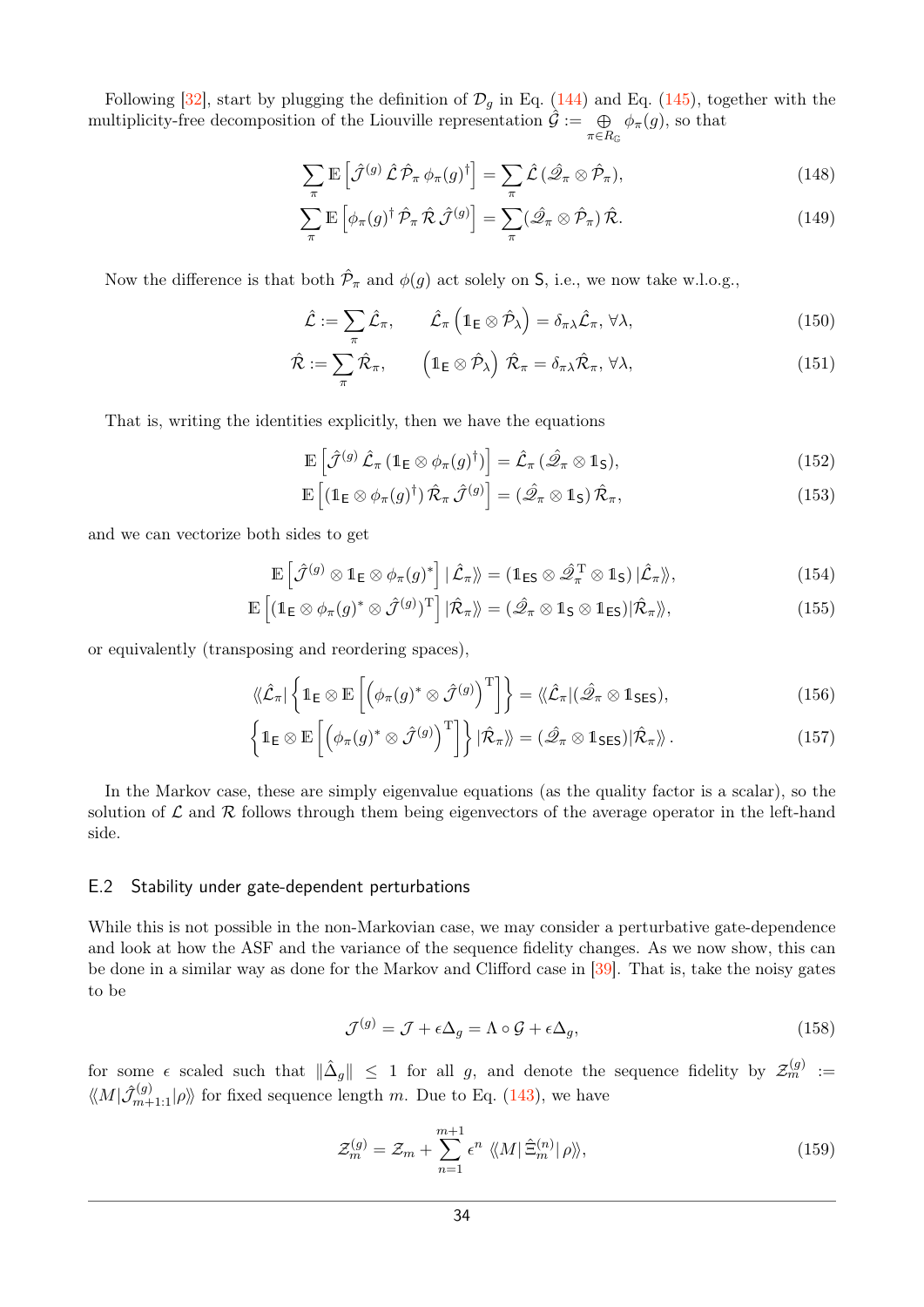where  $\mathcal{Z}_m$  is the gate-independent sequence fidelity and where here  $\Xi_m^{(n)}$  contains gate-dependent contributions to the  $n^{\text{th}}$  order in  $\epsilon$ , i.e., all terms containing *n* amount of  $\Delta$  terms in the gate-sequence; specifically we can write

$$
\Xi_{m}^{(n)} := \sum_{s \in \mathbb{Z}_{2}^{m+1}: H(s) = n} \prod_{i=m+1}^{1} \mathcal{W}_{i,s}^{(g)}, \quad \text{where} \quad \mathcal{W}_{i,s}^{(g)} = \begin{cases} \mathcal{J}_{i}, & \text{if } s = 0 \\ \Delta_{i}, & \text{if } s = 1 \end{cases} \tag{160}
$$

which is equivalent to the second and third terms of Eq. [\(143\)](#page-32-2), just highlighting the amount *n* of  $\Delta$ terms; here  $H(s)$  is the number of bits equal to 1 in the bit string  $s$  (more generally, its Hamming weight) and  $\Delta_i := \Delta_{g_i}$ . Now then, the gate-dependent ASF,  $\mathcal{F}_m^{(g)}$ , has the form

$$
\mathcal{F}_m^{(g)} = \mathcal{F}_m + \sum_{n=1}^{m+1} \epsilon^n \ \langle M | \mathbb{E} \left[ \hat{\Xi}_m^{(n)} \right] | \rho \rangle \rangle, \tag{161}
$$

and the gate-dependent term satisfies the following,

$$
\left| \sum_{n=1}^{m+1} \epsilon^n \left\langle M | \mathbb{E} \left[ \hat{\Xi}_m^{(n)} \right] | \rho \right\rangle \right| \leq \sum_{n=1}^{m+1} \epsilon^n \left\| \mathbb{E} \left[ \hat{\Xi}_m^{(n)} \right] \right\|
$$
  
\n
$$
\leq \sum_{n=1}^{m+1} \epsilon^n \sum_{s:H(s)=n} \left\| \mathbb{E} \left[ \prod_{i=m+1}^1 \mathcal{W}_{i,s}^{(g)} \right] \right\|
$$
  
\n
$$
\leq \sum_{n=1}^{m+1} \epsilon^n {m+1 \choose n} (d_{\mathsf{E}} d_{\mathsf{S}})^{(n+1)/2}
$$
  
\n
$$
= \sqrt{d_{\mathsf{E}} d_{\mathsf{S}}} \sum_{n=1}^{m+1} {m+1 \choose n} (\epsilon \sqrt{d_{\mathsf{E}} d_{\mathsf{S}}})^n
$$
  
\n
$$
= \sqrt{d_{\mathsf{E}} d_{\mathsf{S}}} \left[ (1 + \epsilon \sqrt{d_{\mathsf{E}} d_{\mathsf{S}}})^{m+1} - 1 \right]
$$
  
\n
$$
\leq \sqrt{d_{\mathsf{E}} d_{\mathsf{S}}} \left[ e^{\epsilon \sqrt{d_{\mathsf{E}} d_{\mathsf{S}}}(m+1)} - 1 \right], \tag{162}
$$

where  $\|\cdot\|$  denotes maximum singular value (operator norm) of the Liouville representation of  $\Xi_m^{(n)}$ , and on the third line we use  $\|\hat{\mathcal{X}}\| \leq \sqrt{d}$  for a CPTP map between *d*-dimensional spaces (theorem II.I in [\[75\]](#page-15-4)), together with  $||AB|| \le ||A|| ||B||$ , which using the assumption that  $||\Delta_i|| \le 1$ , gives only  $(n+1)$ terms  $\|\tilde{J}\|$ . We point out there is virtually no change from the derivation of [\[39\]](#page-13-11): in particular, the average in the second line and/or the fact that the gates act solely on S, do not change anything, and the bound is (almost) the same derived there with  $d \to d_{\mathsf{E}} d_{\mathsf{S}}$ ; this rather has to do with the noise acting on the full SE, rather than RB being done solely on S.

From here, letting  $\delta_{\mathcal{F}} := |\mathcal{F}_m^{(g)} - \mathcal{F}_m|$  we get

<span id="page-34-0"></span>
$$
\epsilon \le \frac{\log\left[1 + \delta_{\mathcal{F}}/\sqrt{d_{\mathsf{E}}d_{\mathsf{S}}}\right]}{(m+1)\sqrt{d_{\mathsf{E}}d_{\mathsf{S}}}},\tag{163}
$$

that is, we can say that  $|\mathcal{F}_m^{(g)} - \mathcal{F}_m| \leq \delta$  whenever  $\epsilon \leq \log \left[1 + \delta (d_{\mathsf{E}} d_{\mathsf{S}})^{-1/2}\right] (m+1)^{-1} (d_{\mathsf{E}} d_{\mathsf{S}})^{-1/2}$ . In the main text we further use  $\log(1+x) \leq x$  for  $x > -1$ , or in particular  $\log(1+x) \approx x$  for small *x*.

Turning now to the variance V of the sequence fidelity,  $\mathcal{Z}_m^{(g)}$ , the way to obtain the bound as in [\[39\]](#page-13-11) (instead of directly plugging in the perturbed sequence fidelities), is to perturb each term from the